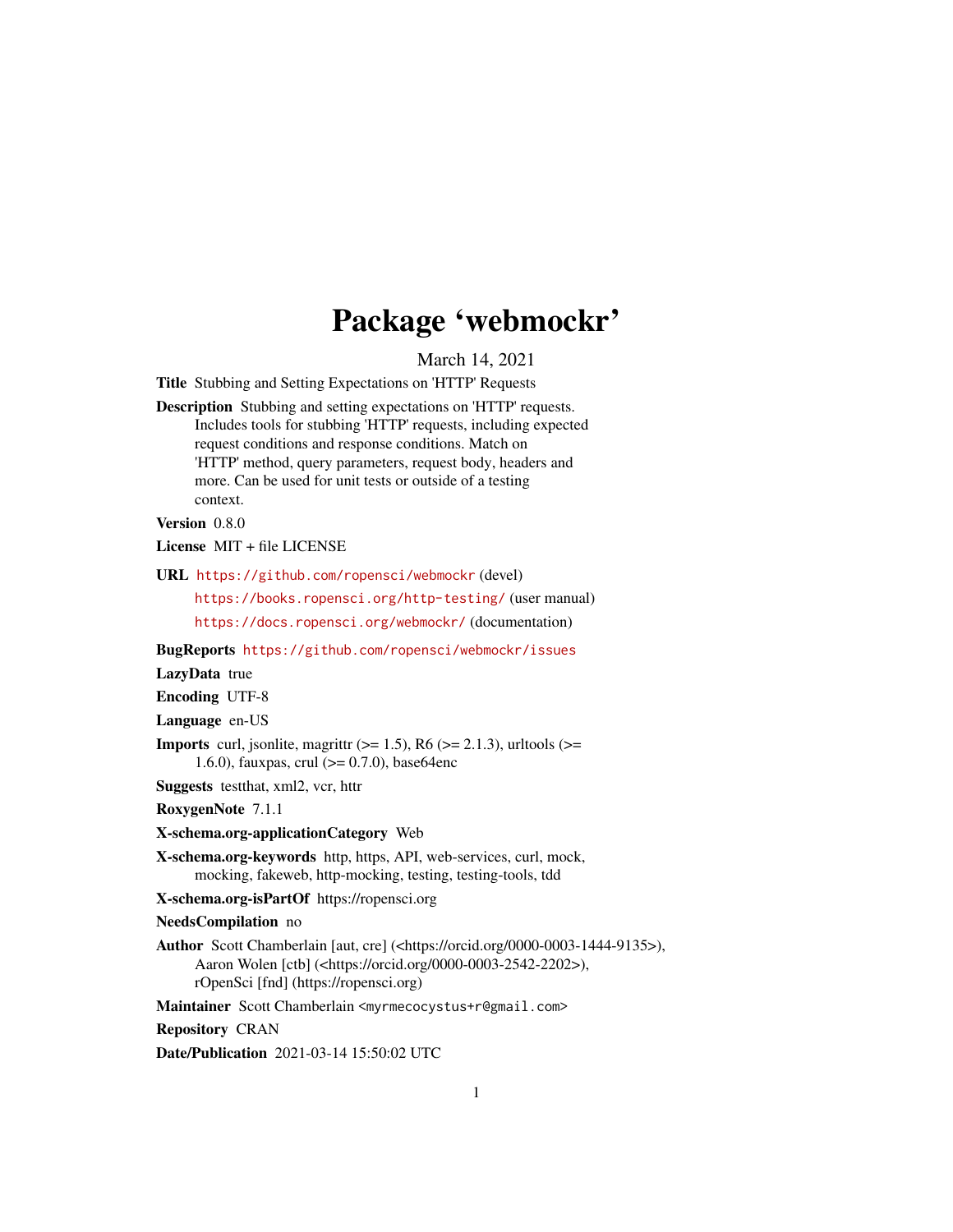# <span id="page-1-0"></span>R topics documented:

|  |  |  |  |  |  |  |  |  |  |  | $\overline{2}$ |
|--|--|--|--|--|--|--|--|--|--|--|----------------|
|  |  |  |  |  |  |  |  |  |  |  | $\overline{3}$ |
|  |  |  |  |  |  |  |  |  |  |  | $\overline{4}$ |
|  |  |  |  |  |  |  |  |  |  |  | $\overline{4}$ |
|  |  |  |  |  |  |  |  |  |  |  | 5              |
|  |  |  |  |  |  |  |  |  |  |  | 5              |
|  |  |  |  |  |  |  |  |  |  |  | 8              |
|  |  |  |  |  |  |  |  |  |  |  | 9              |
|  |  |  |  |  |  |  |  |  |  |  | 10             |
|  |  |  |  |  |  |  |  |  |  |  | 11             |
|  |  |  |  |  |  |  |  |  |  |  | 12             |
|  |  |  |  |  |  |  |  |  |  |  | 13             |
|  |  |  |  |  |  |  |  |  |  |  | 14             |
|  |  |  |  |  |  |  |  |  |  |  | 15             |
|  |  |  |  |  |  |  |  |  |  |  | 15             |
|  |  |  |  |  |  |  |  |  |  |  | 18             |
|  |  |  |  |  |  |  |  |  |  |  | 20             |
|  |  |  |  |  |  |  |  |  |  |  | 22             |
|  |  |  |  |  |  |  |  |  |  |  | 23             |
|  |  |  |  |  |  |  |  |  |  |  | 27             |
|  |  |  |  |  |  |  |  |  |  |  | 31             |
|  |  |  |  |  |  |  |  |  |  |  | 34             |
|  |  |  |  |  |  |  |  |  |  |  | 34             |
|  |  |  |  |  |  |  |  |  |  |  | 35             |
|  |  |  |  |  |  |  |  |  |  |  | 38             |
|  |  |  |  |  |  |  |  |  |  |  | 39             |
|  |  |  |  |  |  |  |  |  |  |  | 41             |
|  |  |  |  |  |  |  |  |  |  |  | 41             |
|  |  |  |  |  |  |  |  |  |  |  | 42             |
|  |  |  |  |  |  |  |  |  |  |  | 43             |
|  |  |  |  |  |  |  |  |  |  |  | 44             |
|  |  |  |  |  |  |  |  |  |  |  |                |
|  |  |  |  |  |  |  |  |  |  |  | 46             |

webmockr-package *webmockr*

## Description

Stubbing and setting expectations on HTTP requests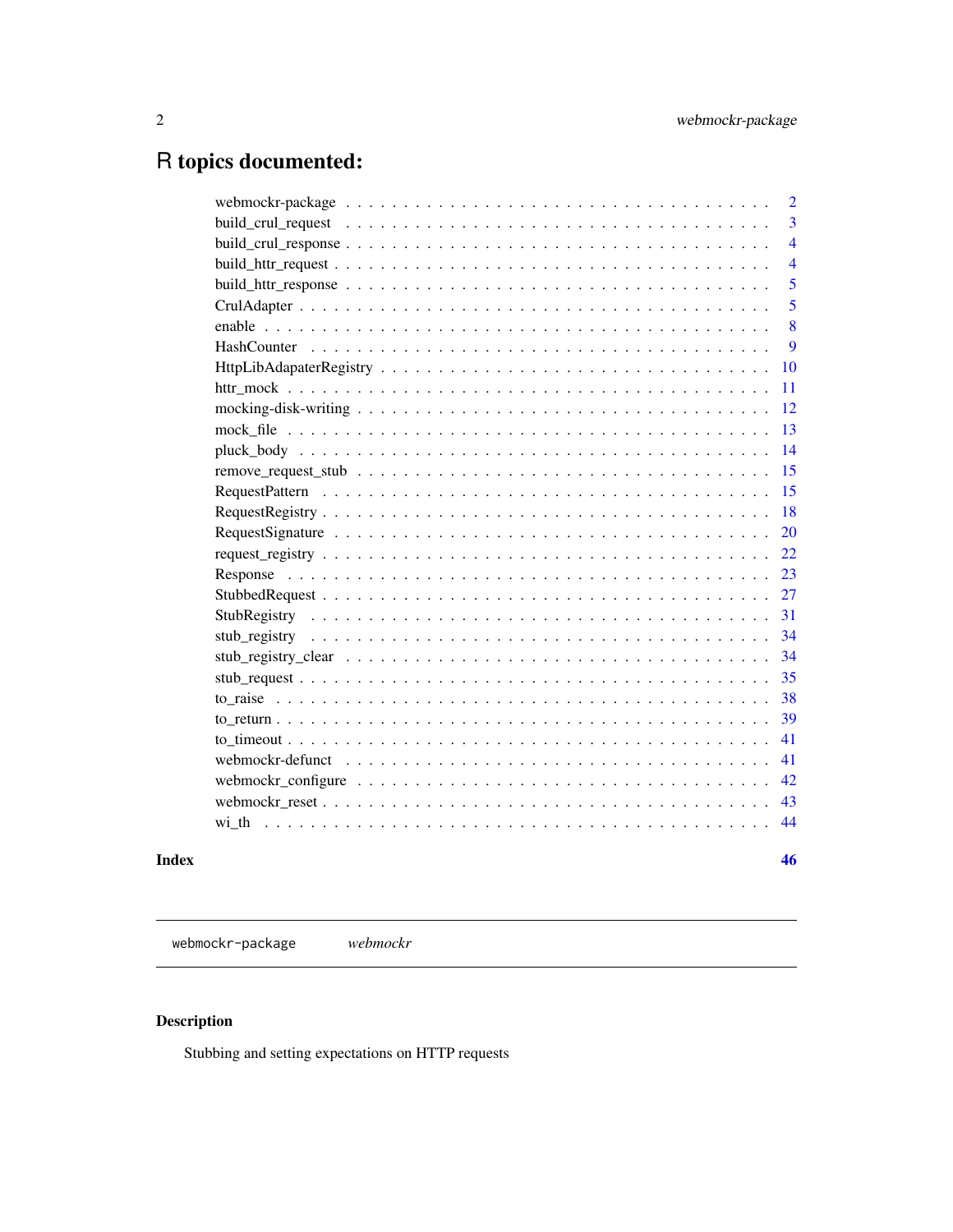### <span id="page-2-0"></span>Features

- Stubbing HTTP requests at low http client lib level
- Setting and verifying expectations on HTTP requests
- Matching requests based on method, URI, headers and body
- Supports multiple HTTP libraries, including crul and httr
- Integration with HTTP test caching library vcr

### Author(s)

Scott Chamberlain <myrmecocystus+r@gmail.com>

Aaron Wolen

#### Examples

```
library(webmockr)
stub_request("get", "https://httpbin.org/get")
stub_request("post", "https://httpbin.org/post")
stub_registry()
```
build\_crul\_request *Build a crul request*

### Description

Build a crul request

#### Usage

```
build_crul_request(x)
```
#### Arguments

x an unexecuted crul request object

### Value

a crul request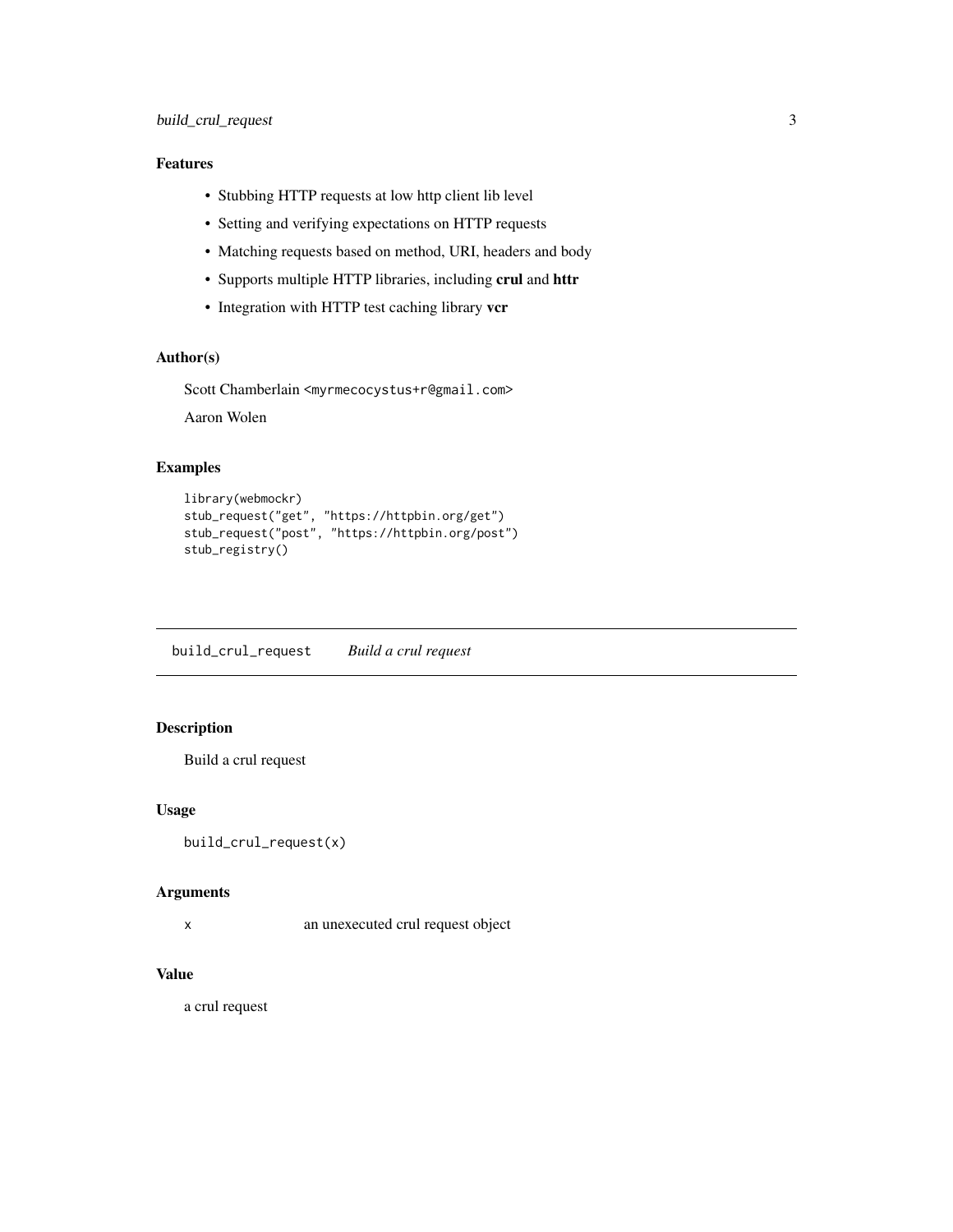<span id="page-3-0"></span>build\_crul\_response *Build a crul response*

### Description

Build a crul response

### Usage

build\_crul\_response(req, resp)

### Arguments

| reg  | a request  |
|------|------------|
| resp | a response |

### Value

a crul response

build\_httr\_request *Build a httr request*

### Description

Build a httr request

### Usage

```
build_httr_request(x)
```
### Arguments

x an unexecuted httr request object

### Value

a httr request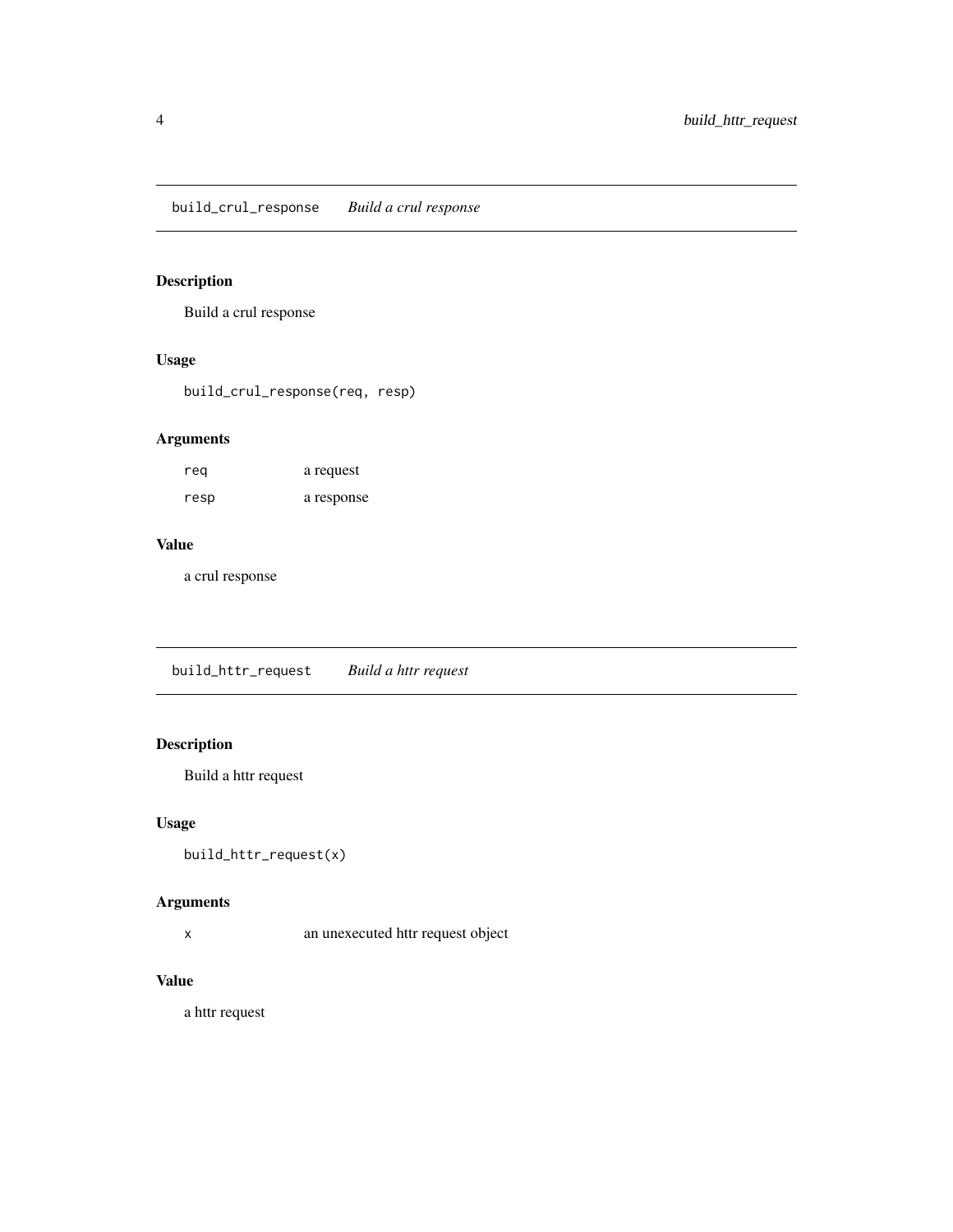<span id="page-4-0"></span>build\_httr\_response *Build a httr response*

#### Description

Build a httr response

### Usage

build\_httr\_response(req, resp)

#### Arguments

| rea  | a request  |
|------|------------|
| resp | a response |

#### Value

a httr response

<span id="page-4-1"></span>CrulAdapter *Adapters for Modifying HTTP Requests*

#### Description

Adapter is the base parent class used to implement webmockr support for different HTTP clients. It should not be used directly. Instead, use one of the client-specific adapters that webmockr currently provides:

- CrulAdapter for crul
- HttrAdapter for httr

#### Details

Note that the documented fields and methods are the same across all client-specific adapters.

#### Super class

[webmockr::Adapter](#page-0-0) -> CrulAdapter

#### Public fields

client HTTP client package name name adapter name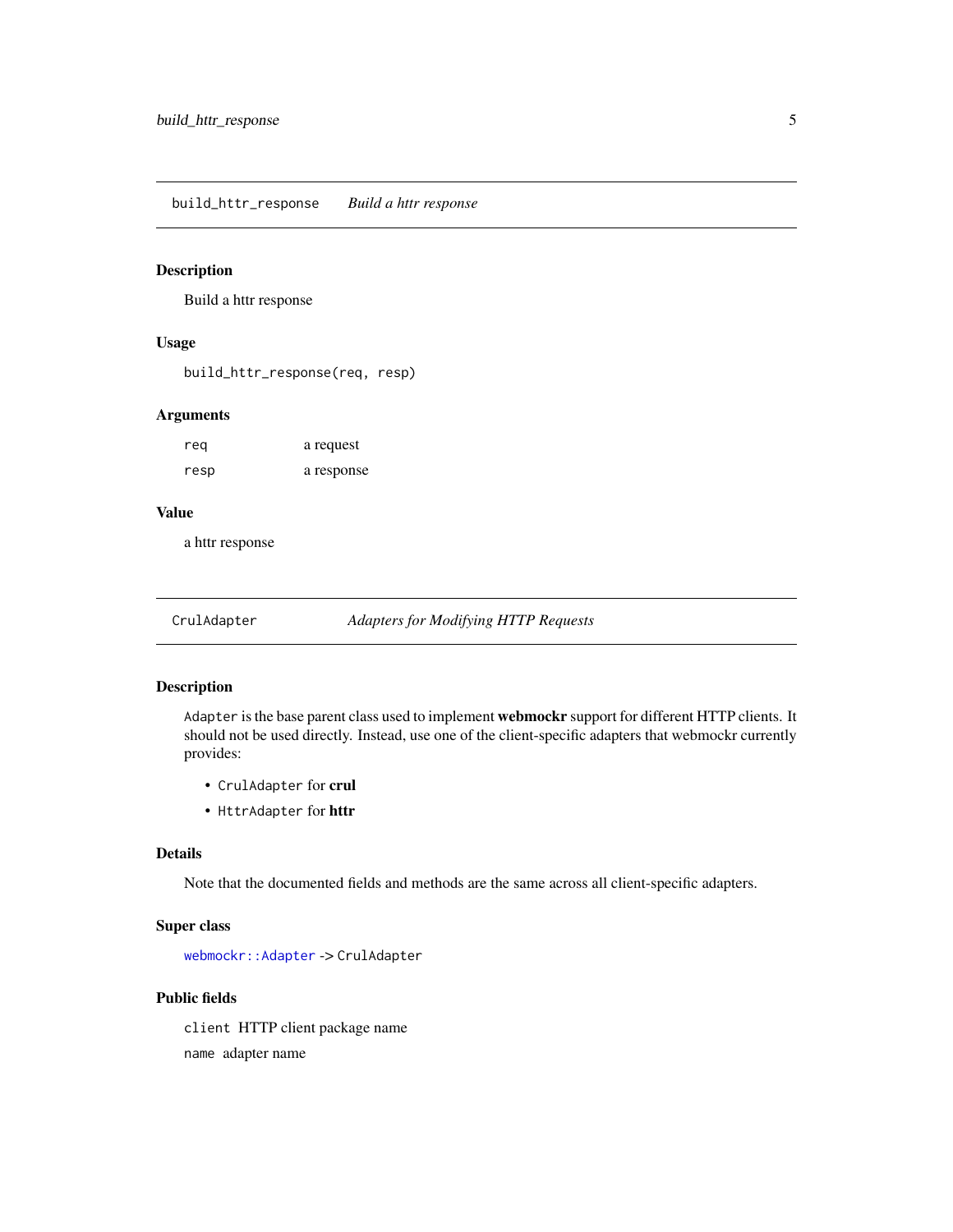### <span id="page-5-2"></span>Methods

#### Public methods:

• [CrulAdapter\\$clone\(\)](#page-5-0)

<span id="page-5-0"></span>Method clone(): The objects of this class are cloneable with this method.

*Usage:* CrulAdapter\$clone(deep = FALSE) *Arguments:* deep Whether to make a deep clone.

### Super class

[webmockr::Adapter](#page-0-0) -> HttrAdapter

### Public fields

client HTTP client package name name adapter name

#### Methods

#### Public methods:

• [HttrAdapter\\$clone\(\)](#page-5-0)

Method clone(): The objects of this class are cloneable with this method.

```
Usage:
HttrAdapter$clone(deep = FALSE)
Arguments:
```
deep Whether to make a deep clone.

### Public fields

client HTTP client package name name adapter name

#### Methods

#### Public methods:

- [Adapter\\$new\(\)](#page-5-1)
- [Adapter\\$enable\(\)](#page-6-0)
- [Adapter\\$disable\(\)](#page-6-1)
- [Adapter\\$handle\\_request\(\)](#page-6-2)
- [Adapter\\$remove\\_stubs\(\)](#page-6-3)
- <span id="page-5-1"></span>• [Adapter\\$clone\(\)](#page-5-0)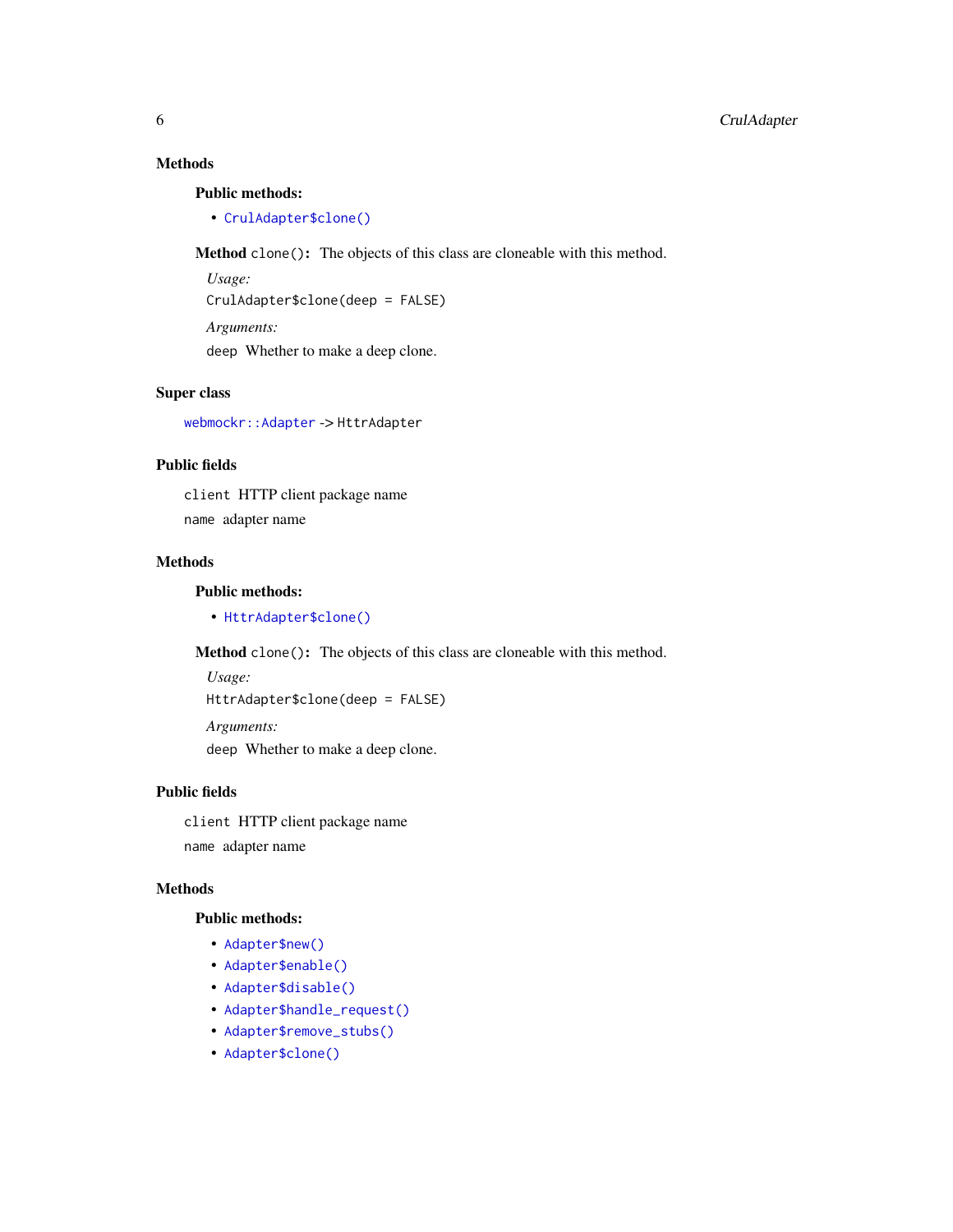### CrulAdapter 7

#### Method new(): Create a new Adapter object

*Usage:*

Adapter\$new()

### <span id="page-6-0"></span>Method enable(): Enable the adapter

*Usage:* Adapter\$enable(quiet = FALSE) *Arguments:* quiet (logical) suppress messages? default: FALSE *Returns:* TRUE, invisibly

### <span id="page-6-1"></span>Method disable(): Disable the adapter

*Usage:* Adapter\$disable(quiet = FALSE) *Arguments:* quiet (logical) suppress messages? default: FALSE *Returns:* FALSE, invisibly

#### <span id="page-6-2"></span>Method handle\_request(): All logic for handling a request

*Usage:* Adapter\$handle\_request(req) *Arguments:*

req a request

*Returns:* various outcomes

#### <span id="page-6-3"></span>Method remove\_stubs(): Remove all stubs

*Usage:* Adapter\$remove\_stubs()

*Returns:* nothing returned; removes all request stubs

#### Method clone(): The objects of this class are cloneable with this method.

*Usage:* Adapter\$clone(deep = FALSE) *Arguments:*

deep Whether to make a deep clone.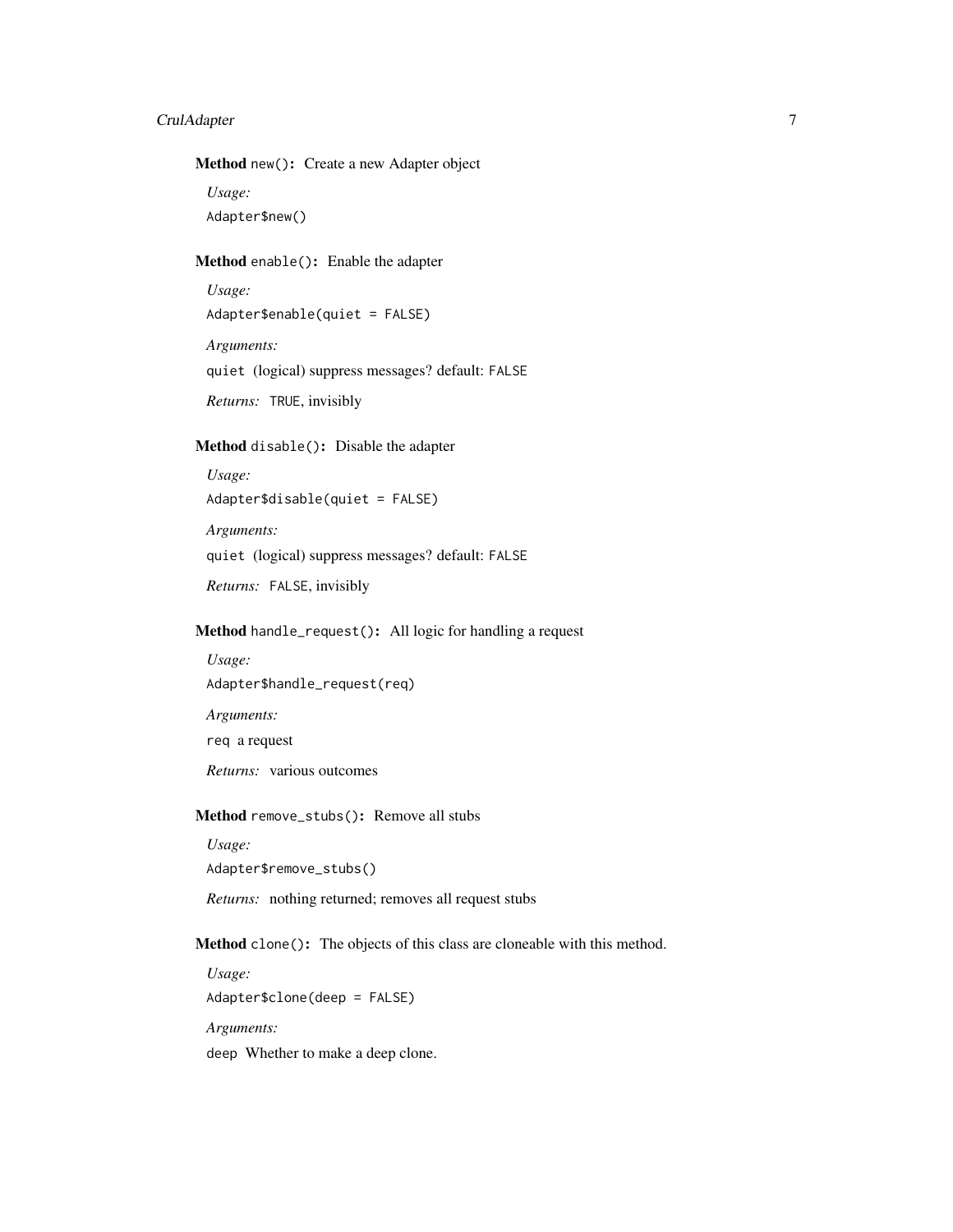8 enable to the contract of the contract of the contract of the contract of the contract of the contract of the contract of the contract of the contract of the contract of the contract of the contract of the contract of th

### Examples

```
## Not run:
if (requireNamespace("httr", quietly = TRUE)) {
# library(httr)
# normal httr request, works fine
# real <- GET("https://httpbin.org/get")
# real
# with webmockr
# library(webmockr)
## turn on httr mocking
# httr_mock()
## now this request isn't allowed
# GET("https://httpbin.org/get")
## stub the request
# stub_request('get', uri = 'https://httpbin.org/get') %>%
# wi_th(
# headers = list('Accept' = 'application/json, text/xml, application/xml, */*')
# ) %>%
# to_return(status = 418, body = "I'm a teapot!", headers = list(a = 5))
## now the request succeeds and returns a mocked response
# (res <- GET("https://httpbin.org/get"))
# res$status_code
# rawToChar(res$content)
# allow real requests while webmockr is loaded
# webmockr_allow_net_connect()
# webmockr_net_connect_allowed()
# GET("https://httpbin.org/get?animal=chicken")
# webmockr_disable_net_connect()
# webmockr_net_connect_allowed()
# GET("https://httpbin.org/get?animal=chicken")
# httr_mock(FALSE)
}
## End(Not run)
```
<span id="page-7-1"></span>

enable *Enable or disable webmockr*

#### <span id="page-7-2"></span>**Description**

Enable or disable webmockr

#### Usage

```
enable(adapter = NULL, options = list(), quiet = FALSE)
```
<span id="page-7-0"></span>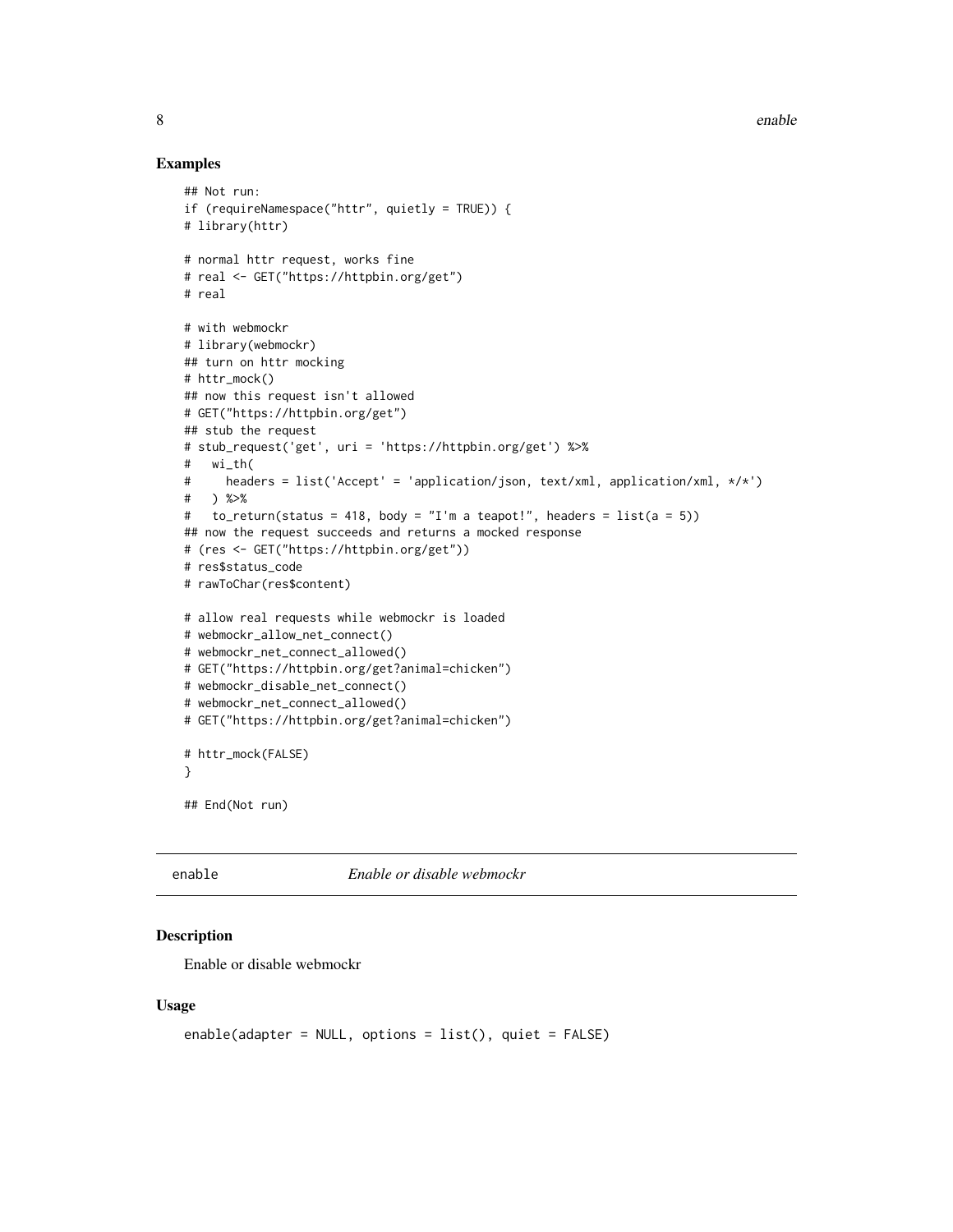#### <span id="page-8-0"></span>HashCounter 9

```
enabled(adapter = "crul")
```
disable(adapter = NULL, options = list(), quiet = FALSE)

#### Arguments

| adapter | (character) the adapter name, 'crul' or 'httr', one or the other, if none given, we<br>attempt to enable both adapters |
|---------|------------------------------------------------------------------------------------------------------------------------|
| options | list of options - ignored for now.                                                                                     |
| quiet   | (logical) suppress messages? default: FALSE                                                                            |

#### Details

enable() enables webmockr for all adapters. disable() disables webmockr for all adapters. enabled() answers whether webmockr is enabled for a given adapter

### Value

enable() and disable() invisibly returns booleans for each adapter, as a result of running enable or disable, respectively, on each [HttpLibAdapaterRegistry](#page-9-1) object. enabled returns a single boolean

<span id="page-8-3"></span>

|--|

#### Description

hash with counter, to store requests, and count each time it is used

### Public fields

hash (list) a list for internal use only, with elements key, sig, and count

### Methods

### Public methods:

- [HashCounter\\$put\(\)](#page-8-1)
- [HashCounter\\$get\(\)](#page-8-2)
- [HashCounter\\$clone\(\)](#page-5-0)

#### <span id="page-8-1"></span>Method put(): Register a request by it's key

*Usage:*

HashCounter\$put(req\_sig)

*Arguments:*

req\_sig an object of class RequestSignature

<span id="page-8-2"></span>*Returns:* nothing returned; registers request and iterates internal counter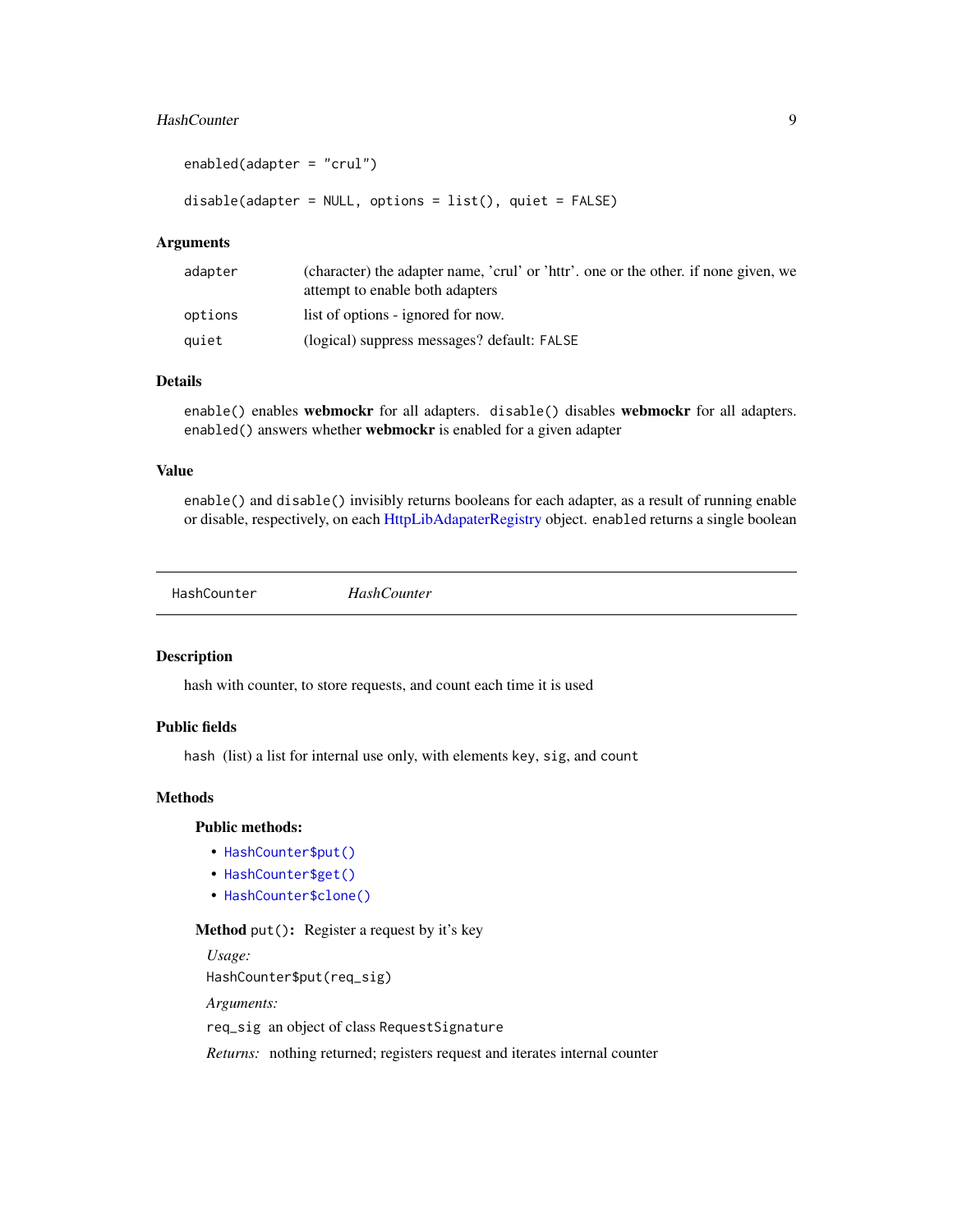### <span id="page-9-0"></span>Method get(): Get a request by key

*Usage:*

HashCounter\$get(req\_sig)

*Arguments:*

req\_sig an object of class RequestSignature

*Returns:* (integer) the count of how many times the request has been made

Method clone(): The objects of this class are cloneable with this method.

*Usage:* HashCounter\$clone(deep = FALSE)

*Arguments:*

deep Whether to make a deep clone.

### See Also

Other request-registry: [RequestRegistry](#page-17-1), [request\\_registry\(](#page-21-1))

#### Examples

```
x <- HashCounter$new()
x$hash
z <- RequestSignature$new(method = "get", uri = "https:/httpbin.org/get")
x$put(z)
x$hash
x$get(z)
x$put(z)
x$get(z)
```
<span id="page-9-1"></span>HttpLibAdapaterRegistry

*HttpLibAdapaterRegistry*

### Description

http lib adapter registry

### Public fields

adapters list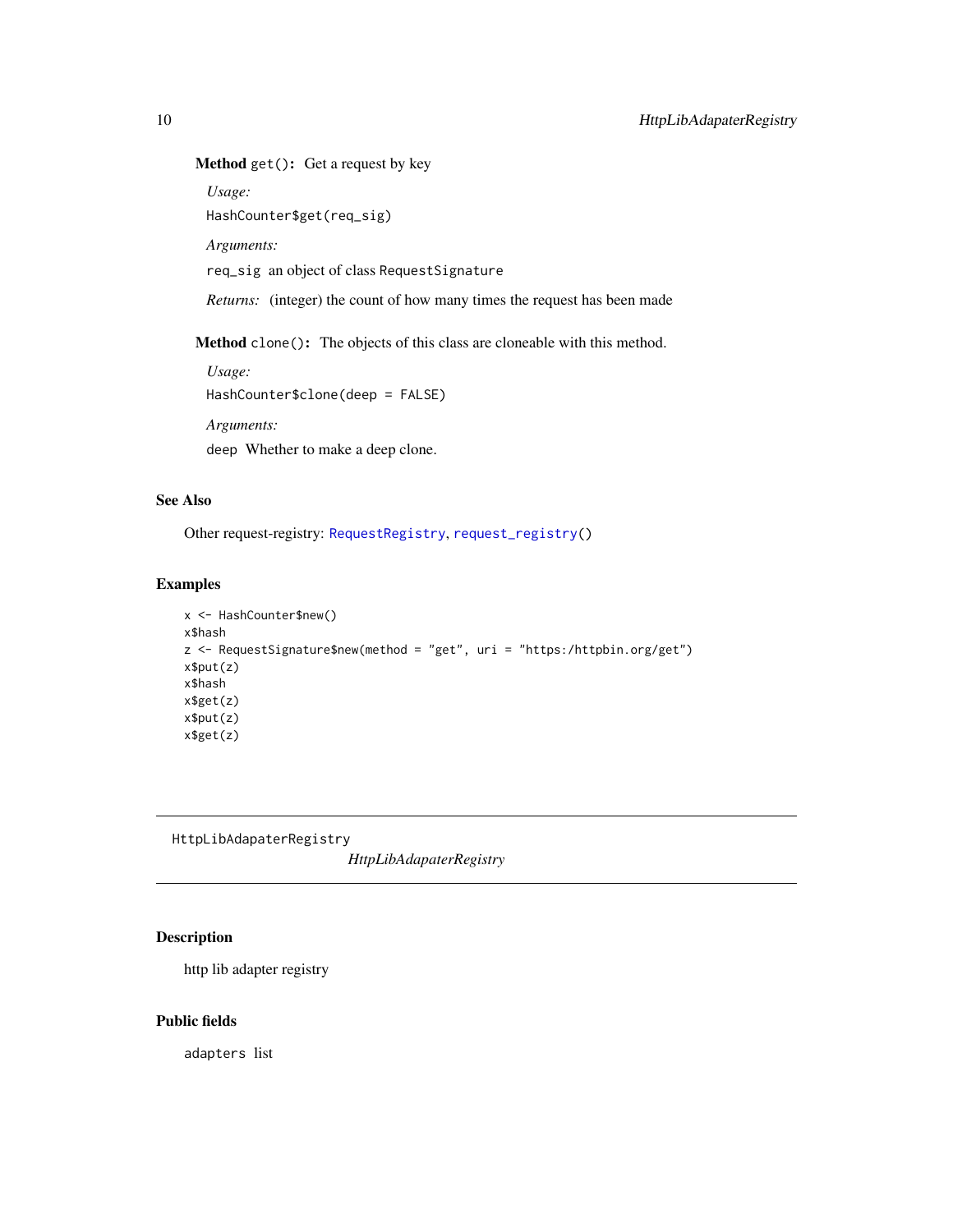### <span id="page-10-0"></span>httr\_mock 11

### Methods

#### Public methods:

- [HttpLibAdapaterRegistry\\$print\(\)](#page-10-1)
- [HttpLibAdapaterRegistry\\$register\(\)](#page-10-2)
- [HttpLibAdapaterRegistry\\$clone\(\)](#page-5-0)

### <span id="page-10-1"></span>Method print(): print method for the HttpLibAdapaterRegistry class

*Usage:*

```
HttpLibAdapaterRegistry$print(x, ...)
```
*Arguments:*

x self

... ignored

### <span id="page-10-2"></span>Method register(): Register an http library adapter

*Usage:*

```
HttpLibAdapaterRegistry$register(x)
```
*Arguments:*

x an http lib adapter, e.g., [CrulAdapter](#page-4-1)

*Returns:* nothing, registers the library adapter

Method clone(): The objects of this class are cloneable with this method.

*Usage:* HttpLibAdapaterRegistry\$clone(deep = FALSE) *Arguments:* deep Whether to make a deep clone.

### Examples

```
x <- HttpLibAdapaterRegistry$new()
x$register(CrulAdapter$new())
x
x$adapters
x$adapters[[1]]$name
```
httr\_mock *Turn on httr mocking Sets a callback that routes httr request through webmockr*

#### Description

Turn on httr mocking Sets a callback that routes httr request through webmockr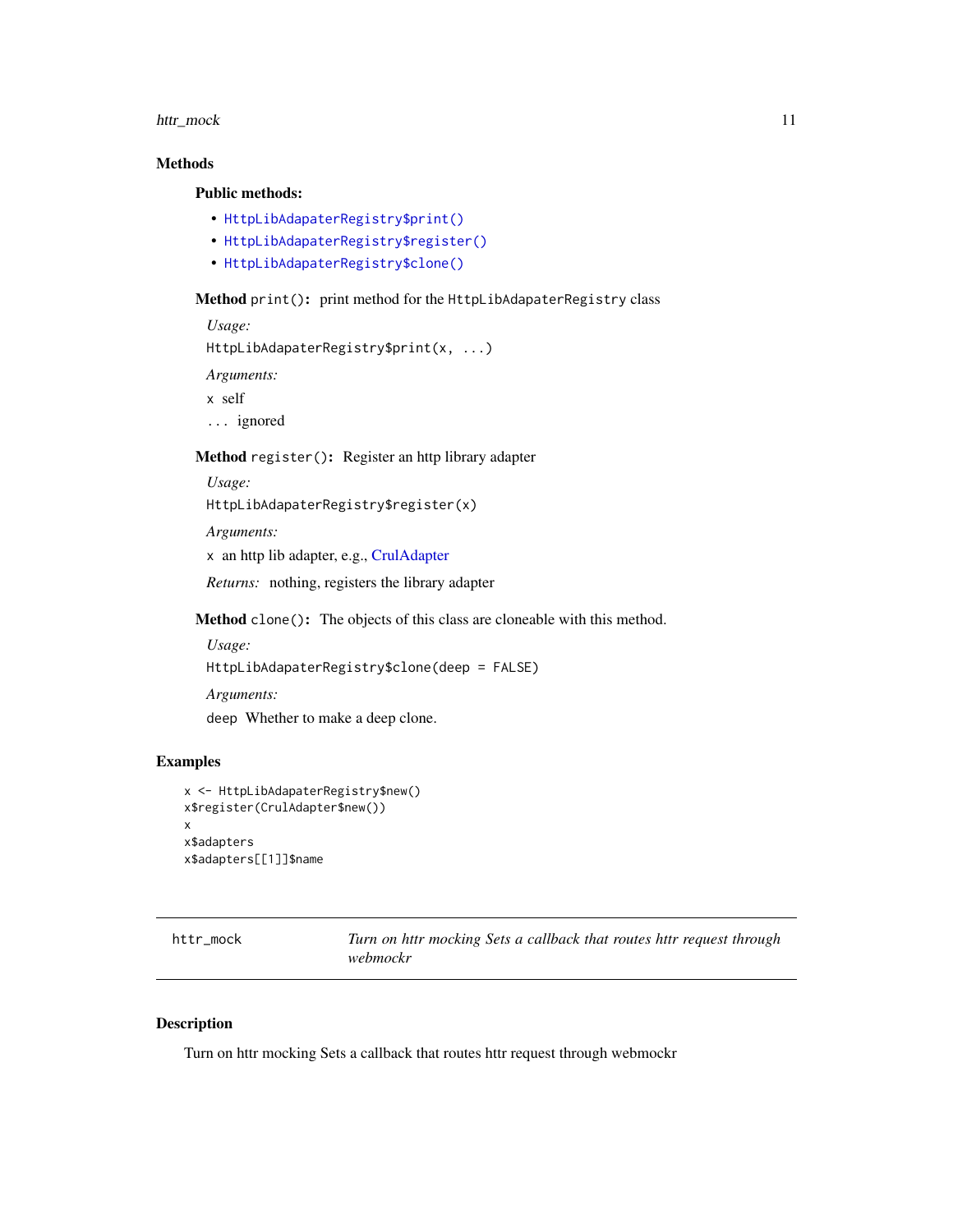### <span id="page-11-0"></span>Usage

httr\_mock(on = TRUE)

#### Arguments

on (logical) set to TRUE to turn on, and FALSE to turn off. default: TRUE

### Value

Silently returns TRUE when enabled and FALSE when disabled.

<span id="page-11-1"></span>mocking-disk-writing *Mocking writing to disk*

#### Description

Mocking writing to disk

### Examples

```
## Not run:
# enable mocking
enable()
# Write to a file before mocked request
# crul
library(crul)
## make a temp file
f <- tempfile(fileext = ".json")
## write something to the file
cat("{\\theta\}':\\text{world}\text{'}\n", file = f)
readLines(f)
## make the stub
stub_request("get", "https://httpbin.org/get") %>%
  to_return(body = file(f))## make a request
(out <- HttpClient$new("https://httpbin.org/get")$get(disk = f))
out$content
readLines(out$content)
# httr
library(httr)
## make a temp file
f <- tempfile(fileext = ".json")
## write something to the file
cat("{\n    'hello\n    ':\n    'world\n    '}\n    '', file = f)readLines(f)
```
## make the stub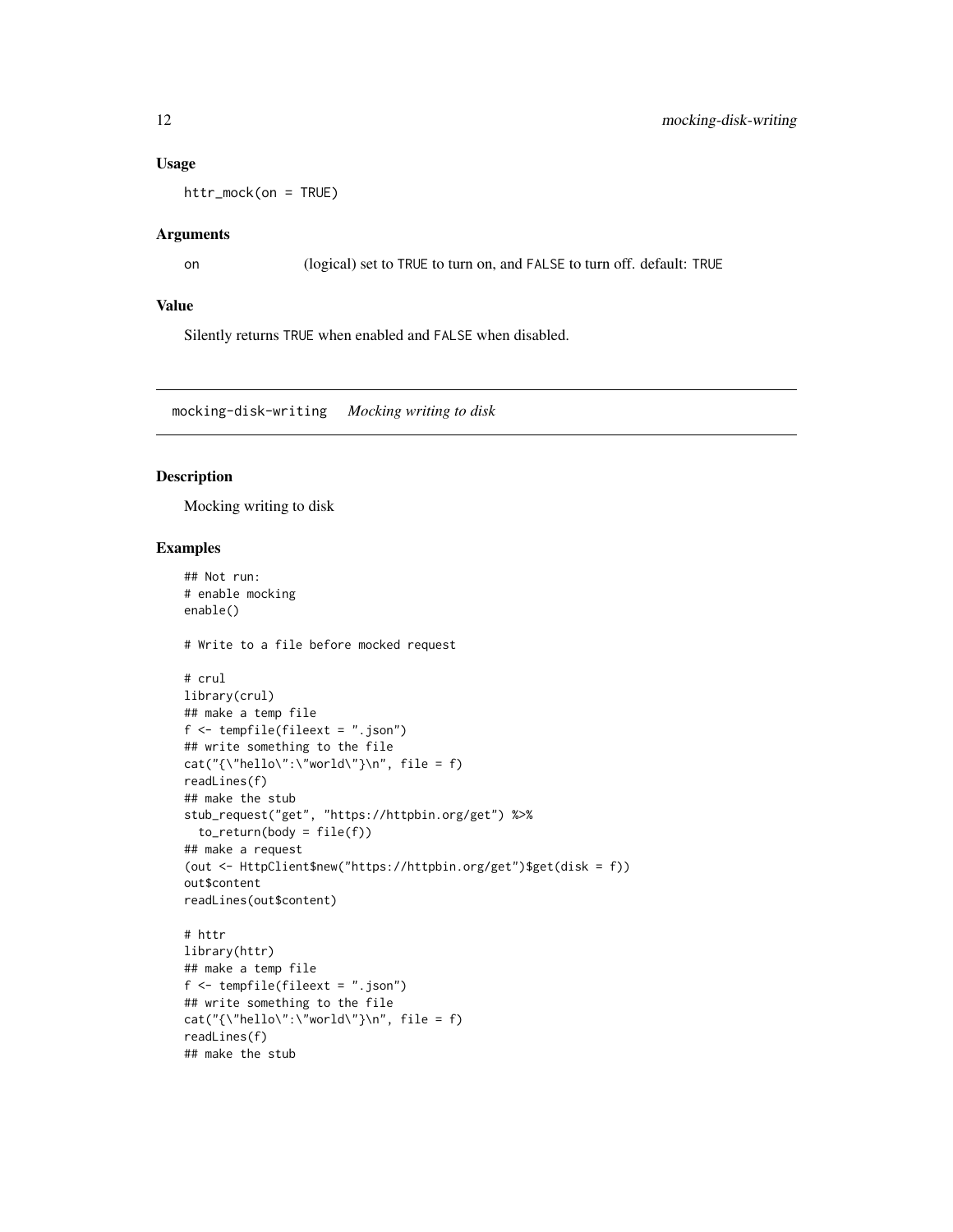```
stub_request("get", "https://httpbin.org/get") %>%
  to_return(body = file(f),headers = list('content-type' = "application/json"))
## make a request
## with httr, you must set overwrite=TRUE or you'll get an errror
out <- GET("https://httpbin.org/get", write_disk(f, overwrite=TRUE))
out
out$content
content(out, "text", encoding = "UTF-8")
# Use mock_file to have webmockr handle file and contents
# crul
library(crul)
f <- tempfile(fileext = ".json")
## make the stub
stub_request("get", "https://httpbin.org/get") %>%
  to_return(body = mock_file(f, "{\"hello\":\"mars\"}\n"))
## make a request
(out <- crul::HttpClient$new("https://httpbin.org/get")$get(disk = f))
out$content
readLines(out$content)
# httr
library(httr)
## make a temp file
f <- tempfile(fileext = ".json")
## make the stub
stub_request("get", "https://httpbin.org/get") %>%
  to_return(
   body = mock_file(path = f, payload = "{\"foo\": \"bar\"}"),
   headers = list('content-type' = "application/json")
  \lambda## make a request
out <- GET("https://httpbin.org/get", write_disk(f))
out
## view stubbed file content
out$content
readLines(out$content)
content(out, "text", encoding = "UTF-8")
# disable mocking
disable()
## End(Not run)
```
<span id="page-12-1"></span>mock\_file *Mock file*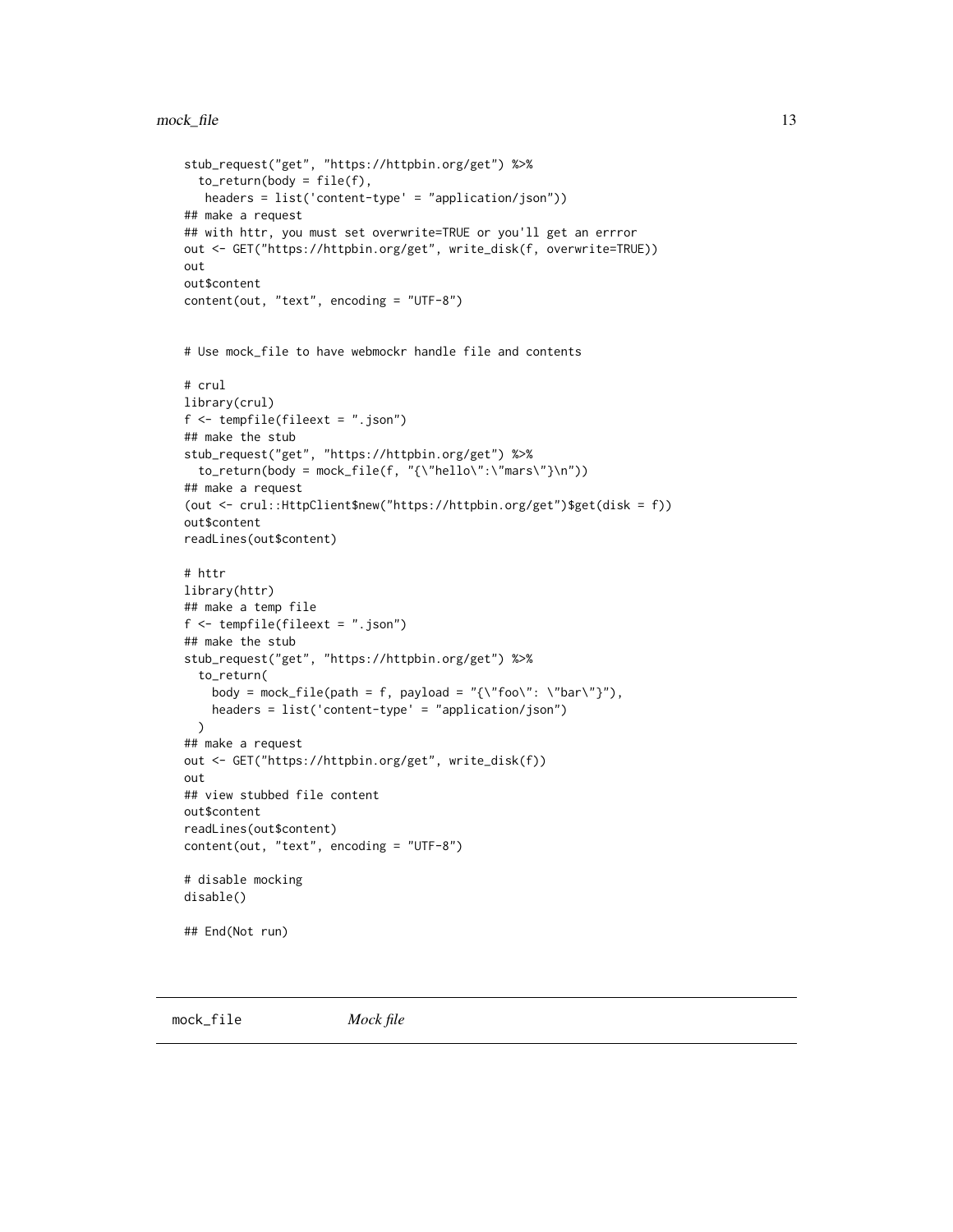### Description

Mock file

### Usage

mock\_file(path, payload)

### Arguments

| path    | (character) a file path. required                                              |
|---------|--------------------------------------------------------------------------------|
| payload | (character) string to be written to the file given at path parameter, required |

### Value

a list with S3 class mock\_file

### Examples

 $mock\_file(path = tempfile(), payload = "{\\}"foo\" : \\\"bar\}'')$ 

pluck\_body *Extract the body from an HTTP request*

### Description

Returns an appropriate representation of the data contained within a request body based on its encoding.

#### Usage

pluck\_body(x)

### Arguments

x an unexecuted crul *or* httr request object

#### Value

one of the following:

- NULL if the request is not associated with a body
- NULL if an upload is used not in a list
- list containing the multipart-encoded body
- character vector with the JSON- or raw-encoded body, or upload form file

<span id="page-13-0"></span>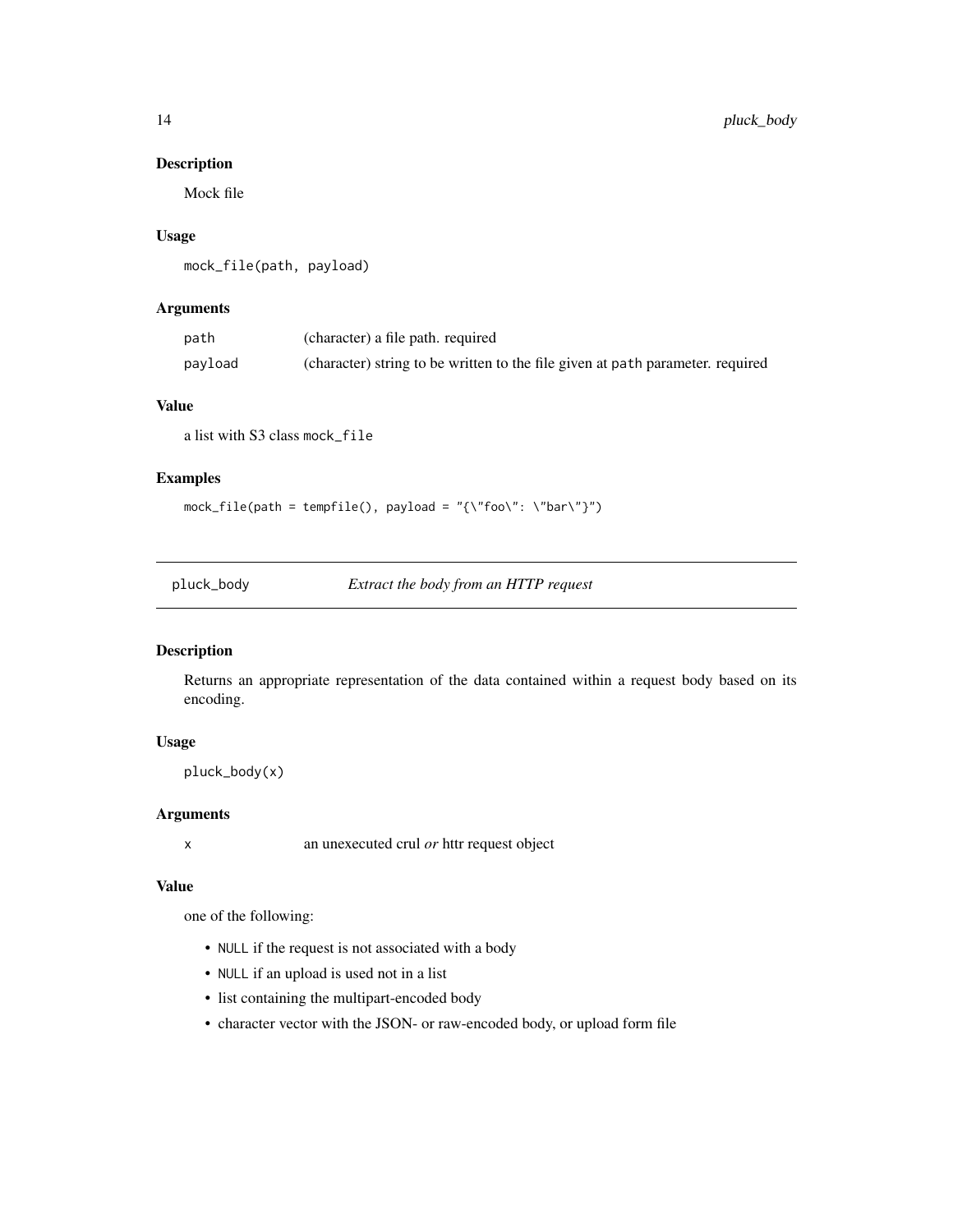<span id="page-14-1"></span><span id="page-14-0"></span>remove\_request\_stub *Remove a request stub*

### Description

Remove a request stub

### Usage

```
remove_request_stub(stub)
```
### Arguments

stub a request stub, of class StubbedRequest

### Value

logical, TRUE if removed, FALSE if not removed

### See Also

Other stub-registry: [StubRegistry](#page-30-1), [stub\\_registry\\_clear\(](#page-33-1)), [stub\\_registry\(](#page-33-2))

### Examples

```
(x <- stub_request("get", "https://httpbin.org/get"))
stub_registry()
remove_request_stub(x)
stub_registry()
```
RequestPattern *RequestPattern class*

### Description

class handling all request matchers

#### Public fields

method\_pattern xxx uri\_pattern xxx body\_pattern xxx headers\_pattern xxx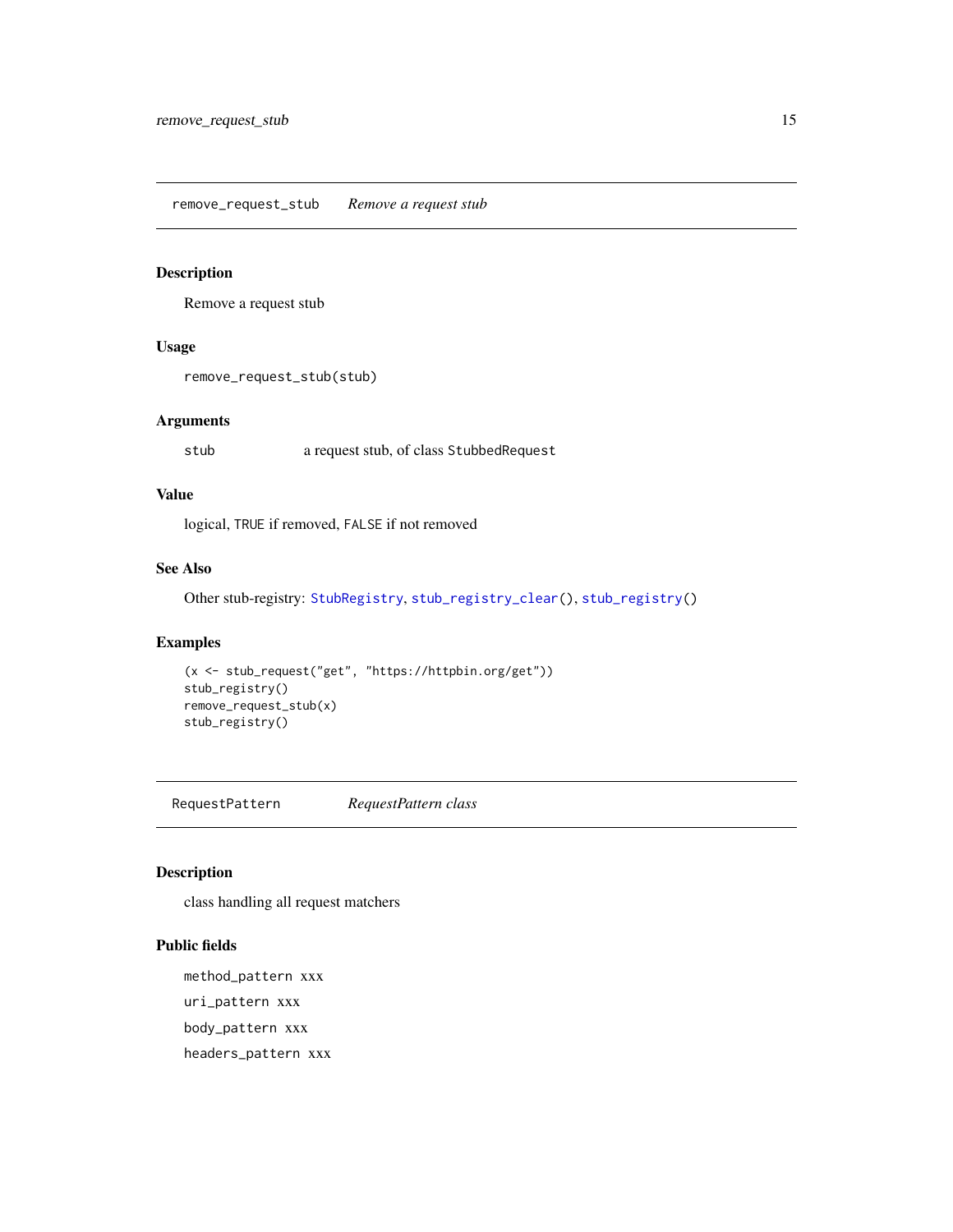### Methods

#### Public methods:

- [RequestPattern\\$new\(\)](#page-5-1)
- [RequestPattern\\$matches\(\)](#page-15-0)
- [RequestPattern\\$to\\_s\(\)](#page-15-1)
- [RequestPattern\\$clone\(\)](#page-5-0)

#### Method new(): Create a new RequestPattern object

```
Usage:
RequestPattern$new(
  method,
  uri = NULL,uri_regex = NULL,
  query = NULL,
  body = NULL,headers = NULL
\mathcal{L}
```

```
Arguments:
```
method the HTTP method (any, head, options, get, post, put, patch, trace, or delete). "any" matches any HTTP method. required.

uri (character) request URI. required or uri\_regex

uri\_regex (character) request URI as regex. required or uri

query (list) query parameters, optional

```
body (list) body request, optional
```
headers (list) headers, optional

*Returns:* A new RequestPattern object

#### <span id="page-15-0"></span>Method matches(): does a request signature match the selected matchers?

*Usage:*

RequestPattern\$matches(request\_signature)

*Arguments:*

request\_signature a [RequestSignature](#page-19-1) object

*Returns:* a boolean

<span id="page-15-1"></span>Method to\_s(): Print pattern for easy human consumption

*Usage:* RequestPattern\$to\_s() *Returns:* a string

Method clone(): The objects of this class are cloneable with this method.

*Usage:* RequestPattern\$clone(deep = FALSE) *Arguments:* deep Whether to make a deep clone.

<span id="page-15-2"></span>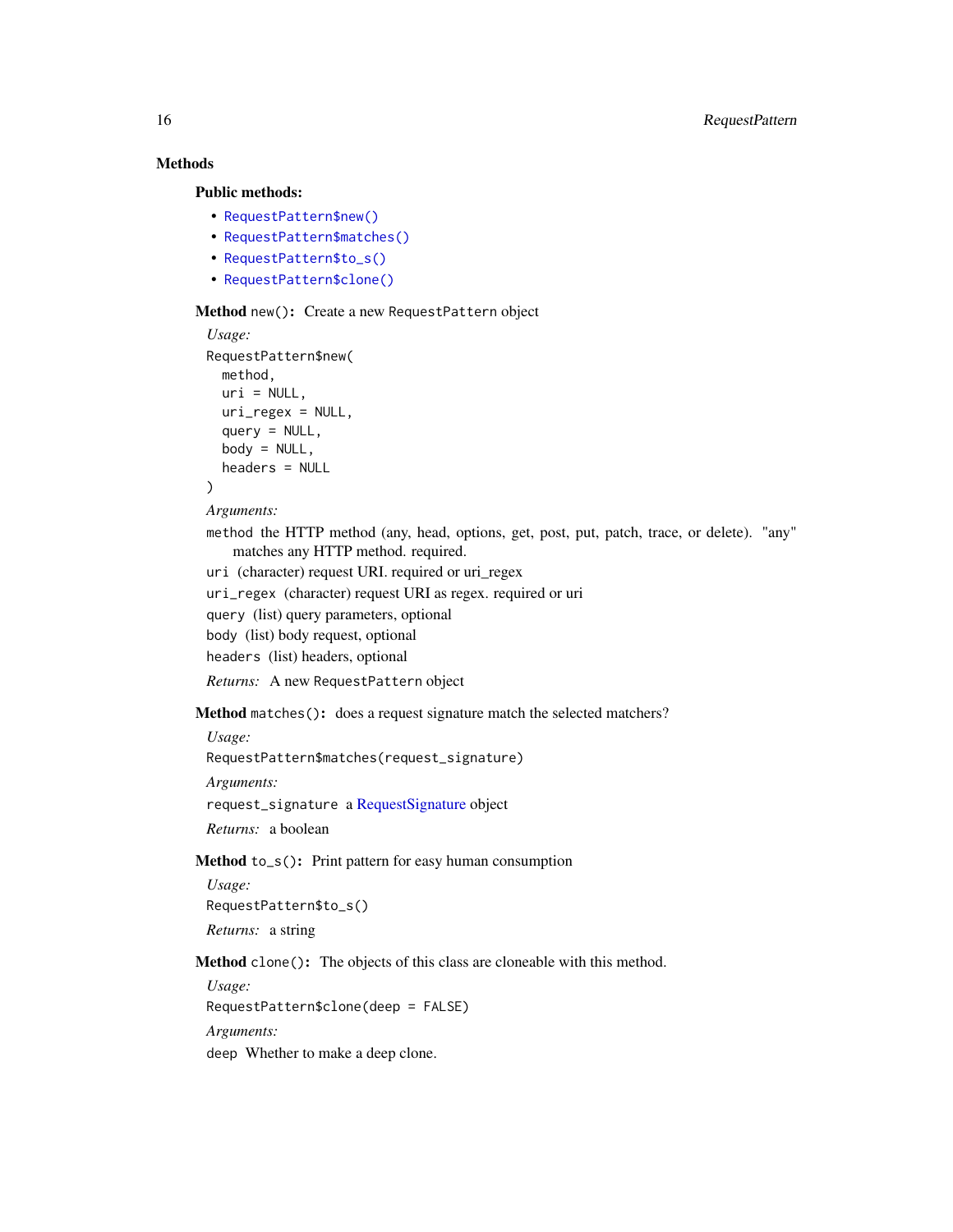### <span id="page-16-0"></span>RequestPattern 17

#### See Also

pattern classes for HTTP method [MethodPattern,](#page-0-0) headers [HeadersPattern,](#page-0-0) body [BodyPattern,](#page-0-0) and URI/URL [UriPattern](#page-0-0)

#### Examples

```
## Not run:
(x \leq - RequestPattern$new(method = "get", uri = "httpbin.org/get"))
x$body_pattern
x$headers_pattern
x$method_pattern
x$uri_pattern
x$to_s()
# make a request signature
rs <- RequestSignature$new(method = "get", uri = "http://httpbin.org/get")
# check if it matches
x$matches(rs)
# regex uri
(x <- RequestPattern$new(method = "get", uri_regex = ".+ossref.org"))
x$uri_pattern
x$uri_pattern$to_s()
x$to_s()
# uri with query parameters
(x <- RequestPattern$new(
    method = "get", uri = "https://httpbin.org/get",
    query = list(foo = "bar")))
x$to_s()
## query params included in url, not separately
(x <- RequestPattern$new(
  method = "get", uri = "https://httpbin.org/get?stuff=things"
))
x$to_s()
x$query_params
# just headers (via setting method=any & uri_regex=.+)
headers <- list(
  'User-Agent' = 'Apple',
  'Accept-Encoding' = 'gzip, deflate',
  'Accept' = 'application/json, text/xml, application/xml, */*')
x <- RequestPattern$new(
  method = "any",uri\_regex = ".+"headers = headers)
x$to_s()
rs <- RequestSignature$new(method = "any", uri = "http://foo.bar",
  options = list(headers = headers))
rs
```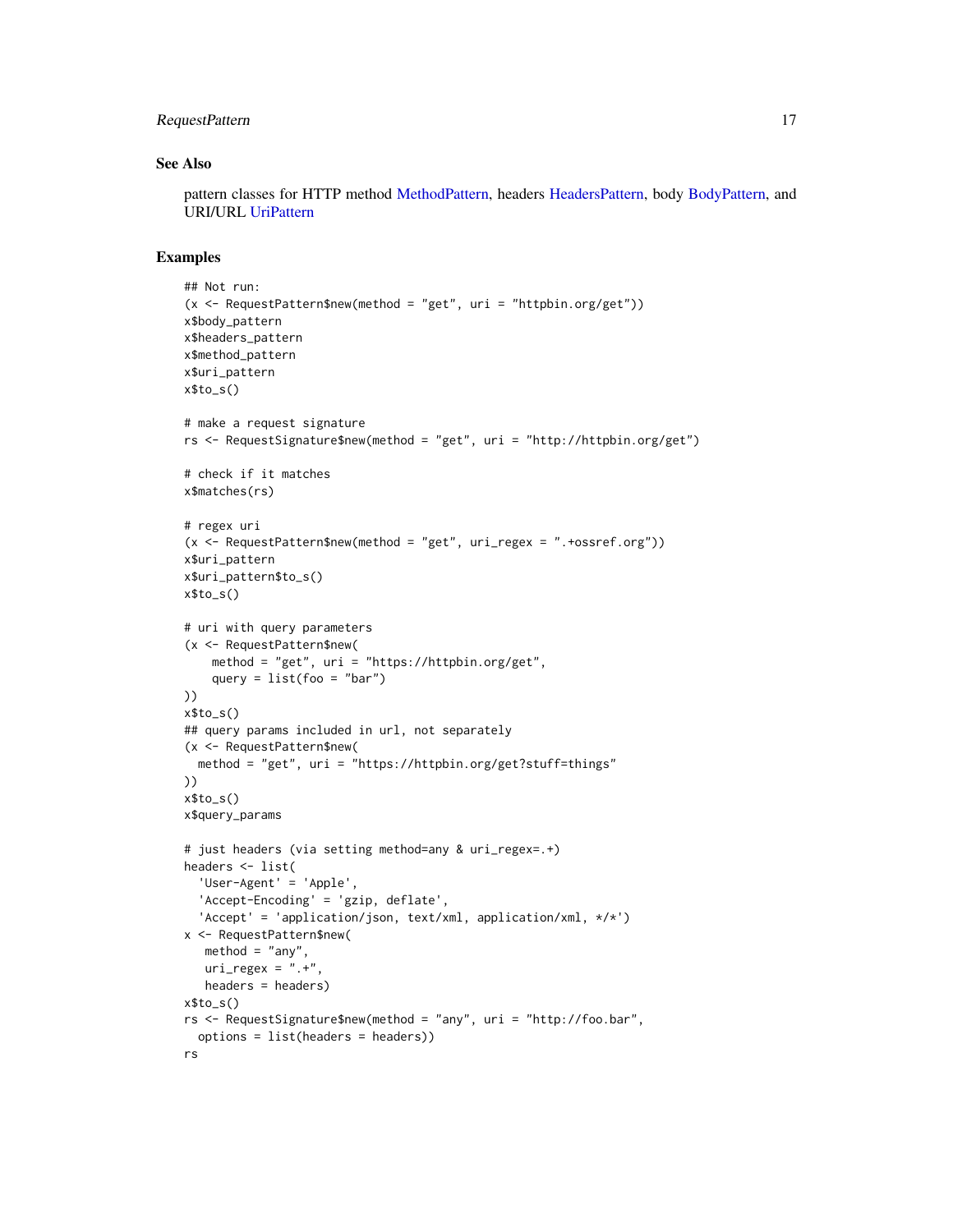```
x$matches(rs)
```

```
# body
x <- RequestPattern$new(method = "post", uri = "httpbin.org/post",
 body = list(y = crul::upload(system.file("CITATION"))))
x$to_s()
rs <- RequestSignature$new(method = "post", uri = "http://httpbin.org/post",
  options = list(
     body = list(y = crul::update(system.file("CITATION"))))rs
x$matches(rs)
## End(Not run)
```
<span id="page-17-1"></span>RequestRegistry *RequestRegistry*

#### Description

keeps track of HTTP requests

#### Public fields

request\_signatures a HashCounter object

### Methods

#### Public methods:

- [RequestRegistry\\$print\(\)](#page-10-1)
- [RequestRegistry\\$reset\(\)](#page-17-2)
- [RequestRegistry\\$register\\_request\(\)](#page-17-3)
- [RequestRegistry\\$times\\_executed\(\)](#page-18-0)
- [RequestRegistry\\$clone\(\)](#page-5-0)

#### Method print(): print method for the RequestRegistry class

```
Usage:
RequestRegistry$print(x, ...)
Arguments:
x self
... ignored
```
<span id="page-17-2"></span>Method reset(): Reset the registry to no registered requests

*Usage:* RequestRegistry\$reset()

<span id="page-17-3"></span>*Returns:* nothing returned; ressets registry to no requests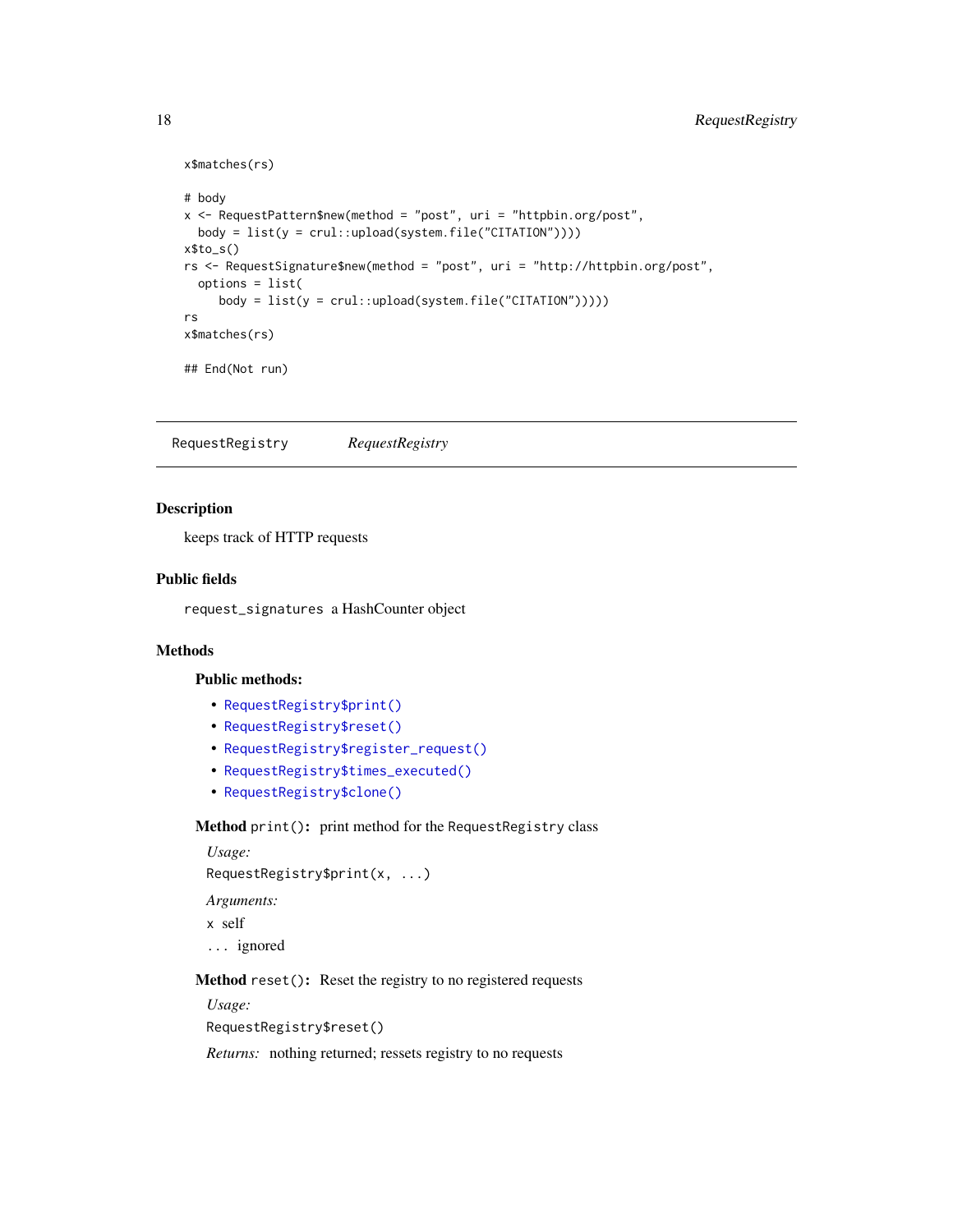### <span id="page-18-1"></span>RequestRegistry 19

Method register\_request(): Register a request

*Usage:*

RequestRegistry\$register\_request(request)

*Arguments:*

request a character string of the request, serialized from a RequestSignature\$new(...)\$to\_s()

*Returns:* nothing returned; registers the request

<span id="page-18-0"></span>Method times\_executed(): How many times has a request been made

*Usage:*

RequestRegistry\$times\_executed(request\_pattern)

*Arguments:*

request\_pattern an object of class RequestPattern

*Details:* if no match is found for the request pattern, 0 is returned

*Returns:* integer, the number of times the request has been made

Method clone(): The objects of this class are cloneable with this method.

*Usage:*

RequestRegistry\$clone(deep = FALSE)

*Arguments:*

deep Whether to make a deep clone.

### See Also

[stub\\_registry\(\)](#page-33-2) and [StubRegistry](#page-30-1)

Other request-registry: [HashCounter](#page-8-3), [request\\_registry\(](#page-21-1))

### Examples

```
x <- RequestRegistry$new()
z1 <- RequestSignature$new("get", "http://scottchamberlain.info")
z2 <- RequestSignature$new("post", "https://httpbin.org/post")
x$register_request(request = z1)
x$register_request(request = z1)
x$register_request(request = z2)
# print method to list requests
x
# more complex requests
w <- RequestSignature$new(
  method = "get",uri = "https:/httpbin.org/get",
  options = list(headers = list(`User-Agent` = "foobar", stuff = "things"))
\lambdaw$to_s()
x$register_request(request = w)
x
```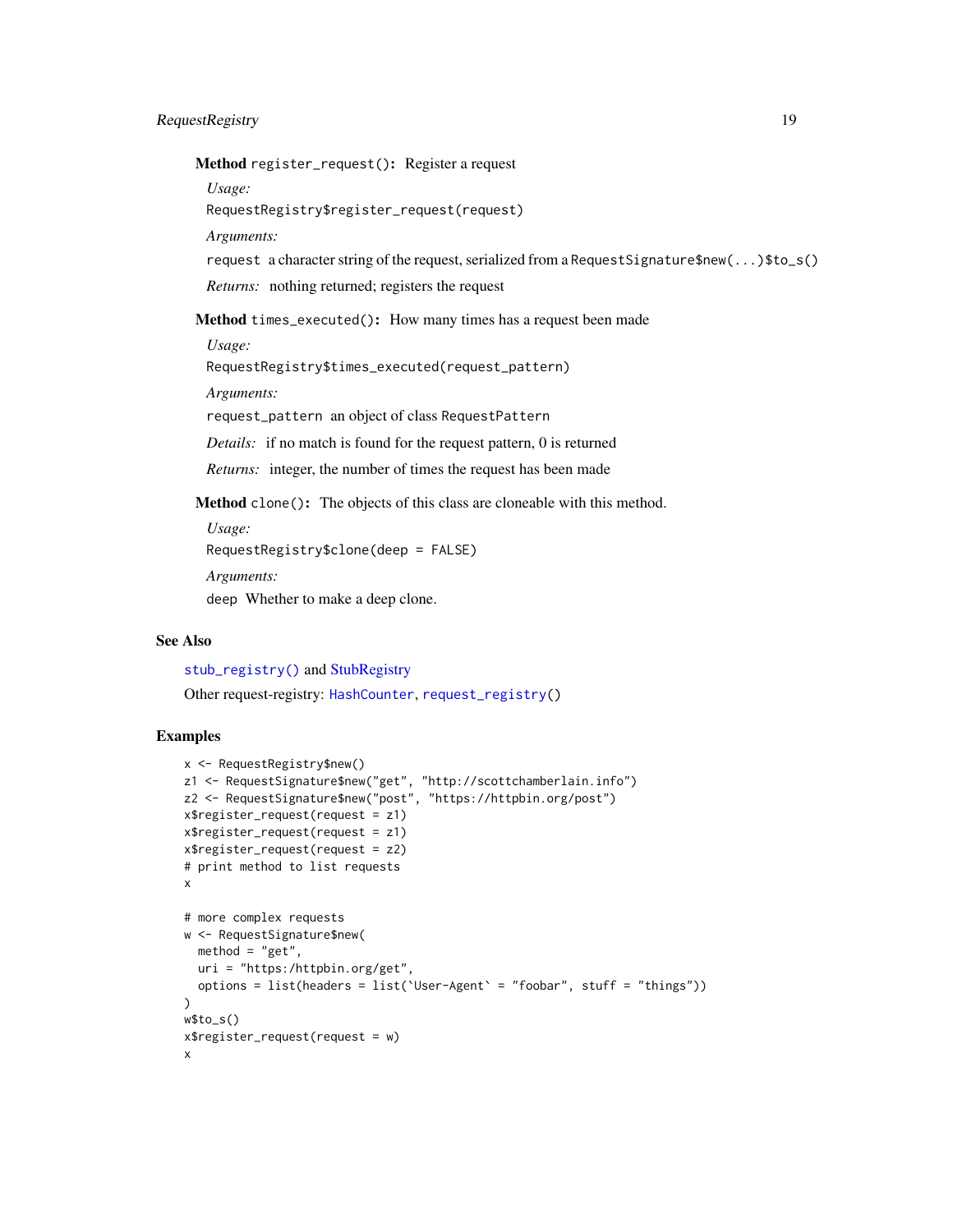```
# hashes, and number of times each requested
x$request_signatures$hash
# times_executed method
pat <- RequestPattern$new(
 method = "get",uri = "https:/httpbin.org/get",
 headers = list(`User-Agent` = "foobar", stuff = "things")
\mathcal{L}pat$to_s()
x$times_executed(pat)
z <- RequestPattern$new(method = "get", uri = "http://scottchamberlain.info")
x$times_executed(z)
w <- RequestPattern$new(method = "post", uri = "https://httpbin.org/post")
x$times_executed(w)
## pattern with no matches - returns 0 (zero)
pat <- RequestPattern$new(
 method = "get",uri = "http://recology.info/"
\lambdapat$to_s()
x$times_executed(pat)
# reset the request registry
x$reset()
```
<span id="page-19-1"></span>RequestSignature *RequestSignature*

#### **Description**

General purpose request signature builder

#### Public fields

method (character) an http method uri (character) a uri body (various) request body headers (list) named list of headers proxies (list) proxies as a named list auth (list) authentication details, as a named list url internal use disk (character) if writing to disk, the path fields (various) request body details output (various) request output details, disk, memory, etc

<span id="page-19-0"></span>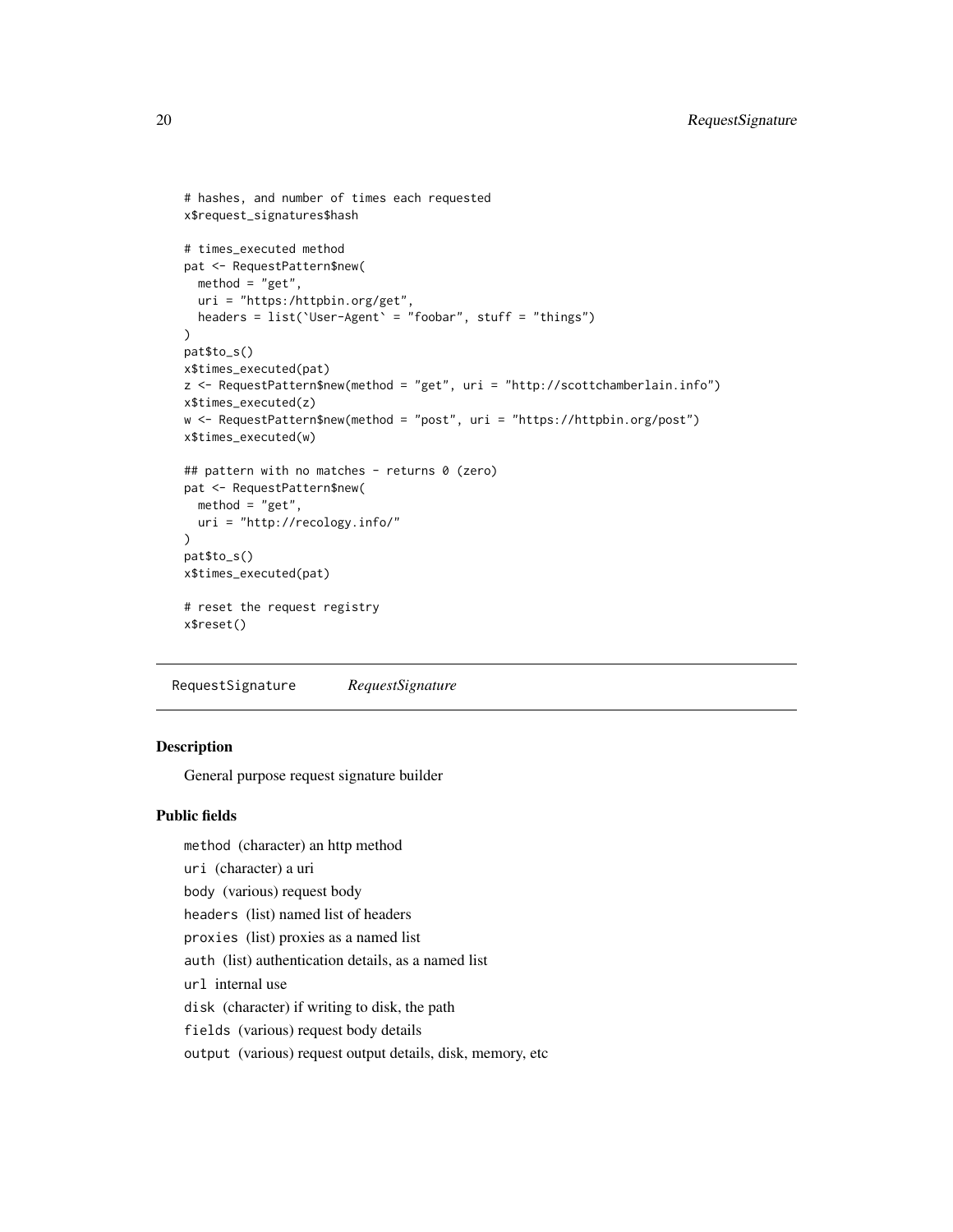### RequestSignature 21

### Methods

#### Public methods:

- [RequestSignature\\$new\(\)](#page-5-1)
- [RequestSignature\\$print\(\)](#page-10-1)
- [RequestSignature\\$to\\_s\(\)](#page-15-1)
- [RequestSignature\\$clone\(\)](#page-5-0)

Method new(): Create a new RequestSignature object

#### *Usage:*

```
RequestSignature$new(method, uri, options = list())
```
#### *Arguments:*

method the HTTP method (any, head, options, get, post, put, patch, trace, or delete). "any" matches any HTTP method. required.

uri (character) request URI. required.

options (list) options. optional. See Details.

*Returns:* A new RequestSignature object

Method print(): print method for the RequestSignature class

*Usage:*

RequestSignature\$print()

*Arguments:*

x self

... ignored

#### Method to\_s(): Request signature to a string

*Usage:*

```
RequestSignature$to_s()
```
*Returns:* a character string representation of the request signature

Method clone(): The objects of this class are cloneable with this method.

*Usage:*

RequestSignature\$clone(deep = FALSE)

*Arguments:*

deep Whether to make a deep clone.

### Examples

```
# make request signature
x <- RequestSignature$new(method = "get", uri = "https:/httpbin.org/get")
# method
x$method
# uri
x$uri
# request signature to string
```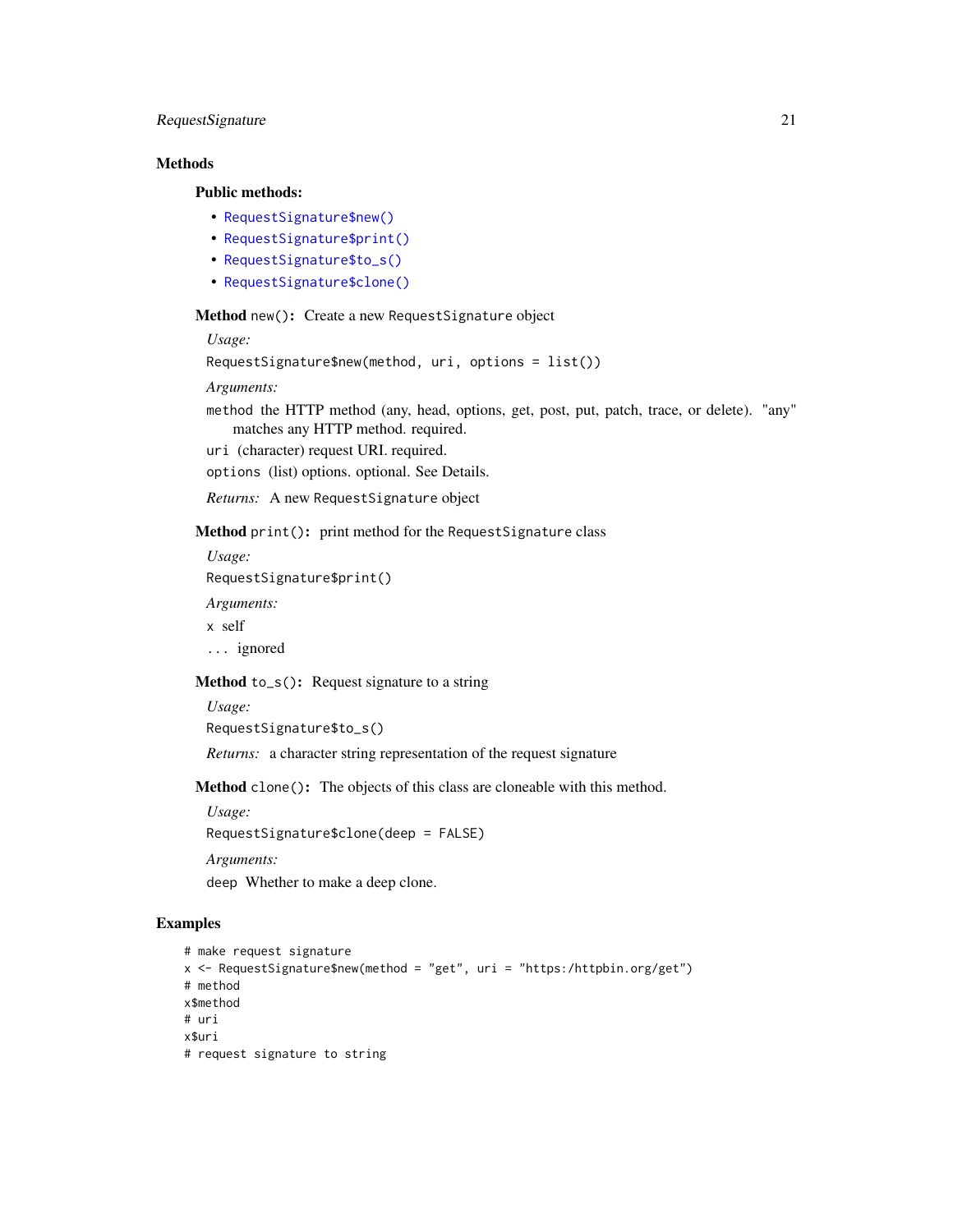```
x$to_s()
# headers
w <- RequestSignature$new(
 method = "get",uri = "https:/httpbin.org/get",
  options = list(headers = list(`User-Agent` = "foobar", stuff = "things"))
\mathcal{L}w
w$headers
w$to_s()
# headers and body
bb <- RequestSignature$new(
 method = "get",
 uri = "https:/httpbin.org/get",
 options = list(
    headers = list(`User-Agent` = "foobar", stuff = "things"),
    body = list(a = "tables"))
)
bb
bb$headers
bb$body
bb$to_s()
# with disk path
f <- tempfile()
bb <- RequestSignature$new(
 method = "get",uri = "https:/httpbin.org/get",
 options = list(disk = f)\mathcal{L}bb
bb$disk
bb$to_s()
```

```
request_registry List or clear requests in the request registry
```
#### <span id="page-21-2"></span>Description

List or clear requests in the request registry

### Usage

```
request_registry()
```
request\_registry\_clear()

<span id="page-21-0"></span>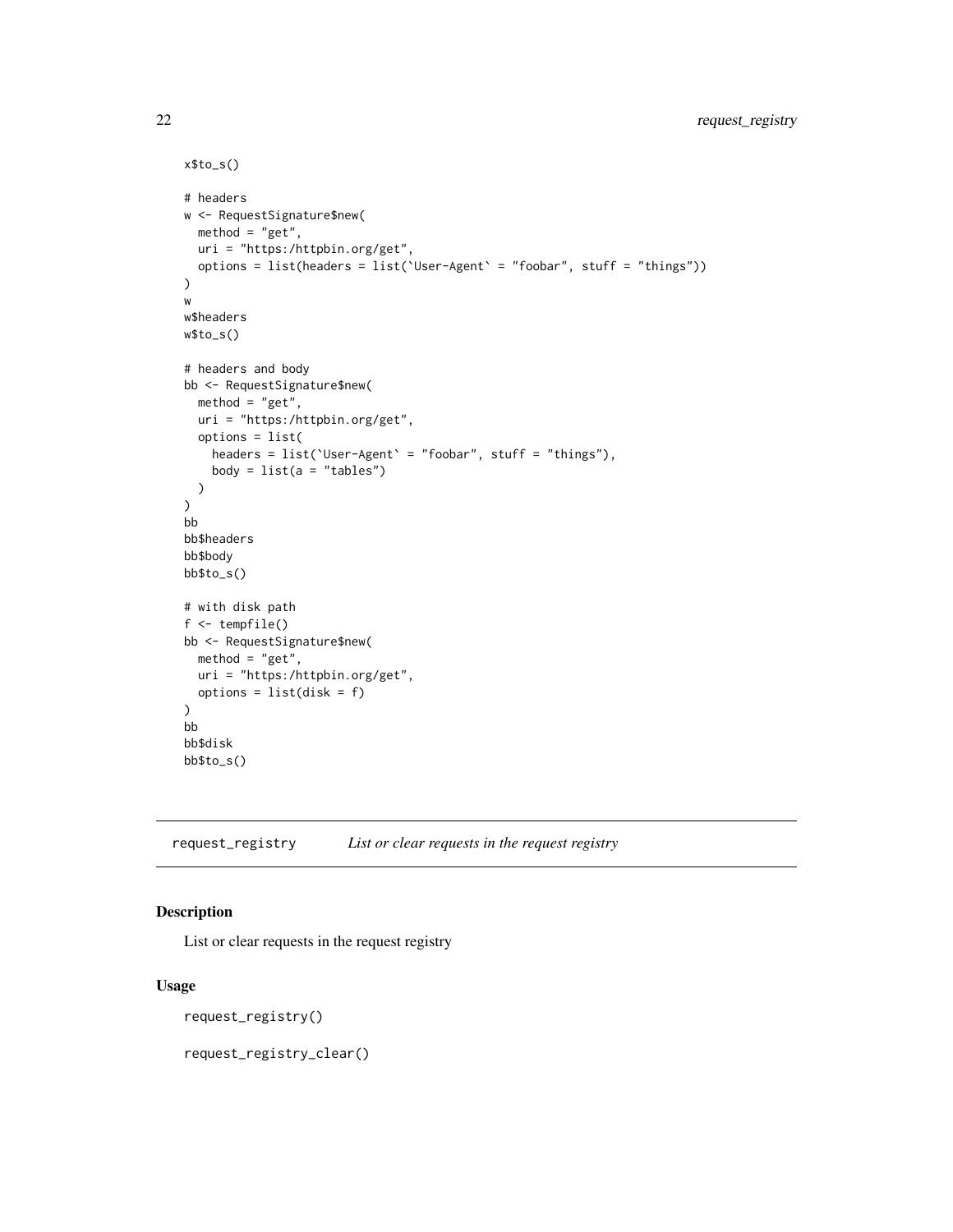### <span id="page-22-0"></span>Details

request\_registry() lists the requests that have been made that webmockr knows about; request\_registry\_clear() resets the request registry (removes all recorded requests)

### Value

an object of class RequestRegistry, print method gives the requests in the registry and the number of times each one has been performed

### See Also

Other request-registry: [HashCounter](#page-8-3), [RequestRegistry](#page-17-1)

#### Examples

```
webmockr::enable()
stub_request("get", "https://httpbin.org/get") %>%
  to_return(body = "success!", status = 200)
# nothing in the request registry
request_registry()
# make the request
z <- crul::HttpClient$new(url = "https://httpbin.org")$get("get")
# check the request registry - the request was made 1 time
request_registry()
# do the request again
z <- crul::HttpClient$new(url = "https://httpbin.org")$get("get")
# check the request registry - now it's been made 2 times, yay!
request_registry()
# clear the request registry
request_registry_clear()
webmockr::disable()
```
Response *Response*

#### Description

custom webmockr http response class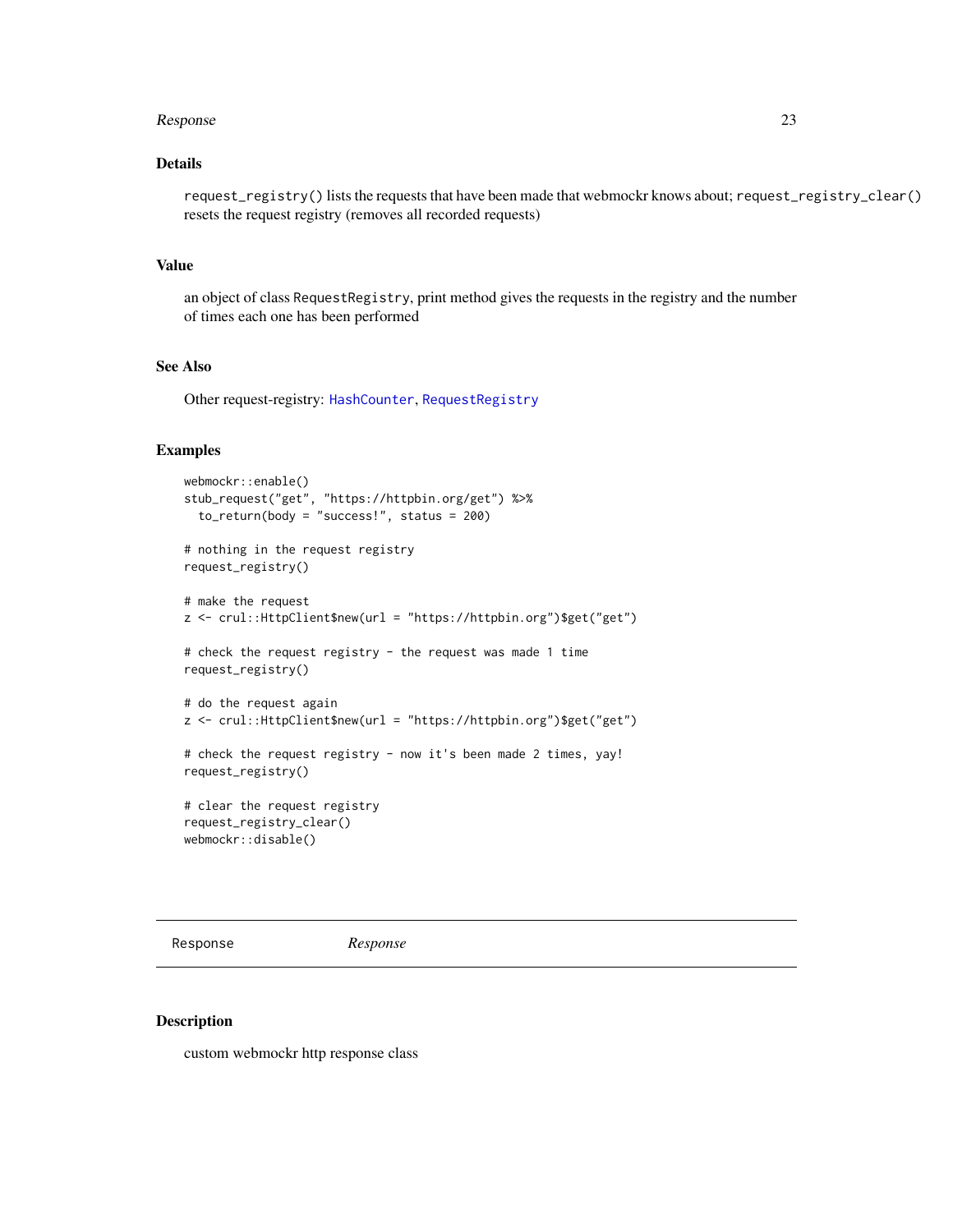### Public fields

url (character) a url body (various) list, character, etc content (various) response content/body request\_headers (list) a named list response\_headers (list) a named list options (character) list status\_code (integer) an http status code exception (character) an exception message should\_timeout (logical) should the response timeout?

### **Methods**

### Public methods:

- [Response\\$new\(\)](#page-5-1)
- [Response\\$print\(\)](#page-10-1)
- [Response\\$set\\_url\(\)](#page-24-0)
- [Response\\$get\\_url\(\)](#page-24-1)
- [Response\\$set\\_request\\_headers\(\)](#page-24-2)
- [Response\\$get\\_request\\_headers\(\)](#page-24-3)
- [Response\\$set\\_response\\_headers\(\)](#page-24-4)
- [Response\\$get\\_respone\\_headers\(\)](#page-24-5)
- [Response\\$set\\_body\(\)](#page-24-6)
- [Response\\$get\\_body\(\)](#page-25-0)
- [Response\\$set\\_status\(\)](#page-25-1)
- [Response\\$get\\_status\(\)](#page-25-2)
- [Response\\$set\\_exception\(\)](#page-25-3)
- [Response\\$get\\_exception\(\)](#page-25-4)
- [Response\\$clone\(\)](#page-5-0)

#### Method new(): Create a new Response object

*Usage:* Response\$new(options = list()) *Arguments:* options (list) a list of options *Returns:* A new Response object

Method print(): print method for the Response class

*Usage:* Response\$print(x, ...) *Arguments:*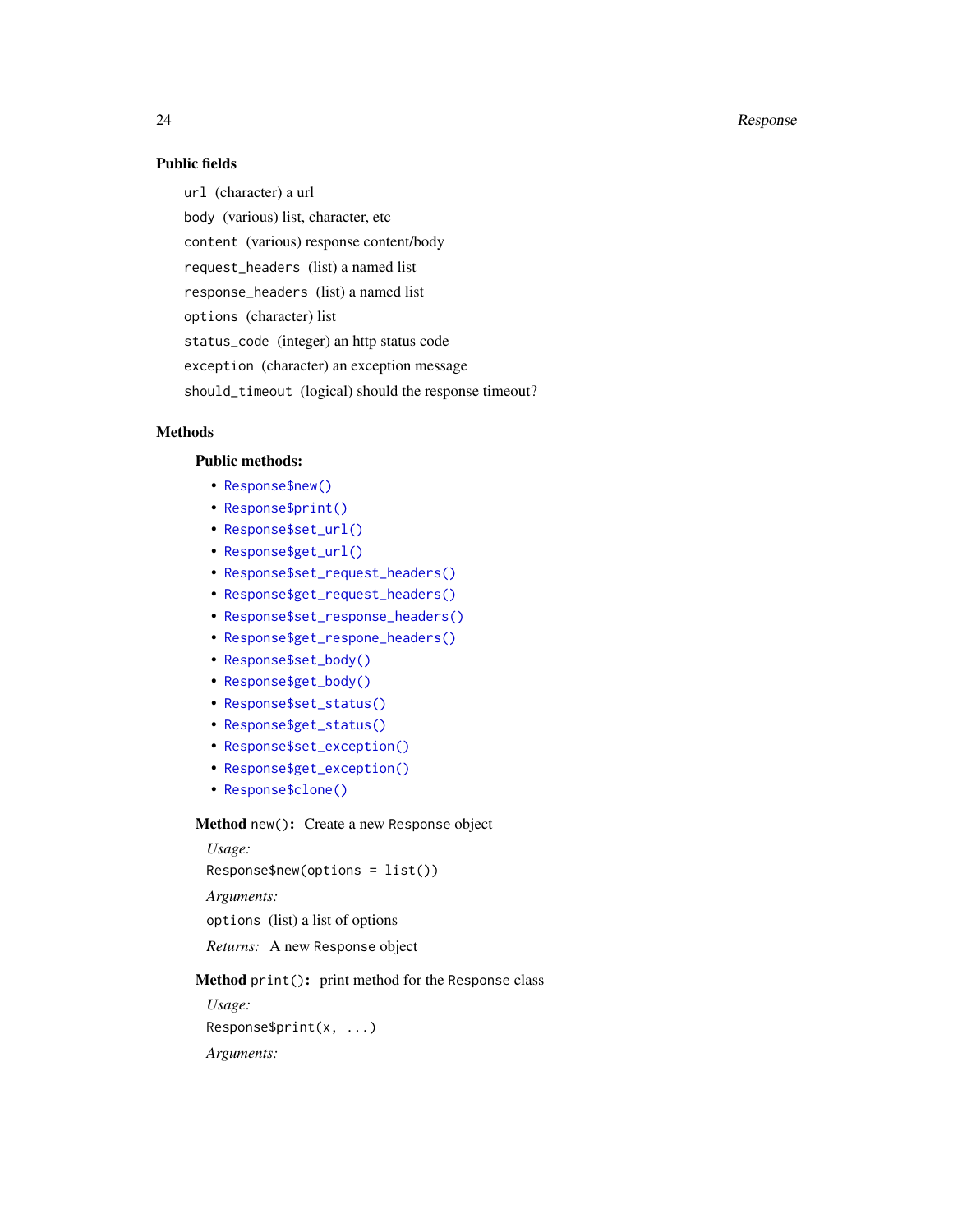x self ... ignored

<span id="page-24-0"></span>Method set\_url(): set the url for the response

```
Usage:
Response$set_url(url)
Arguments:
url (character) a url
Returns: nothing returned; sets url
```
<span id="page-24-1"></span>Method get\_url(): get the url for the response

*Usage:* Response\$get\_url() *Returns:* (character) a url

<span id="page-24-2"></span>Method set\_request\_headers(): set the request headers for the response

*Usage:*

Response\$set\_request\_headers(headers, capitalize = TRUE)

*Arguments:*

headers (list) named list

capitalize (logical) whether to capitalize first letters of each header; default: TRUE

*Returns:* nothing returned; sets request headers on the response

<span id="page-24-3"></span>Method get\_request\_headers(): get the request headers for the response

*Usage:*

Response\$get\_request\_headers()

*Returns:* (list) request headers, a named list

<span id="page-24-4"></span>Method set\_response\_headers(): set the response headers for the response

Response\$set\_response\_headers(headers, capitalize = TRUE)

*Arguments:*

*Usage:*

headers (list) named list

capitalize (logical) whether to capitalize first letters of each header; default: TRUE

*Returns:* nothing returned; sets response headers on the response

<span id="page-24-5"></span>Method get\_respone\_headers(): get the response headers for the response

*Usage:* Response\$get\_respone\_headers()

*Returns:* (list) response headers, a named list

<span id="page-24-6"></span>Method set\_body(): set the body of the response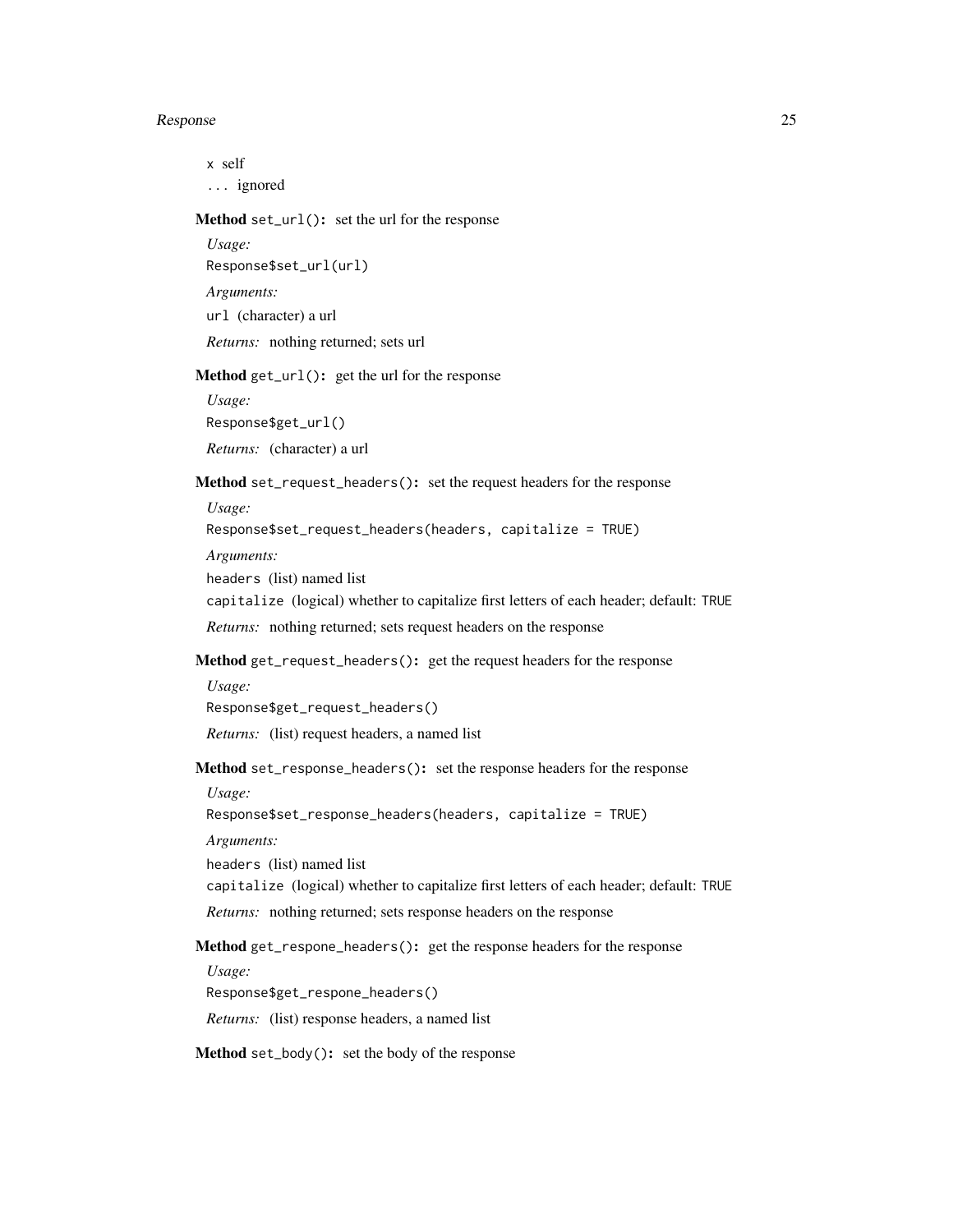*Usage:* Response\$set\_body(body, disk = FALSE) *Arguments:* body (various types) disk (logical) whether its on disk; default: FALSE *Returns:* nothing returned; sets body on the response

#### <span id="page-25-0"></span>Method get\_body(): get the body of the response

*Usage:* Response\$get\_body() *Returns:* various

#### <span id="page-25-1"></span>Method set\_status(): set the http status of the response

*Usage:* Response\$set\_status(status) *Arguments:* status (integer) the http status *Returns:* nothing returned; sets the http status of the response

#### <span id="page-25-2"></span>Method get\_status(): get the http status of the response

*Usage:* Response\$get\_status() *Returns:* (integer) the http status

### <span id="page-25-3"></span>Method set\_exception(): set an exception

*Usage:* Response\$set\_exception(exception) *Arguments:* exception (character) an exception string

*Returns:* nothing returned; sets an exception

### <span id="page-25-4"></span>Method get\_exception(): get the exception, if set

*Usage:* Response\$get\_exception() *Returns:* (character) an exception

Method clone(): The objects of this class are cloneable with this method.

*Usage:* Response\$clone(deep = FALSE) *Arguments:* deep Whether to make a deep clone.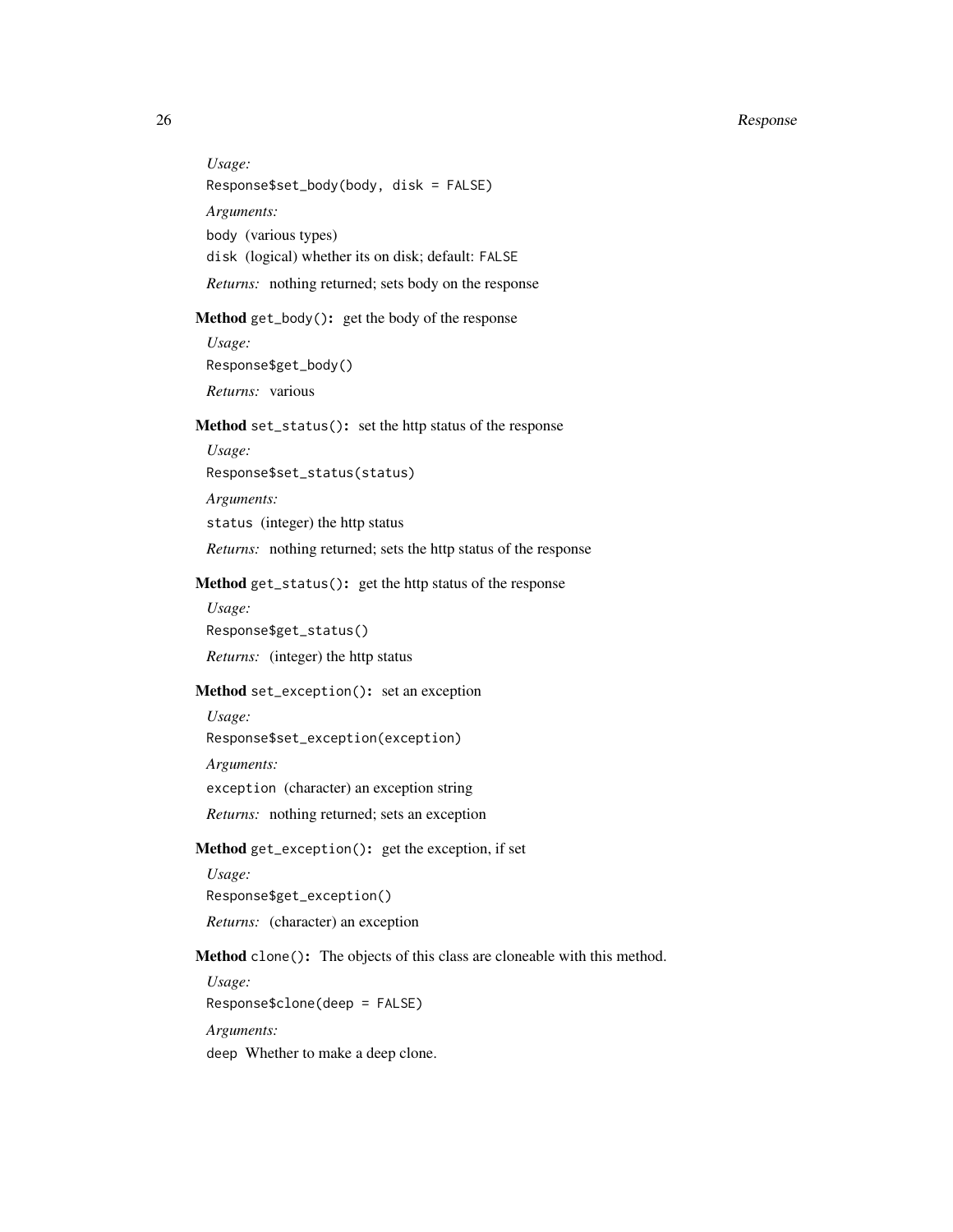### <span id="page-26-0"></span>StubbedRequest 27

### Examples

```
## Not run:
(x <- Response$new())
x$set_url("https://httpbin.org/get")
x
x$set_request_headers(list('Content-Type' = "application/json"))
x
x$request_headers
x$set_response_headers(list('Host' = "httpbin.org"))
x
x$response_headers
x$set_status(404)
x
x$get_status()
x$set_body("hello world")
x
x$get_body()
# raw body
x$set_body(charToRaw("hello world"))
x
x$get_body()
x$set_exception("exception")
x
x$get_exception()
## End(Not run)
```
<span id="page-26-1"></span>StubbedRequest *StubbedRequest*

### Description

stubbed request class underlying [stub\\_request\(\)](#page-34-1)

### Public fields

method (xx) xx uri (xx) xx uri\_regex (xx) xx uri\_parts (xx) xx host (xx) xx query (xx) xx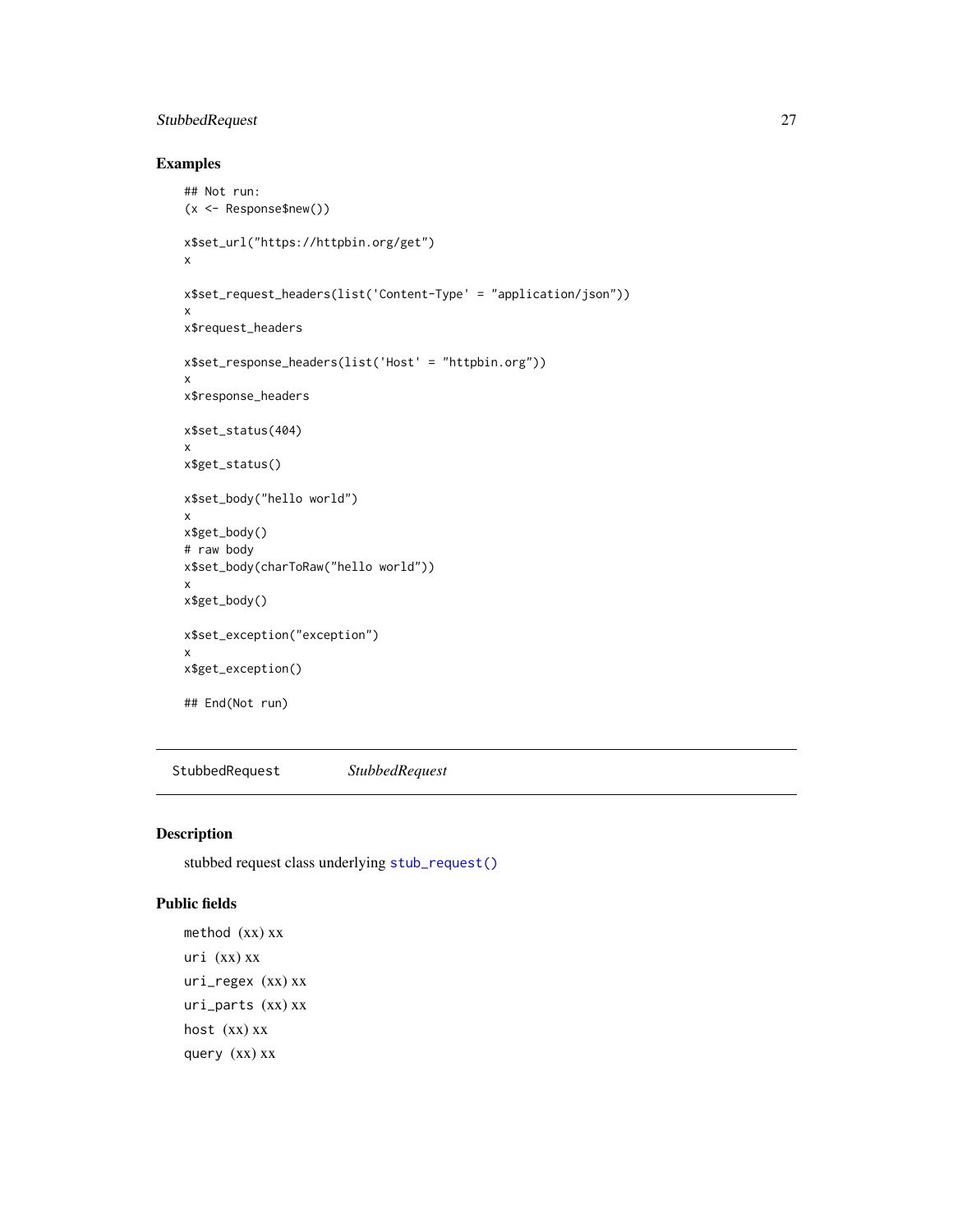body (xx) xx basic\_auth (xx) xx request\_headers (xx) xx response\_headers (xx) xx responses\_sequences (xx) xx status\_code (xx) xx

### Methods

#### Public methods:

- [StubbedRequest\\$new\(\)](#page-5-1)
- [StubbedRequest\\$print\(\)](#page-10-1)
- [StubbedRequest\\$with\(\)](#page-27-0)
- [StubbedRequest\\$to\\_return\(\)](#page-28-0)
- [StubbedRequest\\$to\\_timeout\(\)](#page-28-1)
- [StubbedRequest\\$to\\_raise\(\)](#page-28-2)
- [StubbedRequest\\$to\\_s\(\)](#page-15-1)
- [StubbedRequest\\$clone\(\)](#page-5-0)

Method new(): Create a new StubbedRequest object

#### *Usage:*

StubbedRequest\$new(method, uri = NULL, uri\_regex = NULL)

*Arguments:*

- method the HTTP method (any, head, get, post, put, patch, or delete). "any" matches any HTTP method. required.
- uri (character) request URI. either this or uri\_regex required. webmockr can match uri's without the "http" scheme, but does not match if the scheme is "https". required, unless uri\_regex given. See [UriPattern](#page-0-0) for more.
- uri\_regex (character) request URI as regex. either this or uri required

*Returns:* A new StubbedRequest object

### Method print(): print method for the StubbedRequest class

*Usage:*

```
StubbedRequest$print(x, ...)
```
*Arguments:*

x self

... ignored

<span id="page-27-0"></span>Method with(): Set expectations for what's given in HTTP request

*Usage:*

<span id="page-27-1"></span>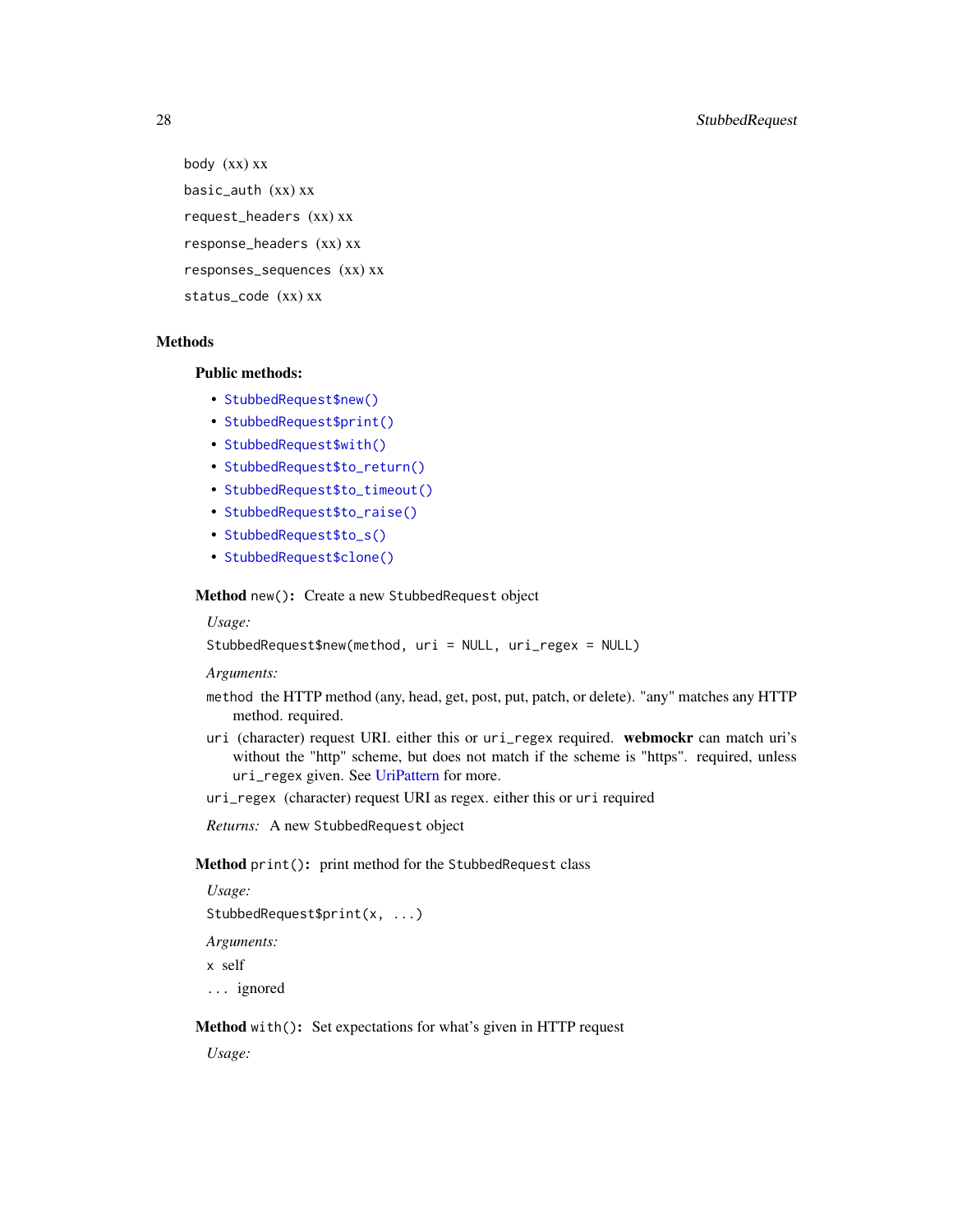```
StubbedRequest$with(
  query = NULL,
 body = NULL,headers = NULL,
 basic_auth = NULL
)
```
*Arguments:*

```
query (list) request query params, as a named list. optional
body (list) request body, as a named list. optional
headers (list) request headers as a named list. optional.
basic_auth (character) basic authentication. optional.
Returns: nothing returned; sets only
```
<span id="page-28-0"></span>Method to\_return(): Set expectations for what's returned in HTTP response

```
Usage:
StubbedRequest$to_return(status, body, headers)
Arguments:
status (numeric) an HTTP status code
body (list) response body, one of: character, json, list, raw, numeric, NULL, FALSE, or a
    file connection (other connetion types not supported)
headers (list) named list, response headers. optional.
Returns: nothing returned; sets whats to be returned
```
<span id="page-28-1"></span>Method to\_timeout(): Response should time out

*Usage:* StubbedRequest\$to\_timeout() *Returns:* nothing returned

<span id="page-28-2"></span>Method to\_raise(): Response should raise an exception x

*Usage:* StubbedRequest\$to\_raise(x)

*Arguments:*

x (character) an exception message

*Returns:* nothing returned

### Method to\_s(): Response as a character string

*Usage:*

StubbedRequest\$to\_s()

*Returns:* (character) the response as a string

Method clone(): The objects of this class are cloneable with this method.

*Usage:* StubbedRequest\$clone(deep = FALSE) *Arguments:* deep Whether to make a deep clone.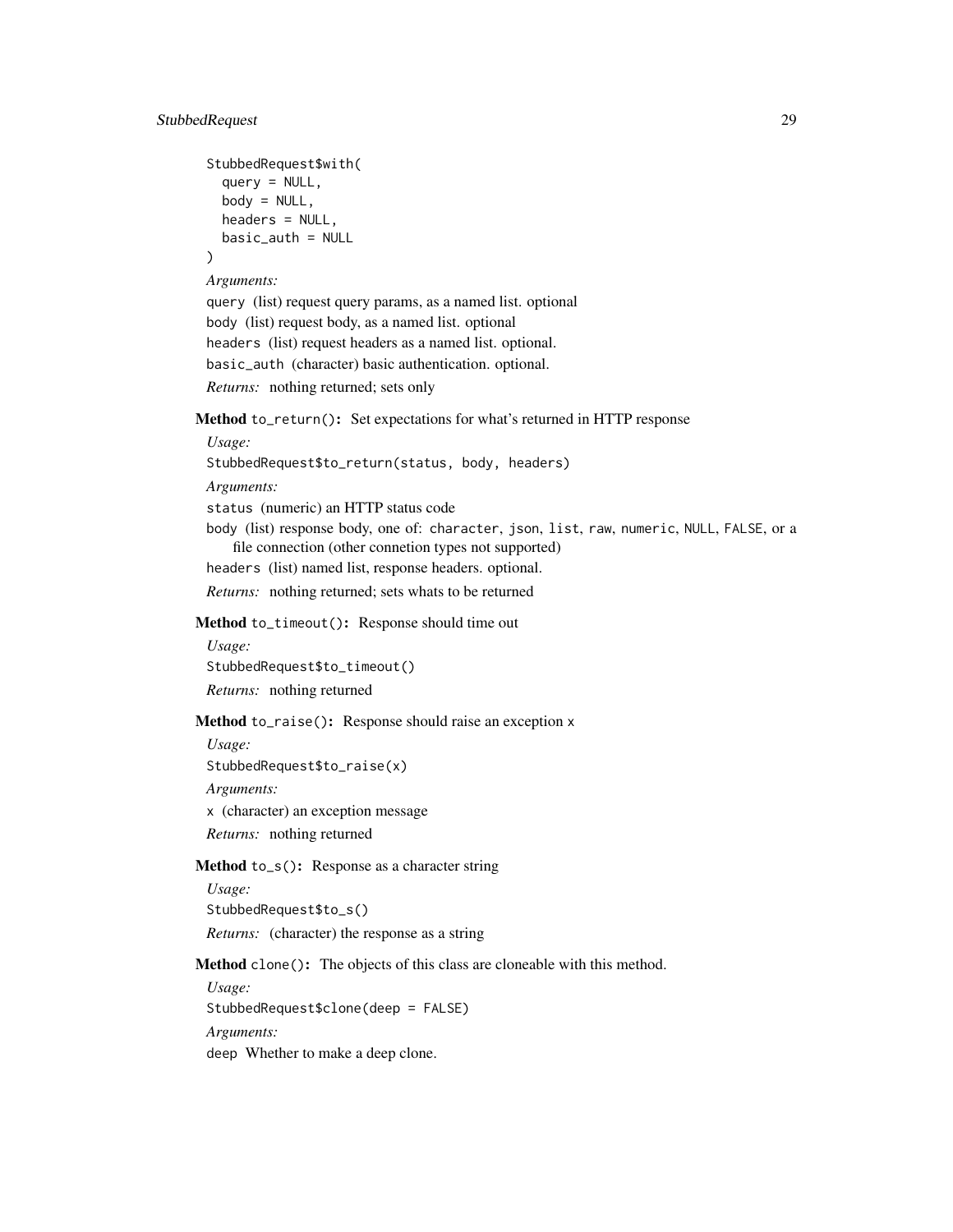#### See Also

[stub\\_request\(\)](#page-34-1)

### Examples

```
## Not run:
x \le - StubbedRequest$new(method = "get", uri = "api.crossref.org")
x$method
x$uri
x$with(headers = list('User-Agent' = 'R', apple = "good"))
x$to_return(status = 200, body = "foobar", headers = list(a = 5))
x
x$to_s()
# many to_return's
x <- StubbedRequest$new(method = "get", uri = "httpbin.org")
x$to_return(status = 200, body = "foobar", headers = list(a = 5))
x$to_return(status = 200, body = "bears", headers = list(b = 6))
x
x$to_s()
# raw body
x \le - StubbedRequest$new(method = "get", uri = "api.crossref.org")
x$to_return(status = 200, body = raw(0), headers = list(a = 5))
x$to_s()
x
x \le - StubbedRequest$new(method = "get", uri = "api.crossref.org")
x$to_return(status = 200, body = charToRaw("foo bar"),
  headers = list(a = 5))
x$to_s()
x
# basic auth
x \le StubbedRequest$new(method = "get", uri = "api.crossref.org")
x$with(basic_auth = c("foo", "bar"))
x$to_s()
x
# file path
x \le StubbedRequest$new(method = "get", uri = "api.crossref.org")
f <- tempfile()
x$to_return(status = 200, body = file(f), headers = list(a = 5))
x
x$to_s()
unlink(f)
# to_file(): file path and payload to go into the file
# payload written to file during mocked response creation
x \le - StubbedRequest$new(method = "get", uri = "api.crossref.org")
f <- tempfile()
x$to_return(status = 200, body = mock_file(f, "{\"foo\": \"bar\"}"),
```
<span id="page-29-0"></span>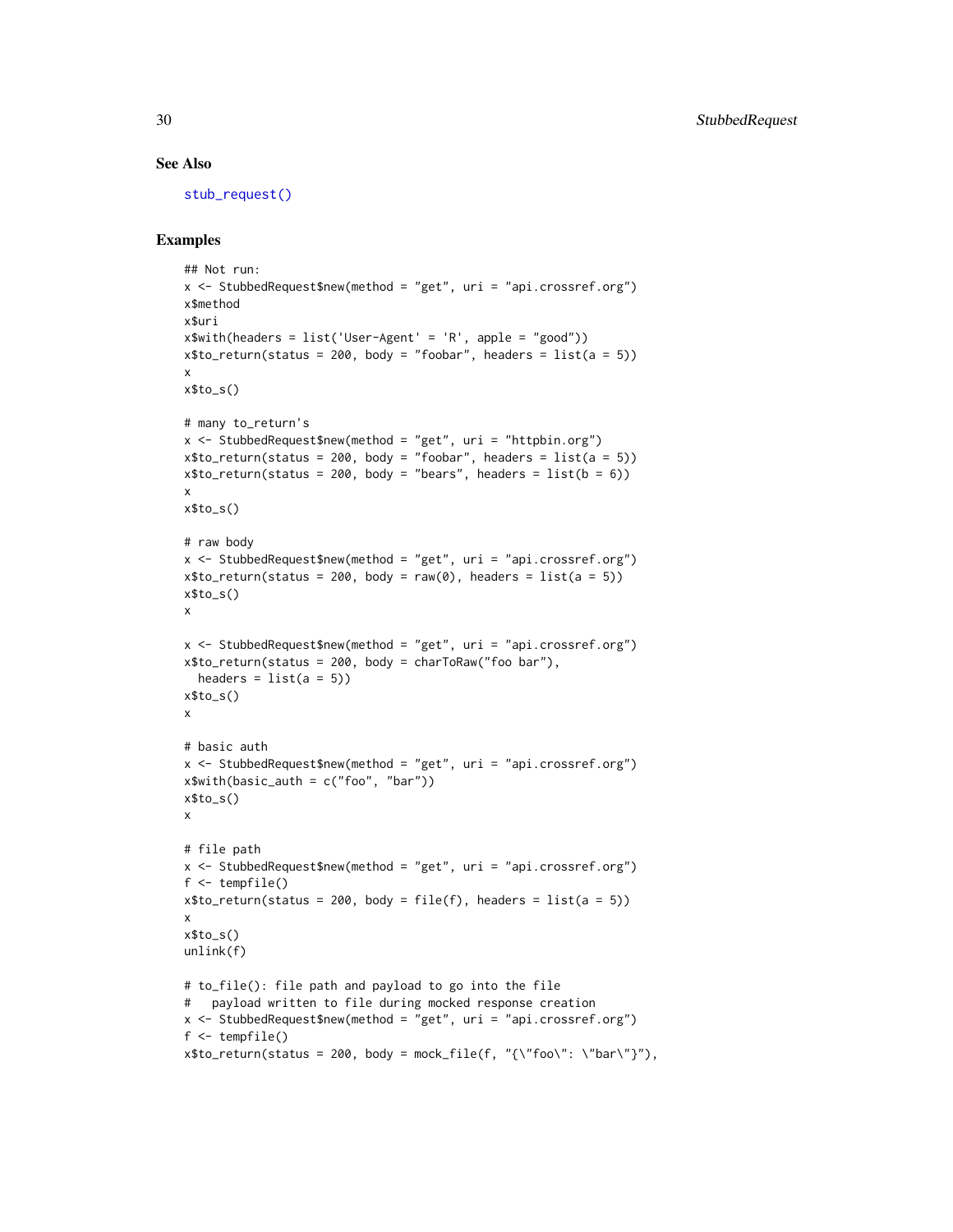### <span id="page-30-0"></span>StubRegistry 31

```
headers = list(a = 5))x
x$to_s()
unlink(f)
# uri_regex
(x <- StubbedRequest$new(method = "get", uri_regex = ".+ossref.org"))
x$method
x$uri_regex
x$to_s()
# to timeout
(x <- StubbedRequest$new(method = "get", uri_regex = ".+ossref.org"))
x$to_s()
x$to_timeout()
x$to_s()
x
# to raise
library(fauxpas)
(x <- StubbedRequest$new(method = "get", uri_regex = ".+ossref.org"))
x$to_s()
x$to_raise(HTTPBadGateway)
x$to_s()
x
## End(Not run)
```
<span id="page-30-1"></span>StubRegistry *StubRegistry*

### Description

stub registry to keep track of [StubbedRequest](#page-26-1) stubs

### Public fields

request\_stubs (list) list of request stubs

global\_stubs (list) list of global stubs

### Methods

### Public methods:

- [StubRegistry\\$print\(\)](#page-10-1)
- [StubRegistry\\$register\\_stub\(\)](#page-31-0)
- [StubRegistry\\$find\\_stubbed\\_request\(\)](#page-31-1)
- [StubRegistry\\$request\\_stub\\_for\(\)](#page-31-2)
- [StubRegistry\\$remove\\_request\\_stub\(\)](#page-31-3)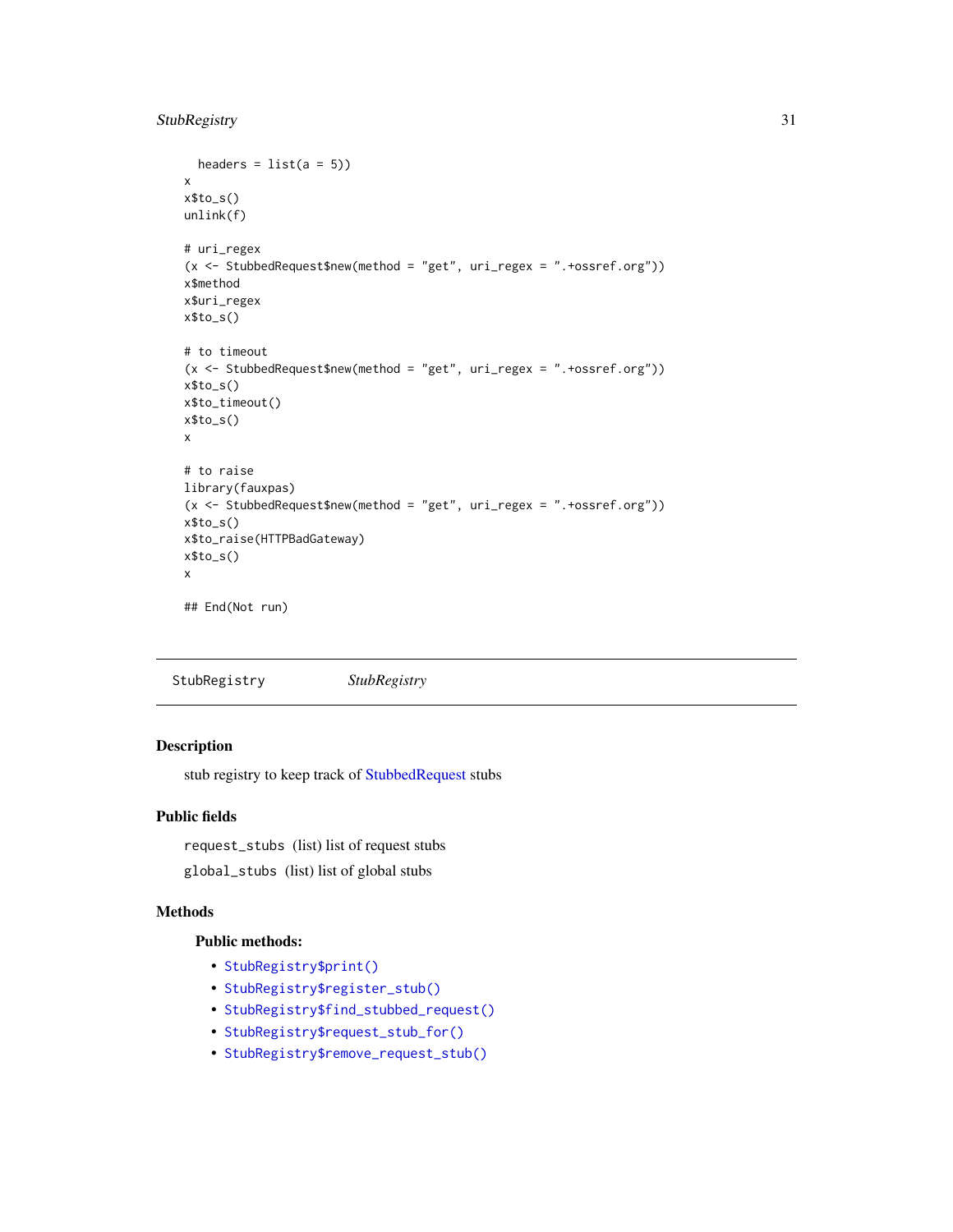- <span id="page-31-5"></span>• [StubRegistry\\$remove\\_all\\_request\\_stubs\(\)](#page-31-4)
- [StubRegistry\\$is\\_registered\(\)](#page-32-0)
- [StubRegistry\\$clone\(\)](#page-5-0)

### Method print(): print method for the StubRegistry class

```
Usage:
StubRegistry$print(x, ...)
Arguments:
x self
... ignored
```
### <span id="page-31-0"></span>Method register\_stub(): Register a stub

*Usage:*

StubRegistry\$register\_stub(stub)

*Arguments:*

stub an object of type [StubbedRequest](#page-26-1)

*Returns:* nothing returned; registers the stub

#### <span id="page-31-1"></span>Method find\_stubbed\_request(): Find a stubbed request

*Usage:*

StubRegistry\$find\_stubbed\_request(req)

*Arguments:*

req an object of class [RequestSignature](#page-19-1)

*Returns:* an object of type [StubbedRequest,](#page-26-1) if matched

#### <span id="page-31-2"></span>Method request\_stub\_for(): Find a stubbed request

*Usage:*

StubRegistry\$request\_stub\_for(request\_signature)

*Arguments:*

request\_signature an object of class [RequestSignature](#page-19-1)

*Returns:* logical, 1 or more

<span id="page-31-3"></span>Method remove\_request\_stub(): Remove a stubbed request by matching request signature

*Usage:*

```
StubRegistry$remove_request_stub(stub)
```
*Arguments:*

stub an object of type [StubbedRequest](#page-26-1)

*Returns:* nothing returned; removes the stub from the registry

<span id="page-31-4"></span>Method remove\_all\_request\_stubs(): Remove all request stubs

*Usage:*

StubRegistry\$remove\_all\_request\_stubs()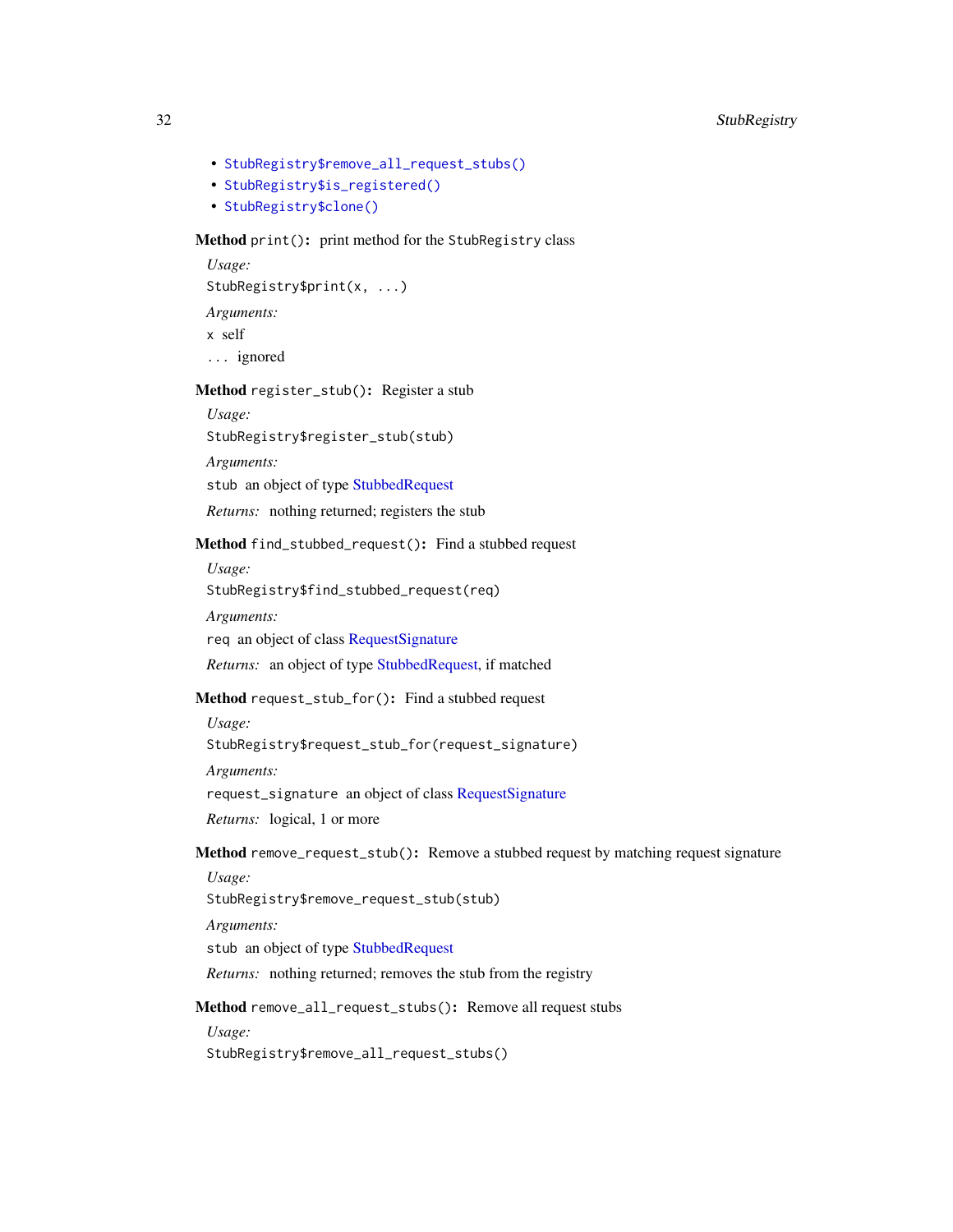### <span id="page-32-1"></span>StubRegistry 33

*Returns:* nothing returned; removes all request stubs

<span id="page-32-0"></span>Method is\_registered(): Find a stubbed request

*Usage:*

StubRegistry\$is\_registered(x)

*Arguments:*

x an object of class [RequestSignature](#page-19-1)

*Returns:* nothing returned; registers the stub

Method clone(): The objects of this class are cloneable with this method.

*Usage:*

StubRegistry\$clone(deep = FALSE)

*Arguments:*

deep Whether to make a deep clone.

### See Also

Other stub-registry: [remove\\_request\\_stub\(](#page-14-1)), [stub\\_registry\\_clear\(](#page-33-1)), [stub\\_registry\(](#page-33-2))

#### Examples

```
## Not run:
# Make a stub
stub1 <- StubbedRequest$new(method = "get", uri = "api.crossref.org")
stub1$with(headers = list('User-Agent' = 'R'))
stub1$to_return(status = 200, body = "foobar", headers = list())
stub1
# Make another stub
stub2 <- StubbedRequest$new(method = "get", uri = "api.crossref.org")
stub2
# Put both stubs in the stub registry
reg <- StubRegistry$new()
reg$register_stub(stub = stub1)
reg$register_stub(stub = stub2)
reg
reg$request_stubs
## End(Not run)
```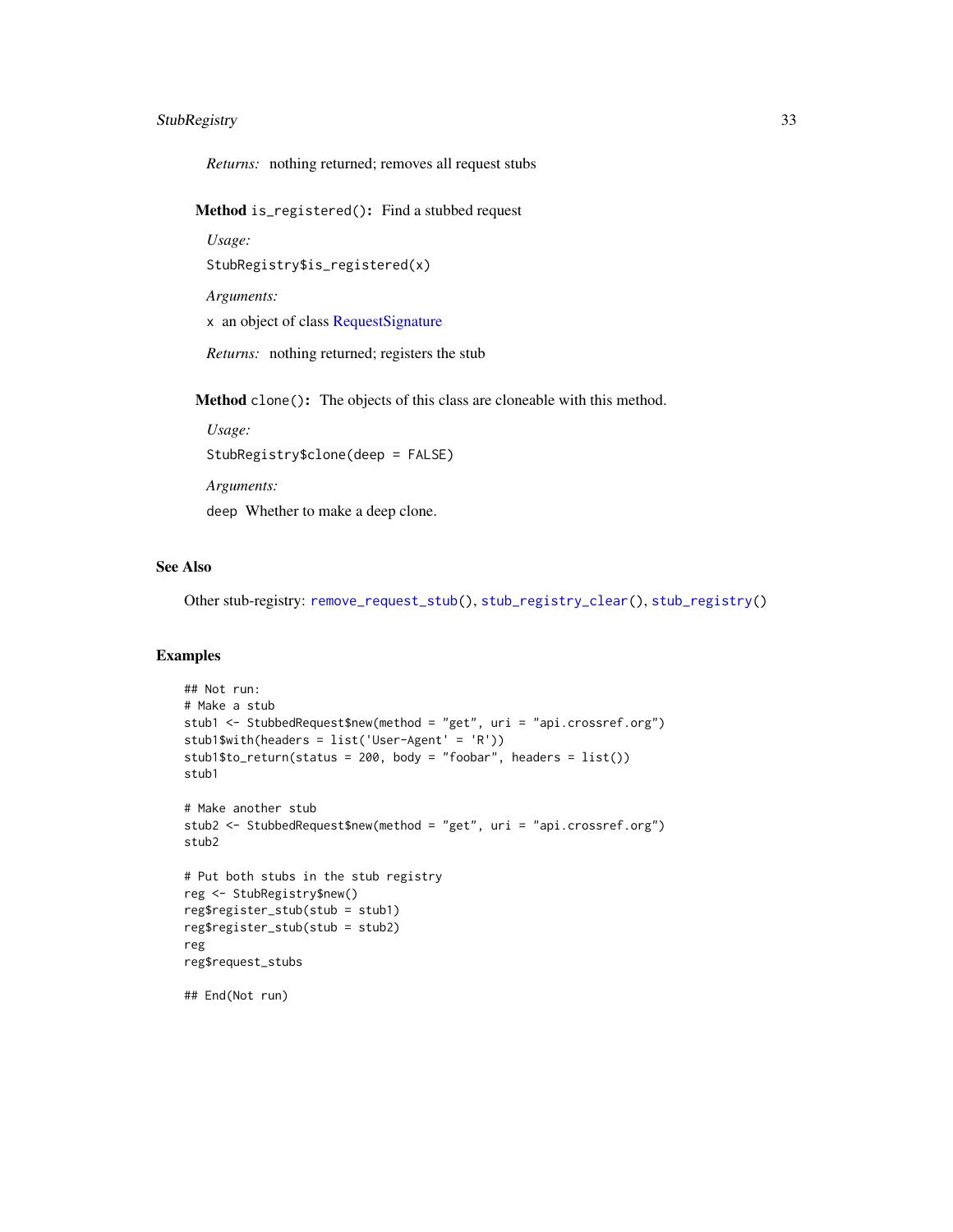<span id="page-33-2"></span><span id="page-33-0"></span>

#### Description

List stubs in the stub registry

### Usage

stub\_registry()

### Value

an object of class StubRegistry, print method gives the stubs in the registry

### See Also

Other stub-registry: [StubRegistry](#page-30-1), [remove\\_request\\_stub\(](#page-14-1)), [stub\\_registry\\_clear\(](#page-33-1))

### Examples

```
# make a stub
stub_request("get", "https://httpbin.org/get") %>%
  to_return(body = "success!", status = 200)
# check the stub registry, there should be one in there
stub_registry()
# make another stub
stub_request("get", "https://httpbin.org/get") %>%
  to_return(body = "woopy", status = 404)# check the stub registry, now there are two there
stub_registry()
# to clear the stub registry
stub_registry_clear()
```
<span id="page-33-1"></span>stub\_registry\_clear *stub\_registry\_clear*

### Description

Clear all stubs in the stub registry

#### Usage

stub\_registry\_clear()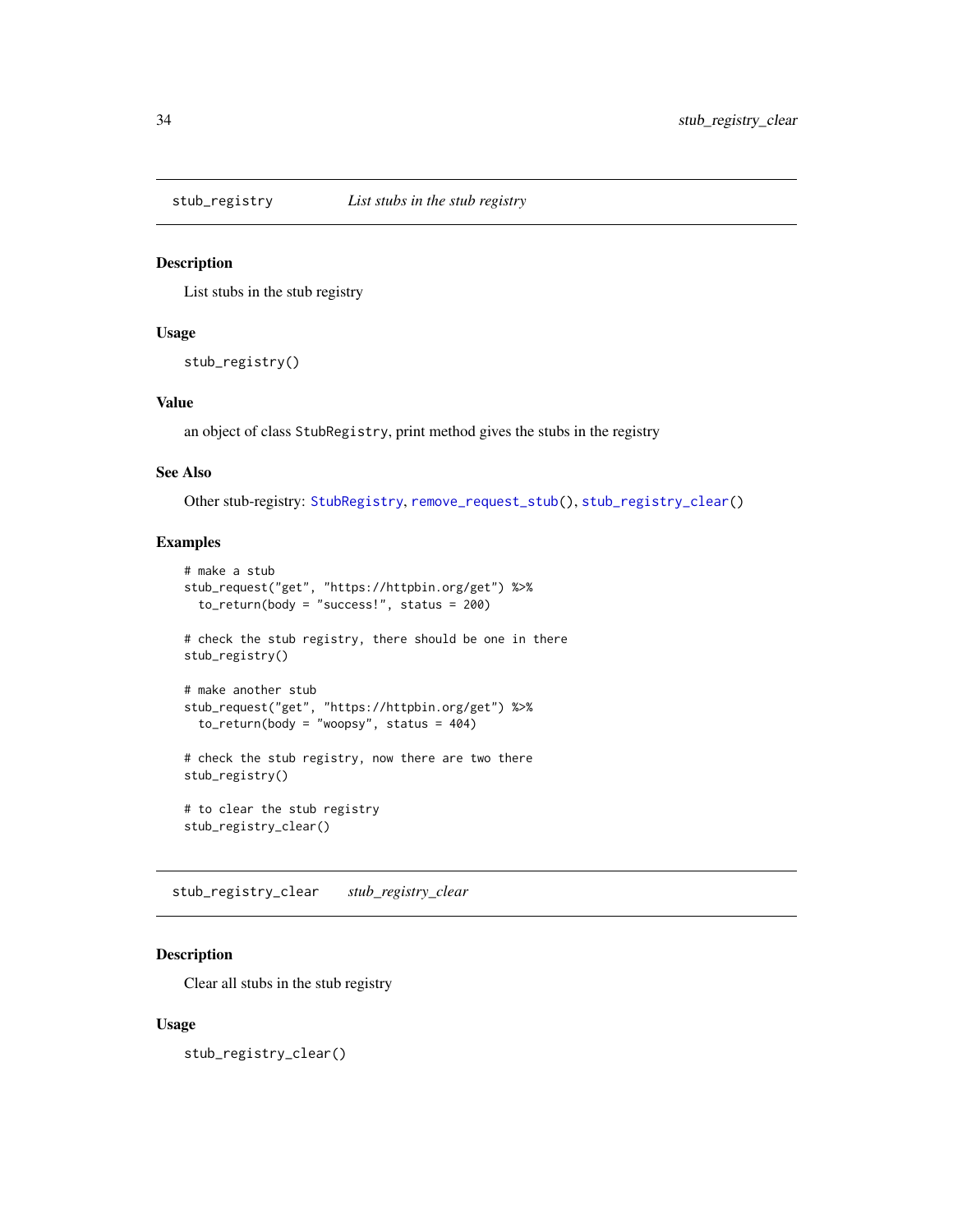### <span id="page-34-0"></span>stub\_request 35

### Value

an empty list invisibly

#### See Also

```
Other stub-registry: StubRegistry, remove_request_stub(), stub_registry()
```
### Examples

```
(x <- stub_request("get", "https://httpbin.org/get"))
stub_registry()
stub_registry_clear()
stub_registry()
```
<span id="page-34-1"></span>stub\_request *Stub an http request*

#### Description

Stub an http request

#### Usage

```
stub_request(method = "get", uri = NULL, uri_regex = NULL)
```
#### Arguments

| method    | (character) HTTP method, one of "get", "post", "put", "patch", "head", "delete",<br>"options" - or the special "any" (for any method)                                                                                         |
|-----------|-------------------------------------------------------------------------------------------------------------------------------------------------------------------------------------------------------------------------------|
| uri       | (character) The request uri. Can be a full or partial uri. webmocken can match<br>uri's without the "http" scheme, but does not match if the scheme is "https".<br>required, unless uri_regex given. See UriPattern for more. |
| uri_regex | (character) A URI represented as regex, required, if ur i not given. See examples                                                                                                                                             |

#### Details

Internally, this calls [StubbedRequest](#page-26-1) which handles the logic

See [stub\\_registry\(\)](#page-33-2) for listing stubs, [stub\\_registry\\_clear\(\)](#page-33-1) for removing all stubs and [remove\\_request\\_stub\(\)](#page-14-1) for removing specific stubs

If multiple stubs match the same request, we use the first stub. So if you want to use a stub that was created after an earlier one that matches, remove the earlier one(s).

Note on wi\_th(): If you pass query values are coerced to character class in the recorded stub. You can pass numeric, integer, etc., but all will be coerced to character.

See [wi\\_th\(\)](#page-43-1) for details on request body/query/headers and [to\\_return\(\)](#page-38-1) for details on how response status/body/headers are handled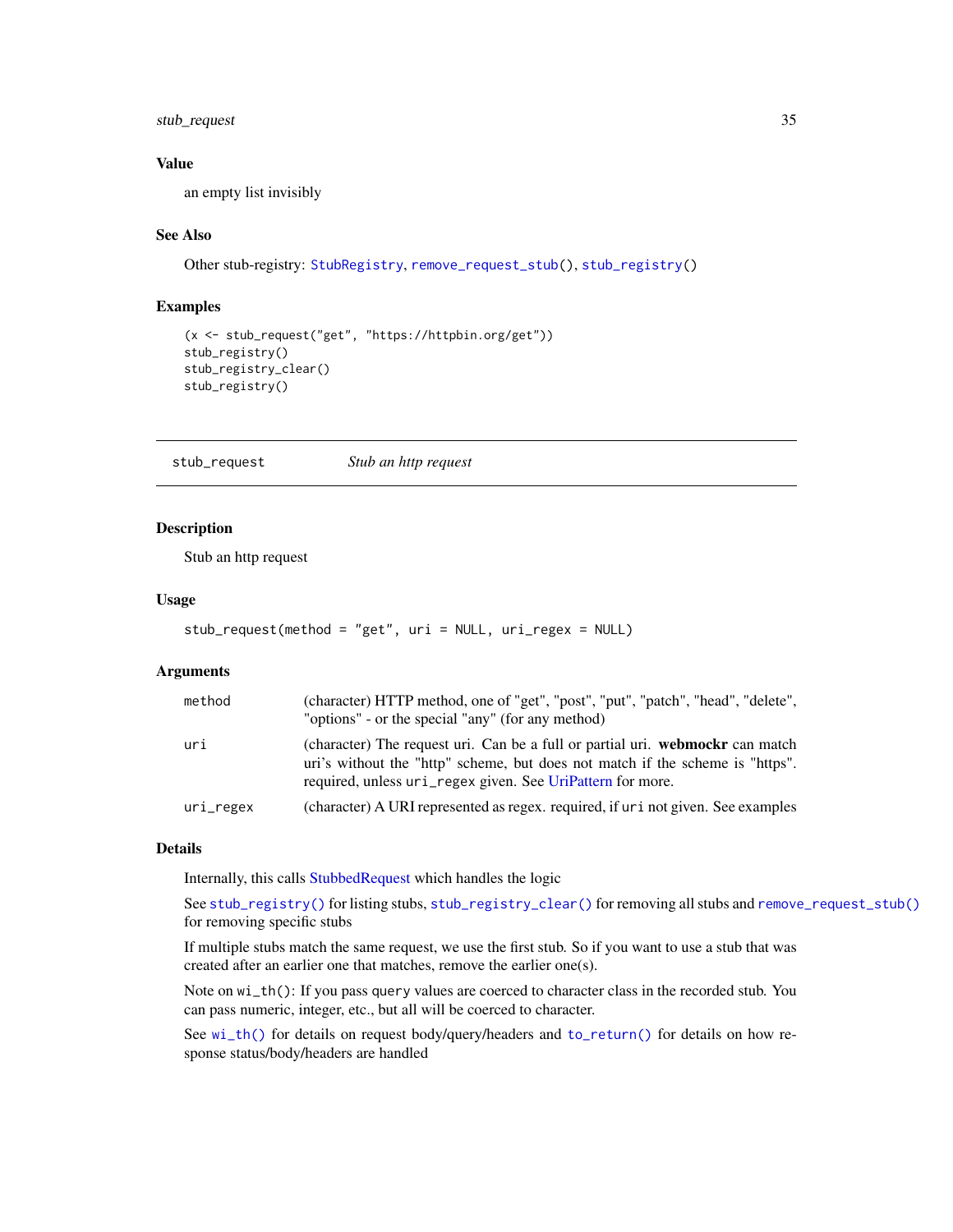### <span id="page-35-0"></span>Value

an object of class StubbedRequest, with print method describing the stub.

#### Matching URI's

- Trailing slashes are dropped from stub URIs before matching
- Query parameters are dropped from stub URIs before matching; URIs are compared without query parameters

#### Mocking writing to disk

See [mocking-disk-writing](#page-11-1)

#### See Also

[wi\\_th\(\)](#page-43-1), [to\\_return\(\)](#page-38-1), [to\\_timeout\(\)](#page-40-1), [to\\_raise\(\)](#page-37-1), [mock\\_file\(\)](#page-12-1)

#### Examples

```
## Not run:
# basic stubbing
stub_request("get", "https://httpbin.org/get")
stub_request("post", "https://httpbin.org/post")
# any method, use "any"
stub_request("any", "https://httpbin.org/get")
# list stubs
stub_registry()
# request headers
stub_request("get", "https://httpbin.org/get") %>%
   wi_th(headers = list('User-Agent' = 'R'))
# request body
stub_request("post", "https://httpbin.org/post") %>%
   wi_th(body = list(foo = 'bar'))stub_registry()
library(crul)
x <- crul::HttpClient$new(url = "https://httpbin.org")
crul::mock()
x$post('post', body = list(foo = 'bar'))
# add expectation with to_return
stub_request("get", "https://httpbin.org/get") %>%
  wi_th(
    query = list(hello = "world"),
    headers = list('User-Agent' = 'R')) %>%
  to_return(status = 200, body = "stuff", headers = list(a = 5))
```
# list stubs again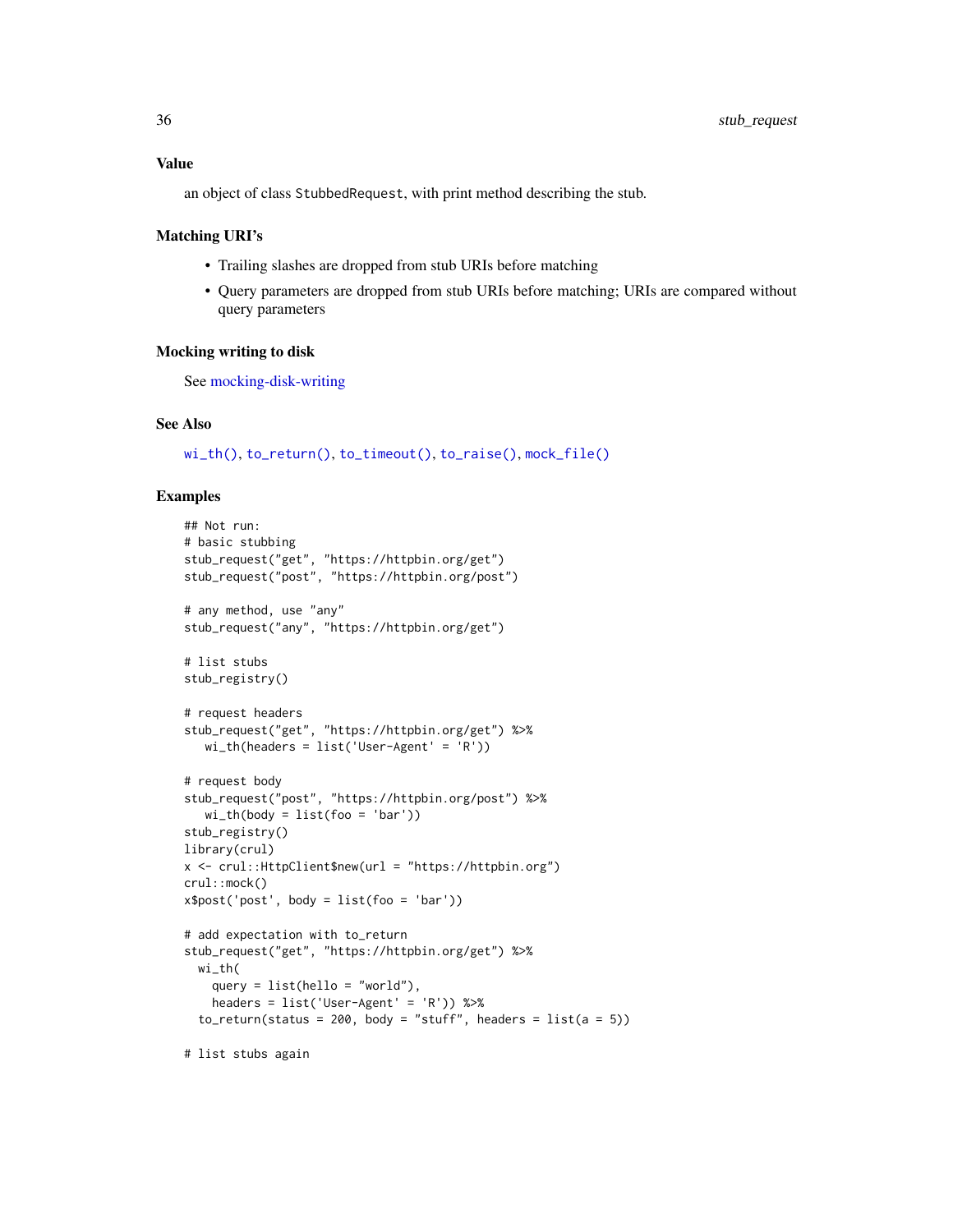```
stub_registry()
# regex
stub_request("get", uri_regex = ".+ample\\..")
# set stub an expectation to timeout
stub_request("get", "https://httpbin.org/get") %>% to_timeout()
x <- crul::HttpClient$new(url = "https://httpbin.org")
res <- x$get('get')
# raise exception
library(fauxpas)
stub_request("get", "https://httpbin.org/get") %>% to_raise(HTTPAccepted)
stub_request("get", "https://httpbin.org/get") %>% to_raise(HTTPAccepted, HTTPGone)
x <- crul::HttpClient$new(url = "https://httpbin.org")
stub_request("get", "https://httpbin.org/get") %>% to_raise(HTTPBadGateway)
crul::mock()
x$get('get')
# pass a list to .list
z <- stub_request("get", "https://httpbin.org/get")
wi_th(z, .list = list(query = list(foo = "bar")))# just body
stub_request("any", uri_regex = ".+") %>%
   wi_th(body = list(foo = 'bar'))## with crul
library(crul)
x <- crul::HttpClient$new(url = "https://httpbin.org")
crul::mock()
x$post('post', body = list(foo = 'bar'))
x$put('put', body = list(foo = 'bar'))## with httr
library(httr)
httr_mock()
POST('https://example.com', body = list(foo = 'bar'))
PUT('https://google.com', body = list(foo = 'bar'))
# just headers
headers <- list(
  'Accept-Encoding' = 'gzip, deflate',
  'Accept' = 'application/json, text/xml, application/xml, */*')
stub_request("any", uri_regex = ".+") %>% wi_th(headers = headers)
library(crul)
x <- crul::HttpClient$new(url = "https://httpbin.org", headers = headers)
crul::mock()
x$post('post')
x$put('put', body = list(foo = 'bar'))x$get('put', query = list(stuff = 3423234L))
# many responses
```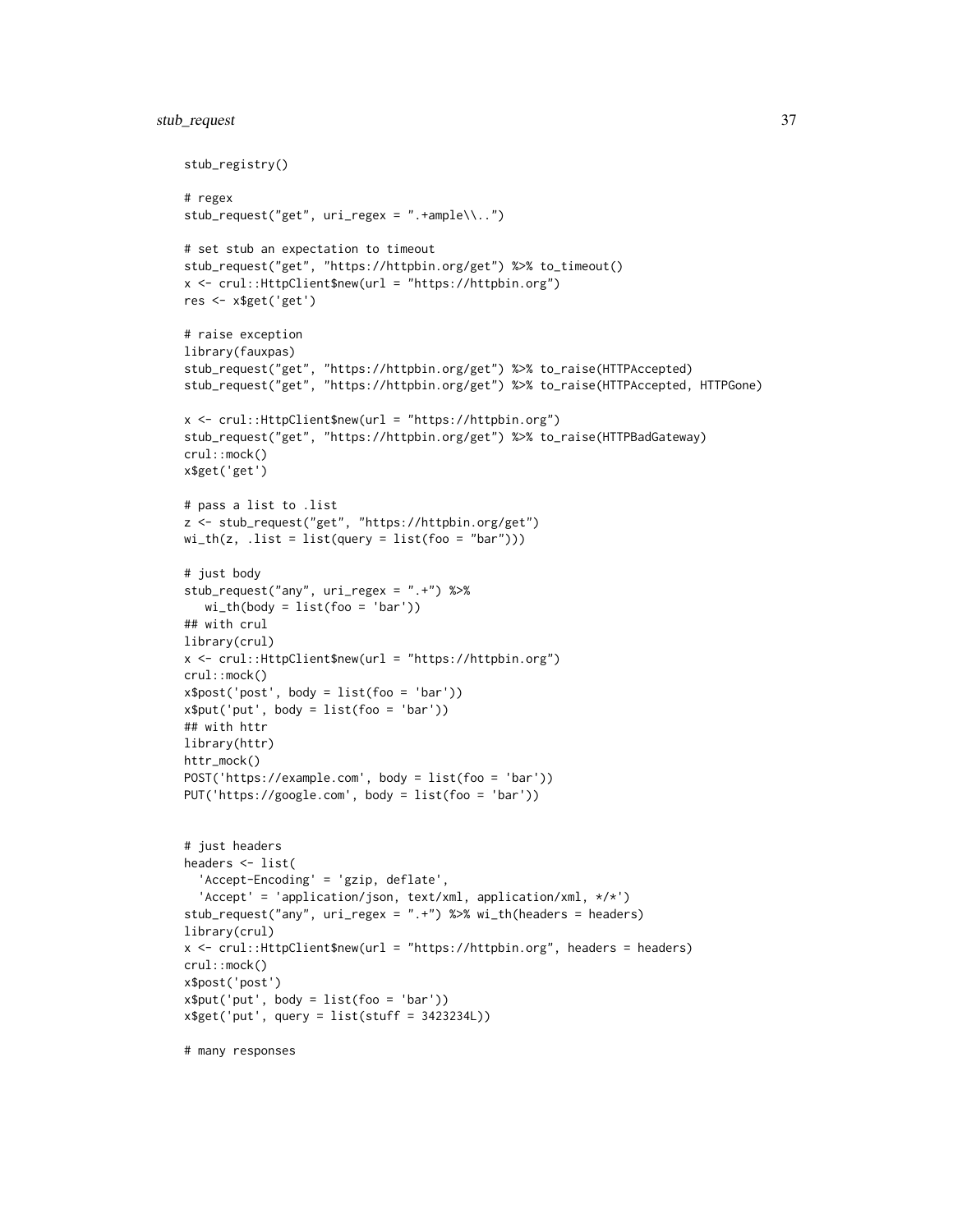```
## the first response matches the first to_return call, and so on
stub_request("get", "https://httpbin.org/get") %>%
 to_return(status = 200, body = "foobar", headers = list(a = 5)) %>%
 to_return(status = 200, body = "bears", headers = list(b = 6))con <- crul::HttpClient$new(url = "https://httpbin.org")
con$get("get")$parse("UTF-8")
con$get("get")$parse("UTF-8")
## OR, use times with to_return() to repeat the same response many times
library(fauxpas)
stub_request("get", "https://httpbin.org/get") %>%
 to_return(status = 200, body = "apple-pie", times = 2) %>%
 to_raise(HTTPUnauthorized)
con <- crul::HttpClient$new(url = "https://httpbin.org")
con$get("get")$parse("UTF-8")
con$get("get")$parse("UTF-8")
con$get("get")$parse("UTF-8")
# clear all stubs
stub_registry()
stub_registry_clear()
## End(Not run)
```
<span id="page-37-1"></span>to\_raise *Set raise error condition*

#### Description

Set raise error condition

### Usage

to\_raise(.data, ...)

### Arguments

| .data   | input. Anything that can be coerced to a Stubbed Request class object                                                                                 |
|---------|-------------------------------------------------------------------------------------------------------------------------------------------------------|
| $\cdot$ | One or more HTTP exceptions from the <b>fauxpas</b> package. Run grep ("HTTP*", getNamespaceExports ("<br>$=$ TRUE) for a list of possible exceptions |

### Details

The behavior in the future will be:

When multiple exceptions are passed, the first is used on the first mock, the second on the second mock, and so on. Subsequent mocks use the last exception

But for now, only the first exception is used until we get that fixed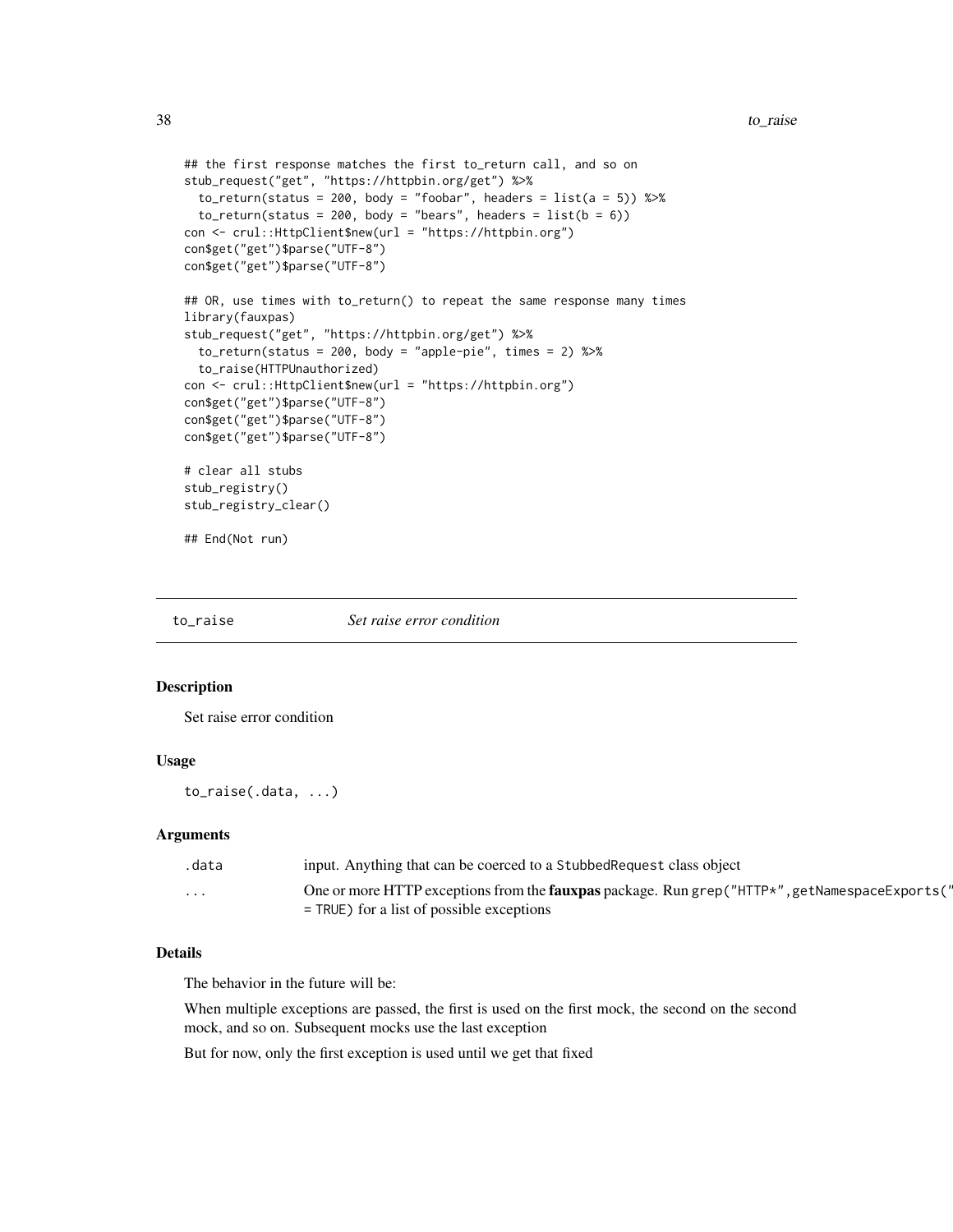#### <span id="page-38-0"></span>to\_return 39

#### Value

an object of class StubbedRequest, with print method describing the stub

#### Raise vs. Return

to\_raise() always raises a stop condition, while to\_return(status=xyz) only sets the status code on the returned HTTP response object. So if you want to raise a stop condition then to\_raise() is what you want. But if you don't want to raise a stop condition use to\_return(). Use cases for each vary. For example, in a unit test you may have a test expecting a 503 error; in this case to\_raise() makes sense. In another case, if a unit test expects to test some aspect of an HTTP response object that httr or crul typically returns, then you'll want to\_return().

#### Note

see examples in [stub\\_request\(\)](#page-34-1)

<span id="page-38-1"></span>to\_return *Expectation for what's returned from a stubbed request*

#### Description

Set response status code, response body, and/or response headers

#### Usage

 $to_return(.data, ..., .list = list(), times = 1)$ 

#### Arguments

| .data    | input. Anything that can be coerced to a Stubbed Request class object                                                                                                                                                |
|----------|----------------------------------------------------------------------------------------------------------------------------------------------------------------------------------------------------------------------|
| $\cdots$ | Comma separated list of named variables, accepts the following: status, body,<br>headers. See Details for more.                                                                                                      |
| .list    | named list, has to be one of 'status', 'body', and/or 'headers'. An alternative to<br>passing in via $\dots$ Don't pass the same thing to both, e.g. don't pass 'status' to<br>, and also 'status' to this parameter |
| times    | (integer) number of times the given response should be returned; default: 1.<br>value must be greater than or equal to 1. Very large values probably don't make<br>sense, but there's no maximum value. See Details. |

#### Details

Values for status, body, and headers:

- status: (numeric/integer) three digit status code
- body: various: character, json, list, raw, numeric, NULL, FALSE, a file connection (other connetion types not supported), or a mock\_file function call (see [mock\\_file\(\)](#page-12-1))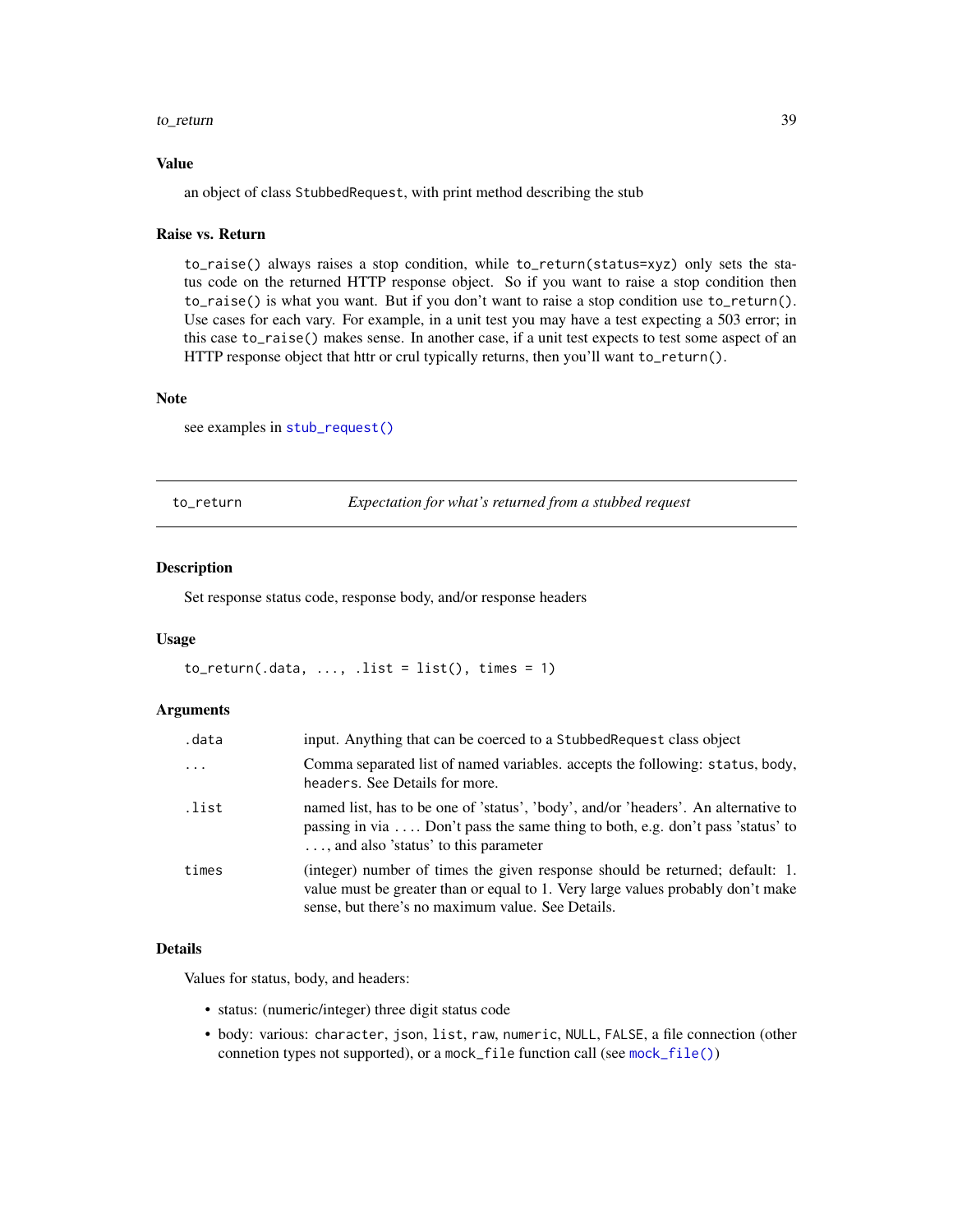<span id="page-39-0"></span>• headers: (list) a named list, must be named

response headers are returned with all lowercase names and the values are all of type character. if numeric/integer values are given (e.g.,  $to_{\text{return}}(headers = list(a = 10))$ ), we'll coerce any numeric/integer values to character.

#### Value

an object of class StubbedRequest, with print method describing the stub

#### multiple to\_return()

You can add more than one to\_return() to a webmockr stub (including [to\\_raise\(\)](#page-37-1), [to\\_timeout\(\)](#page-40-1)). Each one is a HTTP response returned. That is, you'll match to an HTTP request based on stub\_request() and wi\_th(); the first time the request is made, the first response is returned; the second time the reqeust is made, the second response is returned; and so on.

Be aware that webmockr has to track number of requests (see [request\\_registry\(\)](#page-21-1)), and so if you use multiple to\_return() or the times parameter, you must clear the request registry in order to go back to mocking responses from the start again. [webmockr\\_reset\(\)](#page-42-1) clears the stub registry and the request registry, after which you can use multiple responses again (after creating your stub(s) again of course)

#### Raise vs. Return

to\_raise() always raises a stop condition, while to\_return(status=xyz) only sets the status code on the returned HTTP response object. So if you want to raise a stop condition then to\_raise() is what you want. But if you don't want to raise a stop condition use to\_return(). Use cases for each vary. For example, in a unit test you may have a test expecting a 503 error; in this case to\_raise() makes sense. In another case, if a unit test expects to test some aspect of an HTTP response object that httr or crul typically returns, then you'll want to\_return().

#### Note

see more examples in [stub\\_request\(\)](#page-34-1)

#### Examples

```
# first, make a stub object
foo \le function() {
 stub_request("post", "https://httpbin.org/post")
}
# add status, body and/or headers
foo() %>% to_return(status = 200)
foo() %>% to_return(body = "stuff")
foo() %>% to_return(body = list(a = list(b = "world")))
foo() %>% to_return(headers = list(a = 5))
foo() %>%
 to_return(status = 200, body = "stuff", headers = list(a = 5))# .list - pass in a named list instead
```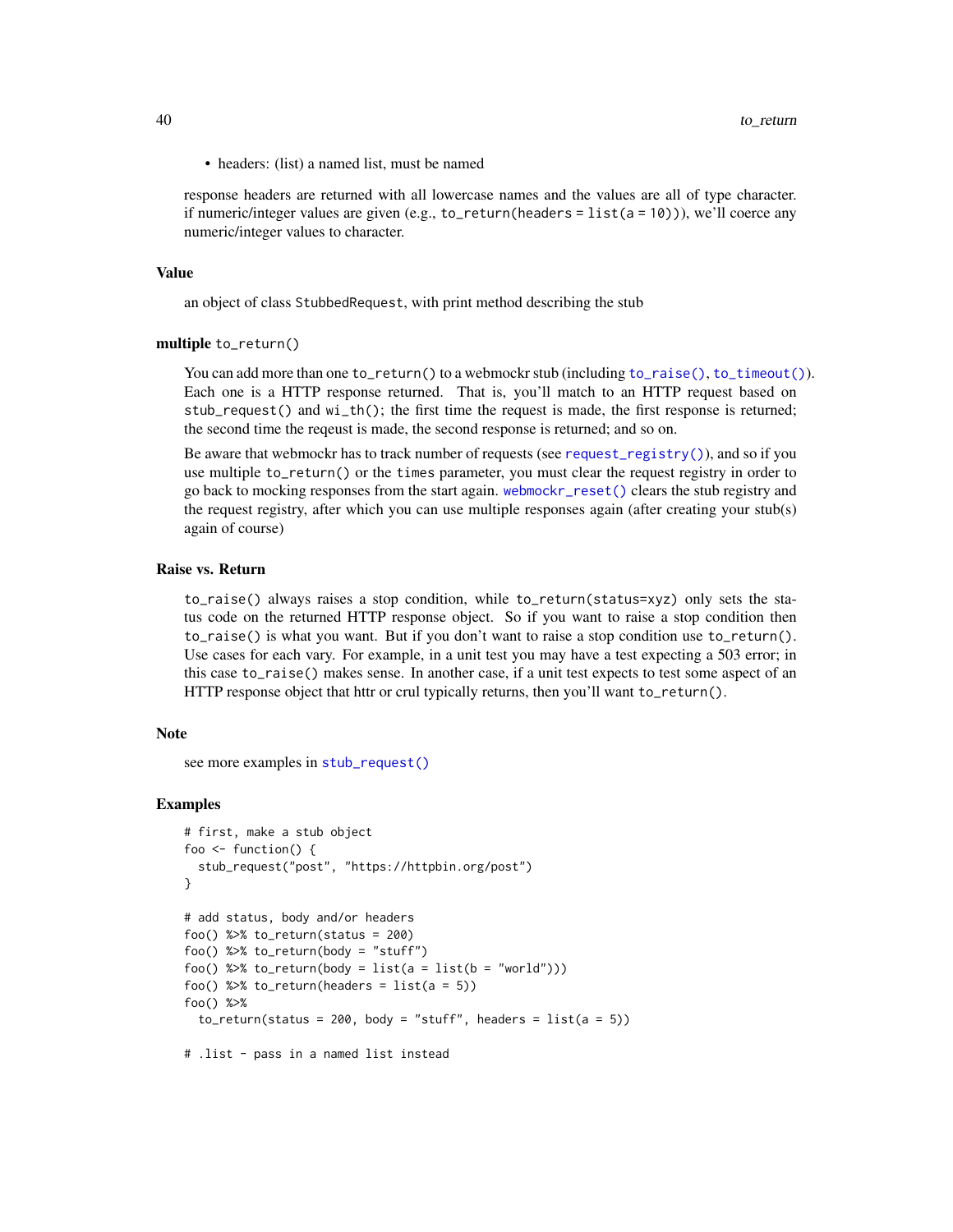### <span id="page-40-0"></span>to\_timeout 41

```
foo() %>% to_return(.list = list(body = list(foo = "bar")))
# multiple responses using chained `to_return()`
foo() %>% to_return(body = "stuff") %>% to_return(body = "things")
# many of the same response using the times parameter
foo() %>% to_return(body = "stuff", times = 3)
```
<span id="page-40-1"></span>to\_timeout *Set timeout as an expected return on a match*

### Description

Set timeout as an expected return on a match

#### Usage

to\_timeout(.data)

### Arguments

.data input. Anything that can be coerced to a StubbedRequest class object

#### Value

an object of class StubbedRequest, with print method describing the stub

#### Note

see examples in [stub\\_request\(\)](#page-34-1)

webmockr-defunct *Defunct functions in* webmockr

### Description

- [webmockr\\_enable\(\)](#page-0-0): Function removed, see [enable\(\)](#page-7-1)
- [webmockr\\_disable\(\)](#page-0-0): Function removed, see [disable\(\)](#page-7-2)
- [to\\_return\\_:](#page-0-0) Only [to\\_return\(\)](#page-38-1) is available now
- [wi\\_th\\_:](#page-0-0) Only [wi\\_th\(\)](#page-43-1) is available now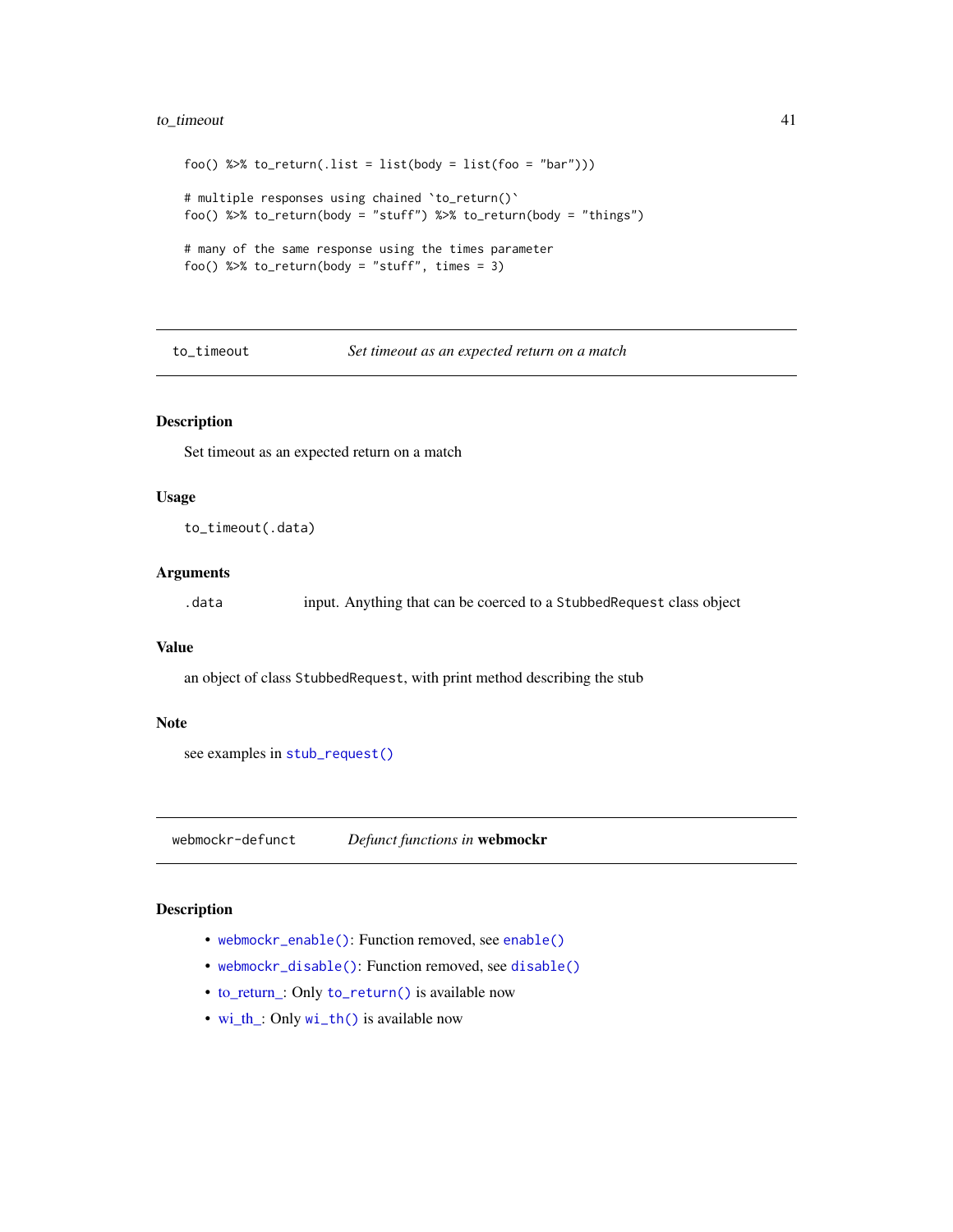<span id="page-41-0"></span>webmockr\_configure *webmockr configuration*

#### Description

webmockr configuration

#### Usage

```
webmockr_configure(
  allow_net_connect = FALSE,
  allow_localhost = FALSE,
  allow = NULL,
  net_http_connect_on_start = FALSE,
  show_stubbing_instructions = FALSE,
  query_values_notation = FALSE,
  show\_body\_diff = FALSE)
webmockr_configure_reset()
```
webmockr\_configuration()

webmockr\_allow\_net\_connect()

webmockr\_disable\_net\_connect(allow = NULL)

```
webmockr_net_connect_allowed(uri = NULL)
```
#### Arguments

```
allow_net_connect
                 (logical) Default: FALSE
allow_localhost
                 (logical) Default: FALSE
allow (character) one or more URI/URL to allow (and by extension all others are not
                 allowed)
net_http_connect_on_start
                 (logical) Default: FALSE. ignored for now
show_stubbing_instructions
                 (logical) Default: FALSE. ignored for now
query_values_notation
                 (logical) Default: FALSE. ignored for now
show_body_diff (logical) Default: FALSE. ignored for now
uri (character) a URI/URL as a character string - to determine whether or not it is
                 allowed
```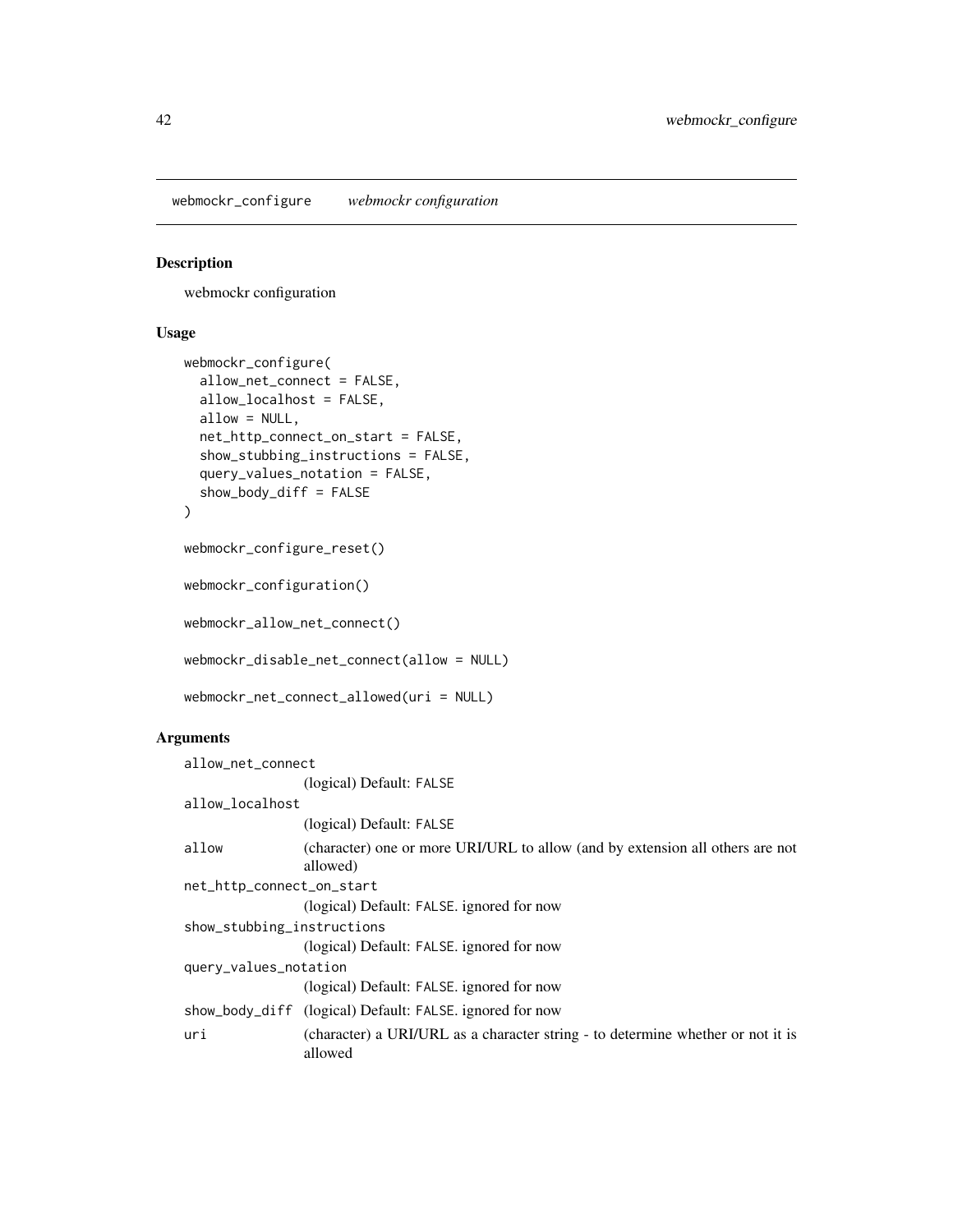### <span id="page-42-0"></span>webmockr\_reset 43

#### webmockr\_allow\_net\_connect

If there are stubs found for a request, even if net connections are allowed (by running webmockr\_allow\_net\_connect()) the stubbed response will be returned. If no stub is found, and net connections are allowed, then a real HTTP request can be made.

### Examples

```
## Not run:
webmockr_configure()
webmockr_configure(
allow_localhost = TRUE
)
webmockr_configuration()
webmockr_configure_reset()
webmockr_allow_net_connect()
webmockr_net_connect_allowed()
# disable net connect for any URIs
webmockr_disable_net_connect()
### gives NULL with no URI passed
webmockr_net_connect_allowed()
# disable net connect EXCEPT FOR given URIs
webmockr_disable_net_connect(allow = "google.com")
### is a specific URI allowed?
webmockr_net_connect_allowed("google.com")
```
## End(Not run)

<span id="page-42-1"></span>webmockr\_reset *webmockr\_reset*

#### **Description**

Clear all stubs and the request counter

#### Usage

```
webmockr_reset()
```
### Details

this function runs [stub\\_registry\\_clear\(\)](#page-33-1) and [request\\_registry\\_clear\(\)](#page-21-2) - so you can run those two yourself to achieve the same thing

### Value

nothing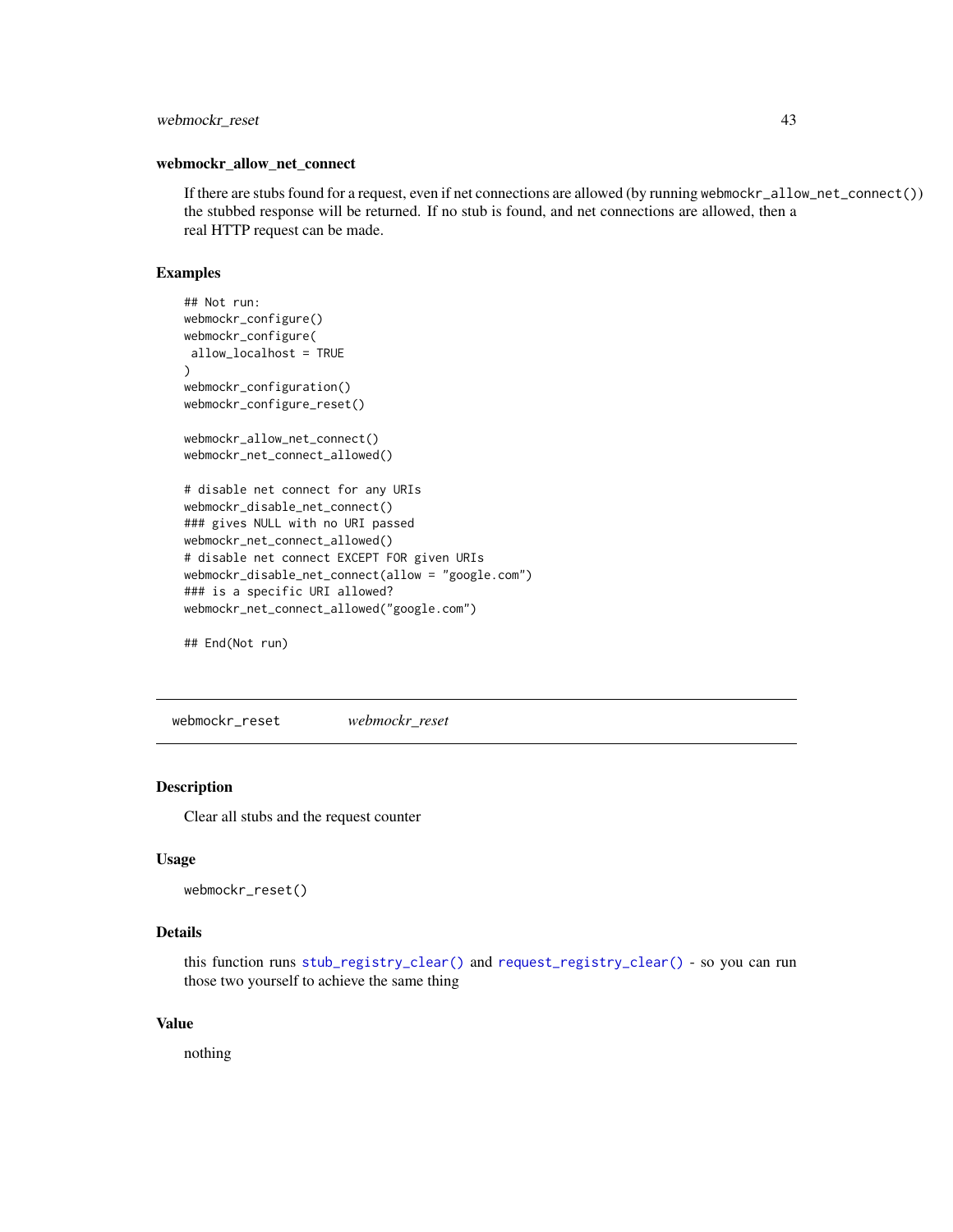### <span id="page-43-0"></span>See Also

[stub\\_registry\\_clear\(\)](#page-33-1) [request\\_registry\\_clear\(\)](#page-21-2)

#### Examples

# webmockr\_reset()

<span id="page-43-1"></span>wi\_th *Set additional parts of a stubbed request*

#### Description

Set query params, request body, request headers and/or basic\_auth

#### Usage

 $wi_th(.data, ..., .list = list())$ 

#### **Arguments**

| .data    | input. Anything that can be coerced to a Stubbed Request class object                                                                                                                                           |
|----------|-----------------------------------------------------------------------------------------------------------------------------------------------------------------------------------------------------------------|
| $\cdots$ | Comma separated list of named variables, accepts the following: query, body,<br>headers, basic_auth. See Details.                                                                                               |
| .list    | named list, has to be one of query, body, headers and/or basic_auth. An<br>alternative to passing in via  Don't pass the same thing to both, e.g. don't<br>pass 'query' to , and also 'query' to this parameter |

### Details

with is a function in the base package, so we went with wi\_th

Values for query, body, headers, and basic\_auth:

- query: (list) a named list. values are coerced to character class in the recorded stub. You can pass numeric, integer, etc., but all will be coerced to character.
- body: various, including character string, list, raw, numeric, upload (crul::upload or httr::upload\_file, they both create the same object in the end)
- headers: (list) a named list
- basic\_auth: (character) a length two vector, username and password. authentication type (basic/digest/ntlm/etc.) is ignored. that is, mocking authenciation right now does not take into account the authentication type. We don't do any checking of the username/password except to detect edge cases where for example, the username/password were probably not set by the user on purpose (e.g., a URL is picked up by an environment variable)

Note that there is no regex matching on query, body, or headers. They are tested for matches in the following ways: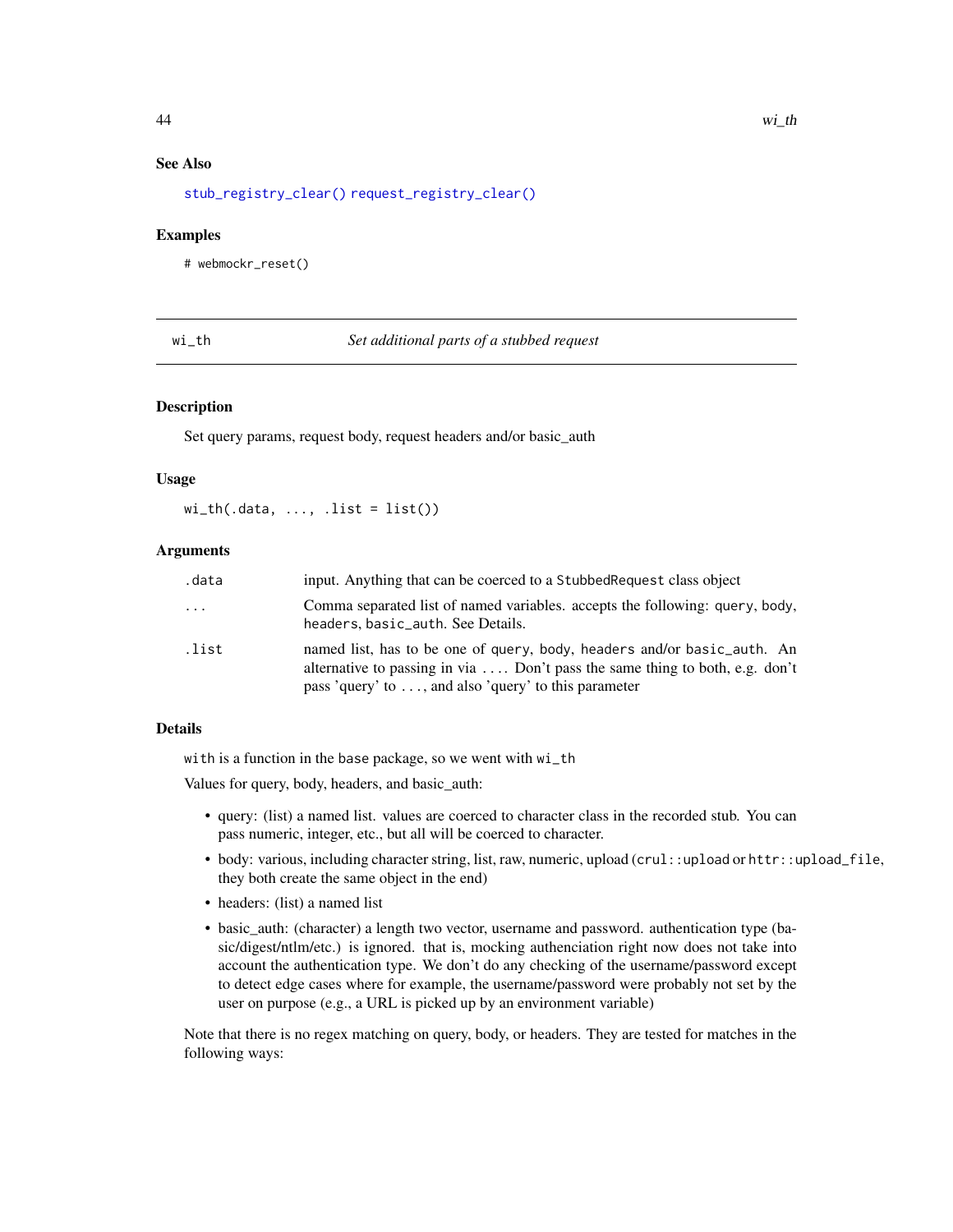- <span id="page-44-0"></span>• query: compare stubs and requests with identical(). this compares named lists, so both list names and values are compared
- body: varies depending on the body format (list vs. character, etc.)
- headers: compare stub and request values with  $==$ . list names are compared with %in%. basic\_auth is included in headers (with the name Authorization)

#### Value

an object of class StubbedRequest, with print method describing the stub

#### **Note**

see more examples in [stub\\_request\(\)](#page-34-1)

#### Examples

```
# first, make a stub object
req <- stub_request("post", "https://httpbin.org/post")
# add body
# list
wi_th(req, body = list(foo = "bar")# string
wi_th(req, body = '{'roo": 'bar''}}')# raw
wi_th(req, body = charToRaw('{"foo": "bar"}'))
# numeric
wi_th(req, body = 5)# an upload
wi_th(req, body = crul::upload(system.file("CITATION")))
# wi_th(req, body = httr::upload_file(system.file("CITATION")))
# add query - has to be a named list
wi_th(req, query = list(foo = "bar"))# add headers - has to be a named list
wi_th(req, headers = list(foo = "bar")wi_th(req, headers = list(`User-Agent` = "webmockr/v1", hello="world"))
# .list - pass in a named list instead
wi_th(req, .list = list(body = list(foo = "bar")))# basic authentication
wi_th(req, basic_auth = c("user", "pass"))
wi_th(req, basic_auth = c("user", "pass"), headers = list(foo = "bar")
```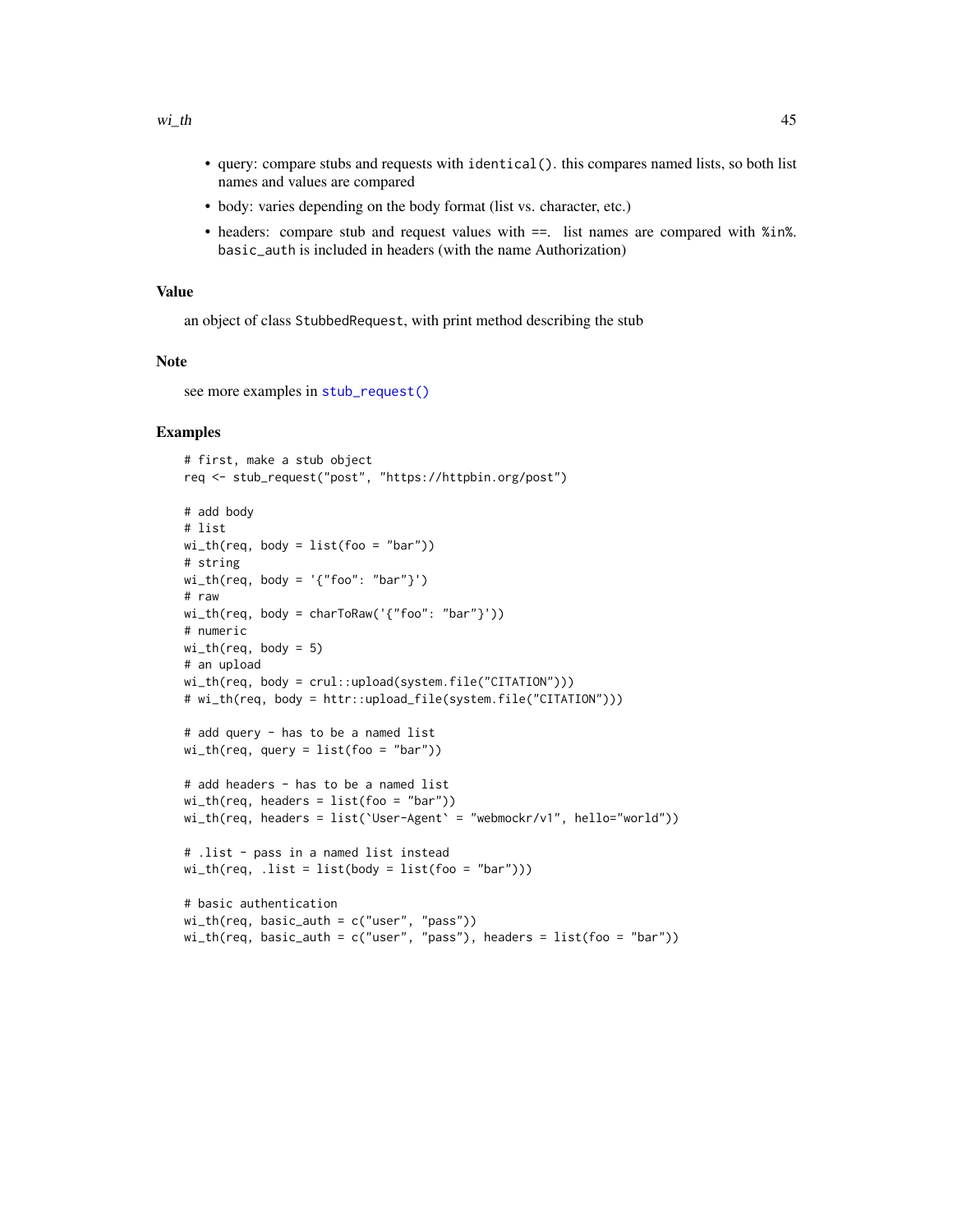# <span id="page-45-0"></span>**Index**

∗ package webmockr-package, [2](#page-1-0) ∗ request-registry HashCounter, [9](#page-8-0) request\_registry, [22](#page-21-0) RequestRegistry, [18](#page-17-0) ∗ stub-registry remove\_request\_stub, [15](#page-14-0) stub\_registry, [34](#page-33-0) stub\_registry\_clear, [34](#page-33-0) StubRegistry, [31](#page-30-0) Adapter *(*CrulAdapter*)*, [5](#page-4-0) BodyPattern, *[17](#page-16-0)* build\_crul\_request, [3](#page-2-0) build\_crul\_response, [4](#page-3-0) build\_httr\_request, [4](#page-3-0) build\_httr\_response, [5](#page-4-0) CrulAdapter, [5,](#page-4-0) *[11](#page-10-0)* disable *(*enable*)*, [8](#page-7-0) disable(), *[41](#page-40-0)* enable, [8](#page-7-0) enable(), *[41](#page-40-0)* enabled *(*enable*)*, [8](#page-7-0) HashCounter, [9,](#page-8-0) *[19](#page-18-1)*, *[23](#page-22-0)* HeadersPattern, *[17](#page-16-0)* HttpLibAdapaterRegistry, *[9](#page-8-0)*, [10](#page-9-0) httr\_mock, [11](#page-10-0) HttrAdapter *(*CrulAdapter*)*, [5](#page-4-0) MethodPattern, *[17](#page-16-0)* mock\_file, [13](#page-12-0) mock\_file(), *[36](#page-35-0)*, *[39](#page-38-0)* mocking-disk-writing, [12,](#page-11-0) *[36](#page-35-0)*

```
pluck_body, 14
```
remove\_request\_stub, [15,](#page-14-0) *[33](#page-32-1)[–35](#page-34-0)* remove\_request\_stub(), *[35](#page-34-0)* request\_registry, *[10](#page-9-0)*, *[19](#page-18-1)*, [22](#page-21-0) request\_registry(), *[40](#page-39-0)* request\_registry\_clear *(*request\_registry*)*, [22](#page-21-0) request\_registry\_clear(), *[43,](#page-42-0) [44](#page-43-0)* RequestPattern, [15](#page-14-0) RequestRegistry, *[10](#page-9-0)*, [18,](#page-17-0) *[23](#page-22-0)* RequestSignature, *[16](#page-15-2)*, [20,](#page-19-0) *[32,](#page-31-5) [33](#page-32-1)* Response, [23](#page-22-0)

```
stub_registry, 15, 33, 34, 35
stub_registry(), 19, 35
stub_registry_clear, 15, 33, 34, 34
stub_registry_clear(), 35, 43, 44
stub_request, 35
stub_request(), 27, 30, 39–41, 45
StubbedRequest, 27, 31, 32, 35
StubRegistry, 15, 19, 31, 34, 35
```
to\_raise, [38](#page-37-0) to\_raise(), *[36](#page-35-0)*, *[40](#page-39-0)* to\_return, [39](#page-38-0) to\_return(), *[35,](#page-34-0) [36](#page-35-0)*, *[41](#page-40-0)* to\_return\_, *[41](#page-40-0)* to\_timeout, [41](#page-40-0) to\_timeout(), *[36](#page-35-0)*, *[40](#page-39-0)*

```
UriPattern, 17, 28, 35
```
webmockr *(*webmockr-package*)*, [2](#page-1-0) webmockr-defunct, [41](#page-40-0) webmockr-package, [2](#page-1-0) webmockr::Adapter, *[5,](#page-4-0) [6](#page-5-2)* webmockr\_allow\_net\_connect *(*webmockr\_configure*)*, [42](#page-41-0) webmockr\_configuration *(*webmockr\_configure*)*, [42](#page-41-0) webmockr\_configure, [42](#page-41-0)